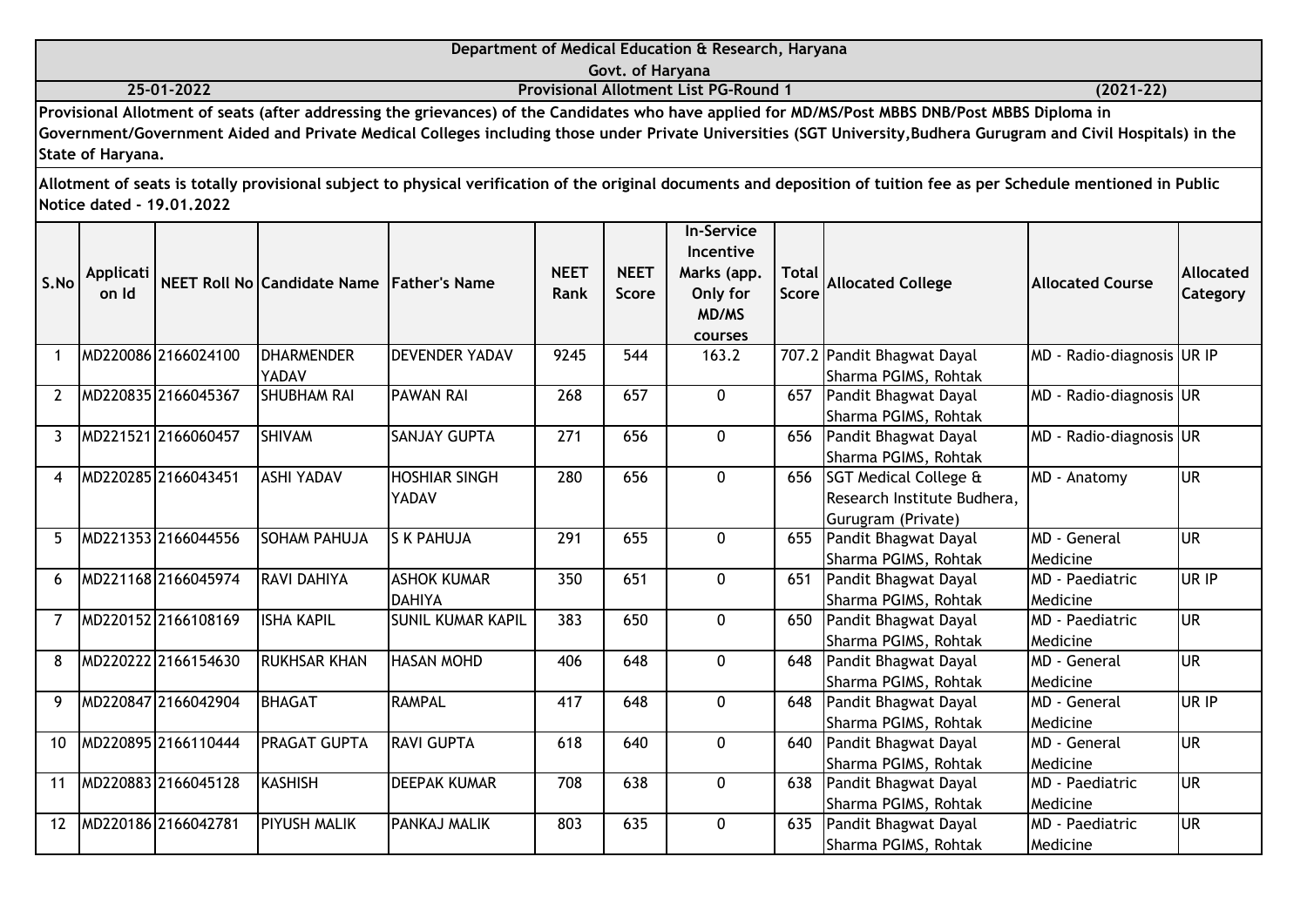|                           | Department of Medical Education & Research, Haryana                                                                                                                                                                                                                                                                   |               |
|---------------------------|-----------------------------------------------------------------------------------------------------------------------------------------------------------------------------------------------------------------------------------------------------------------------------------------------------------------------|---------------|
|                           | Govt. of Haryana                                                                                                                                                                                                                                                                                                      |               |
| 25-01-2022                | <b>Provisional Allotment List PG-Round 1</b>                                                                                                                                                                                                                                                                          | $(2021 - 22)$ |
| State of Haryana.         | Provisional Allotment of seats (after addressing the grievances) of the Candidates who have applied for MD/MS/Post MBBS DNB/Post MBBS Diploma in<br>Government/Government Aided and Private Medical Colleges including those under Private Universities (SGT University, Budhera Gurugram and Civil Hospitals) in the |               |
| Notice dated - 19.01.2022 | Allotment of seats is totally provisional subject to physical verification of the original documents and deposition of tuition fee as per Schedule mentioned in Public                                                                                                                                                |               |

| S.No | Applicati<br>on Id |                     | NEET Roll No Candidate Name Father's Name |                                         | <b>NEET</b><br>Rank | <b>NEET</b><br><b>Score</b> | <b>In-Service</b><br>Incentive<br>Marks (app.<br>Only for<br>MD/MS<br>courses | Total<br><b>Score</b> | <b>Allocated College</b>                                         | <b>Allocated Course</b>                       | <b>Allocated</b><br>Category |
|------|--------------------|---------------------|-------------------------------------------|-----------------------------------------|---------------------|-----------------------------|-------------------------------------------------------------------------------|-----------------------|------------------------------------------------------------------|-----------------------------------------------|------------------------------|
| 13   |                    | MD220377 2166042919 | <b>JIVANSHA DUA</b>                       | <b>RAVI DUA</b>                         | 889                 | 632                         | 0                                                                             |                       | 632 Pandit Bhagwat Dayal<br>Sharma PGIMS, Rohtak                 | MD - Obstetrics &<br>Gynecology               | <b>JUR</b>                   |
| 14   |                    | MD221321 2166044059 | <b>MAHIMA</b>                             | <b>VIRENDER SINGH</b>                   | 922                 | 632                         | $\mathbf{0}$                                                                  |                       | 632 Pandit Bhagwat Dayal<br>Sharma PGIMS, Rohtak                 | IMD - General<br>Medicine                     | SC IP                        |
| 15   |                    | MD220018 2166046040 | <b>MANOJ MALIK</b>                        | <b>OMPARKASH MALIK</b>                  | 20501               | 486                         | 145.8                                                                         |                       | 631.8 Civil Hospital, Panchkula                                  | Post MBBS DNB -<br><b>General Medicine</b>    | lur                          |
| 16   |                    | MD220106 2166045207 | <b>HIMANI DUREJA</b>                      | <b>JAGDISH CHANDER</b><br><b>DUREJA</b> | 1020                | 630                         | $\mathbf{0}$                                                                  | 630                   | Pandit Bhagwat Dayal<br>Sharma PGIMS, Rohtak                     | MD - Obstetrics &<br>Gynecology               | lur ip                       |
| 17   |                    | MD220025 2166107322 | <b>ASHWANI SINGLA</b>                     | <b>RAJ KUMAR SINGLA</b>                 | 21415               | 483                         | 144.9                                                                         |                       | 627.9 Pandit Bhagwat Dayal<br>Sharma PGIMS, Rohtak               | MS - Orthopedics                              | UR                           |
| 18   |                    | MD220040 2166044058 | <b>NARPENDER</b><br><b>SINGH</b>          | <b>VIRENDER SINGH</b>                   | 1102                | 627                         | 0                                                                             |                       | 627 Pandit Bhagwat Dayal<br>Sharma PGIMS, Rohtak                 | MS - Orthopedics                              | lur                          |
| 19   |                    | MD220730 2166168326 | <b>NITIN KUMAR</b>                        | <b>SAMER SINGH</b>                      | 1305                | 623                         | 0                                                                             | 623                   | Pandit Bhagwat Dayal<br>Sharma PGIMS, Rohtak                     | <b>MD</b> - General<br>Medicine               | Івсв                         |
| 20   |                    | MD221340 2166042473 | YASH KUMAR<br><b>MIGLANI</b>              | <b>AJAY KUMAR</b><br><b>MIGLANI</b>     | 1311                | 623                         | 0                                                                             |                       | 623 Pandit Bhagwat Dayal<br>Sharma PGIMS, Rohtak<br>(Government) | MS - General Surgery UR                       |                              |
| 21   |                    | MD221451 2166045872 | <b>MUSKAN SINGLA</b>                      | <b>RAJ KUMAR SINGLA</b>                 | 1625                | 616                         | $\mathbf{0}$                                                                  |                       | 616 Pandit Bhagwat Dayal<br>Sharma PGIMS, Rohtak<br>(Government) | MD - Obstetrics &<br>Gynecology               | lur                          |
| 22   |                    | MD220964 2166044099 | <b>KUSUM LATA</b>                         | <b>JASWANT SINGH</b>                    | 1685                | 615                         | $\Omega$                                                                      |                       | 615 Pandit Bhagwat Dayal<br>Sharma PGIMS, Rohtak<br>(Government) | MD - Dermatology,<br>Venereology &<br>Leprosy | <b>BCB IP</b>                |
| 23   |                    | MD220459 2166045421 | <b>SHEETAL</b>                            | <b>RAMKUMAR</b>                         | 1691                | 615                         | 0                                                                             |                       | 615 Pandit Bhagwat Dayal<br>Sharma PGIMS, Rohtak<br>(Government) | <b>MD</b> - Paediatric<br><b>Medicine</b>     | <b>BCA IP</b>                |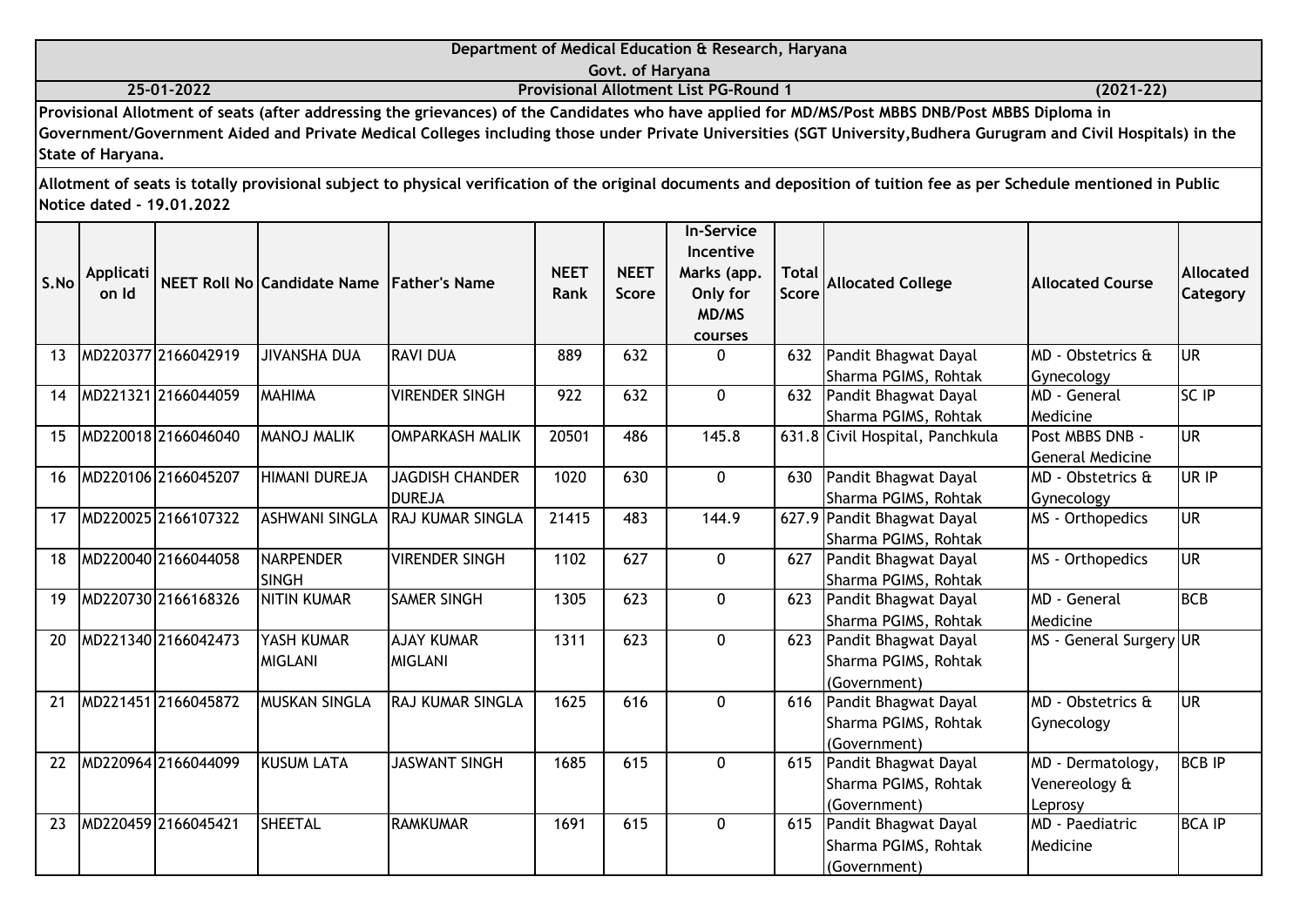|                   | Department of Medical Education & Research, Haryana                                                                                                               |               |
|-------------------|-------------------------------------------------------------------------------------------------------------------------------------------------------------------|---------------|
|                   | Govt. of Haryana                                                                                                                                                  |               |
| 25-01-2022        | <b>Provisional Allotment List PG-Round 1</b>                                                                                                                      | $(2021 - 22)$ |
|                   | Provisional Allotment of seats (after addressing the grievances) of the Candidates who have applied for MD/MS/Post MBBS DNB/Post MBBS Diploma in                  |               |
|                   | Government/Government Aided and Private Medical Colleges including those under Private Universities (SGT University, Budhera Gurugram and Civil Hospitals) in the |               |
| State of Haryana. |                                                                                                                                                                   |               |

| S.No | Applicati<br>on Id |                     | NEET Roll No Candidate Name Father's Name |                                          | <b>NEET</b><br>Rank | <b>NEET</b><br><b>Score</b> | <b>In-Service</b><br>Incentive<br>Marks (app.<br>Only for<br><b>MD/MS</b><br>courses | <b>Total</b><br><b>Score</b> | <b>Allocated College</b>                                                                  | <b>Allocated Course</b>            | <b>Allocated</b><br>Category |
|------|--------------------|---------------------|-------------------------------------------|------------------------------------------|---------------------|-----------------------------|--------------------------------------------------------------------------------------|------------------------------|-------------------------------------------------------------------------------------------|------------------------------------|------------------------------|
| 24   |                    | MD220443 2166154414 | PRIYANKA BANSAL BAJRANG LAL               | <b>BANSAL</b>                            | 1753                | 614                         | $\Omega$                                                                             | 614                          | Pandit Bhagwat Dayal<br>Sharma PGIMS, Rohtak<br>(Government)                              | MS - General Surgery UR IP         |                              |
| 25   |                    | MD220013 2166044614 | <b>AVNI GOYAL</b>                         | <b>SATVIR GOYAL</b>                      | 1768                | 614                         | $\mathbf{0}$                                                                         |                              | 614 Pandit Bhagwat Dayal<br>Sharma PGIMS, Rohtak<br>(Government)                          | MD - Obstetrics &<br>Gynecology    | lur                          |
| 26   |                    | MD221155 2166032282 | <b>ISHA PAUL</b>                          | <b>SANJAY KUMAR</b>                      | 1837                | 613                         | $\mathbf{0}$                                                                         |                              | 613 Pandit Bhagwat Dayal<br>Sharma PGIMS, Rohtak<br>(Government)                          | MD - Paediatric<br><b>Medicine</b> | <b>IEWS</b>                  |
| 27   |                    | MD221145 2166043412 | <b>YASHIKA</b><br><b>MALHOTRA</b>         | <b>DURGESH KUMAR</b>                     | 1877                | 612                         | 0                                                                                    | 612                          | Pandit Bhagwat Dayal<br>Sharma PGIMS, Rohtak<br>(Government)                              | MD - Obstetrics &<br>Gynecology    | <b>UR</b>                    |
| 28   |                    | MD220173 2166042129 | <b>AASHALI</b>                            | <b>MANOJ KUMAR</b><br>KALIA              | 1890                | 612                         | $\Omega$                                                                             |                              | 612   N.C. Medical College, Israna   MD - Radio-diagnosis   Manageme<br>Panipat (Private) |                                    | nt                           |
| 29   |                    | MD220592 2166044039 | <b>VAIBHAV NAGPAL</b>                     | <b>VIJAY NAGPAL</b>                      | 1949                | 611                         | 0                                                                                    | 611                          | ESIC, Faridabad<br>(Government)                                                           | <b>MD</b> - Paediatric<br>Medicine | lur                          |
| 30   |                    | MD220821 2166043489 | <b>ANKIT VASHISTH</b>                     | <b>JITENDER KUMAR</b><br><b>VASHISTH</b> | 2329                | 605                         | $\Omega$                                                                             | 605                          | Pandit Bhagwat Dayal<br>Sharma PGIMS, Rohtak<br>(Government)                              | MS - Orthopedics                   | UR IP                        |
| 31   |                    | MD220654 2166044831 | KULDEEP                                   | <b>BANSI LAL</b>                         | 2415                | 604                         | 0                                                                                    | 604                          | Pandit Bhagwat Dayal<br>Sharma PGIMS, Rohtak<br>(Government)                              | MS - General Surgery UR            |                              |
| 32   |                    | MD220383 2166029675 | <b>ANCHAL</b>                             | <b>RAM KUMAR DHIMAN</b>                  | 2422                | 604                         | $\mathbf{0}$                                                                         | 604                          | Pandit Bhagwat Dayal<br>Sharma PGIMS, Rohtak<br>(Government)                              | IMD - General<br>Medicine          | <b>BCA</b>                   |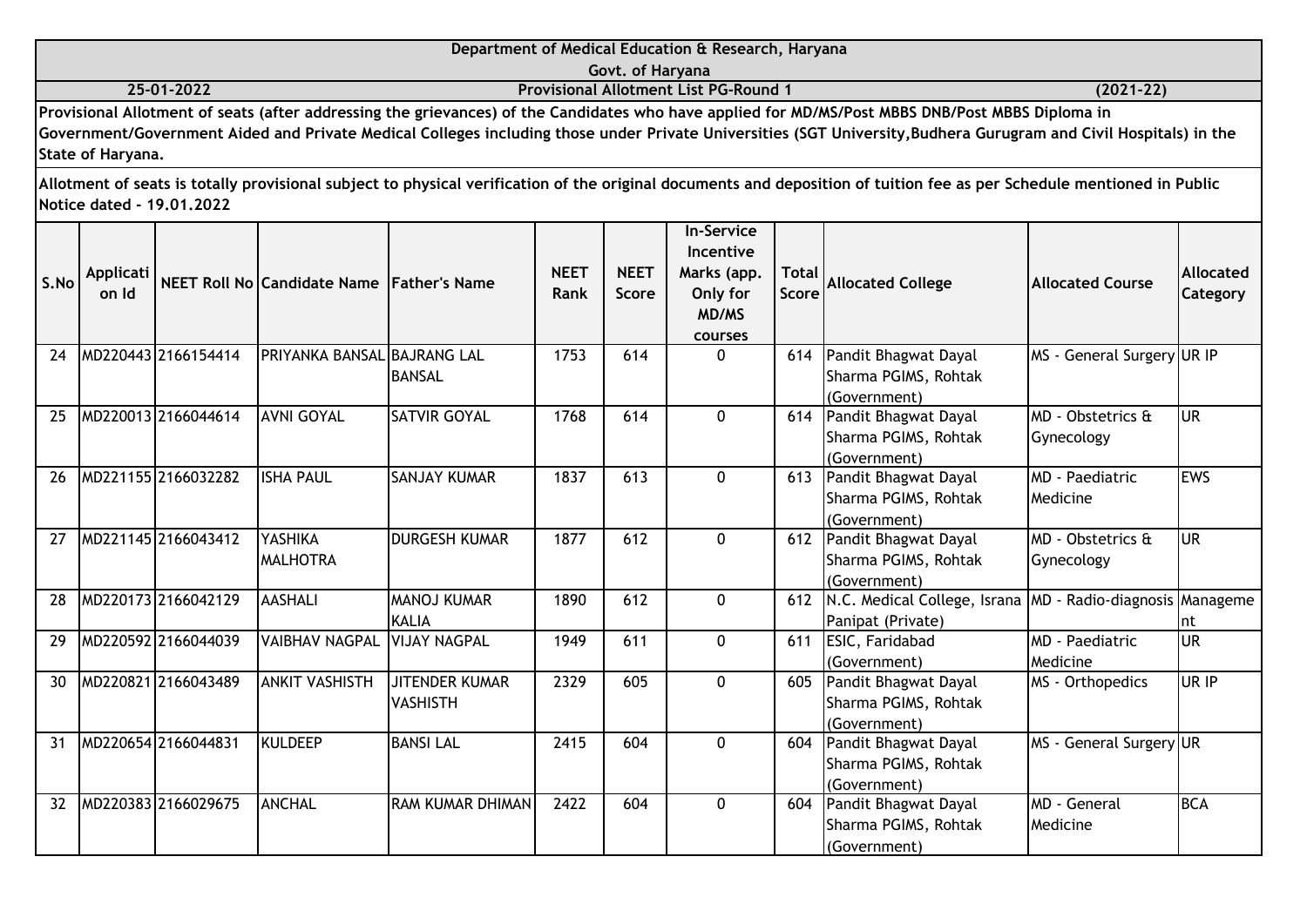| Department of Medical Education & Research, Haryana                                                                                                                                                 |  |           |  |  |  |  |  |  |  |  |  |
|-----------------------------------------------------------------------------------------------------------------------------------------------------------------------------------------------------|--|-----------|--|--|--|--|--|--|--|--|--|
| Govt. of Haryana                                                                                                                                                                                    |  |           |  |  |  |  |  |  |  |  |  |
| <b>Provisional Allotment List PG-Round 1</b><br>25-01-2022<br>$(2021 - 22)$                                                                                                                         |  |           |  |  |  |  |  |  |  |  |  |
| Provisional Allotment of seats (after addressing the grievances) of the Candidates who have applied for MD/MS/Post MBBS DNB/Post MBBS Diploma in                                                    |  |           |  |  |  |  |  |  |  |  |  |
| Government/Government Aided and Private Medical Colleges including those under Private Universities (SGT University, Budhera Gurugram and Civil Hospitals) in the                                   |  |           |  |  |  |  |  |  |  |  |  |
|                                                                                                                                                                                                     |  |           |  |  |  |  |  |  |  |  |  |
| Allotment of seats is totally provisional subject to physical verification of the original documents and deposition of tuition fee as per Schedule mentioned in Public<br>Notice dated - 19.01.2022 |  |           |  |  |  |  |  |  |  |  |  |
| <b>In-Service</b>                                                                                                                                                                                   |  |           |  |  |  |  |  |  |  |  |  |
|                                                                                                                                                                                                     |  | Incentive |  |  |  |  |  |  |  |  |  |
|                                                                                                                                                                                                     |  |           |  |  |  |  |  |  |  |  |  |

| S.No | <b>Applicati</b><br>on Id |                     | NEET Roll No Candidate Name Father's Name |                                     | <b>NEET</b><br>Rank | <b>NEET</b><br><b>Score</b> | <b>INCENTIVE</b><br>Marks (app.<br>Only for<br>MD/MS<br>courses | <b>Total</b><br><b>Score</b> | <b>Allocated College</b>                                                   | <b>Allocated Course</b>                       | Allocated<br>Category |
|------|---------------------------|---------------------|-------------------------------------------|-------------------------------------|---------------------|-----------------------------|-----------------------------------------------------------------|------------------------------|----------------------------------------------------------------------------|-----------------------------------------------|-----------------------|
| 33   |                           | MD220606 2166030911 | <b>VIPIN RATHEE</b>                       | <b>JASBIR RATHEE</b>                | 2433                | 604                         | 0                                                               | 604                          | Pandit Bhagwat Dayal<br>Sharma PGIMS, Rohtak<br>(Government)               | MS - Orthopedics                              | <b>UR</b>             |
| 34   |                           | MD220364 2166044725 | <b>GANDHRAV DUA</b>                       | <b>AJAY DUA</b>                     | 2502                | 603                         | $\Omega$                                                        | 603                          | Pandit Bhagwat Dayal<br>Sharma PGIMS, Rohtak<br>(Government)               | MD - Psychiatry                               | UR IP                 |
| 35   |                           | MD221293 2166044816 | <b>AVNEET KAUR</b>                        | <b>BALRAJ SINGH BRAR</b>            | 2622                | 601                         | $\Omega$                                                        | 601                          | Pandit Bhagwat Dayal<br>Sharma PGIMS, Rohtak<br>(Government)               | MS - General Surgery UR                       |                       |
| 36   |                           | MD220291 2166107359 | <b>VIDIT</b>                              | <b>RAMESH KUMAR</b>                 | 2658                | 601                         | $\Omega$                                                        | 601                          | Maharaja Agrasen Medical<br>College, Agroha, Hisar<br>(Government Aided)   | MS - Orthopedics                              | <b>UR</b>             |
| 37   |                           | MD220441 2166044629 | <b>TWINKLE</b>                            | <b>SATYAPAL SINGH</b>               | 2732                | 600                         | $\Omega$                                                        | 600                          | Pandit Bhagwat Dayal<br>Sharma PGIMS, Rohtak<br>(Government)               | MD - Psychiatry                               | <b>UR</b>             |
| 38   |                           | MD220062 2166045714 | <b>ABHISHEK</b>                           | <b>VIRENDER SINGH</b>               | 2789                | 599                         | $\Omega$                                                        | 599                          | SGT Medical College &<br>Research Institute Budhera,<br>Gurugram (Private) | MD - Radio-diagnosis UR                       |                       |
| 39   |                           | MD221788 2166105463 | <b>AYUSH GARG</b>                         | <b>SUBHASH GARG</b>                 | 3189                | 595                         | $\mathbf 0$                                                     | 595                          | Adesh Medical College,<br>Kurukshetra (Private)                            | MD - Dermatology,<br>Venereology &<br>Leprosy | <b>UR</b>             |
| 40   |                           | MD220083 2166024666 | <b>SHEENAM SAINI</b>                      | <b>SURESH KUMAR</b><br><b>SAINI</b> | 3223                | 595                         | $\mathbf{0}$                                                    | 595                          | Pandit Bhagwat Dayal<br>Sharma PGIMS, Rohtak<br>(Government)               | MS - General Surgery BCB                      |                       |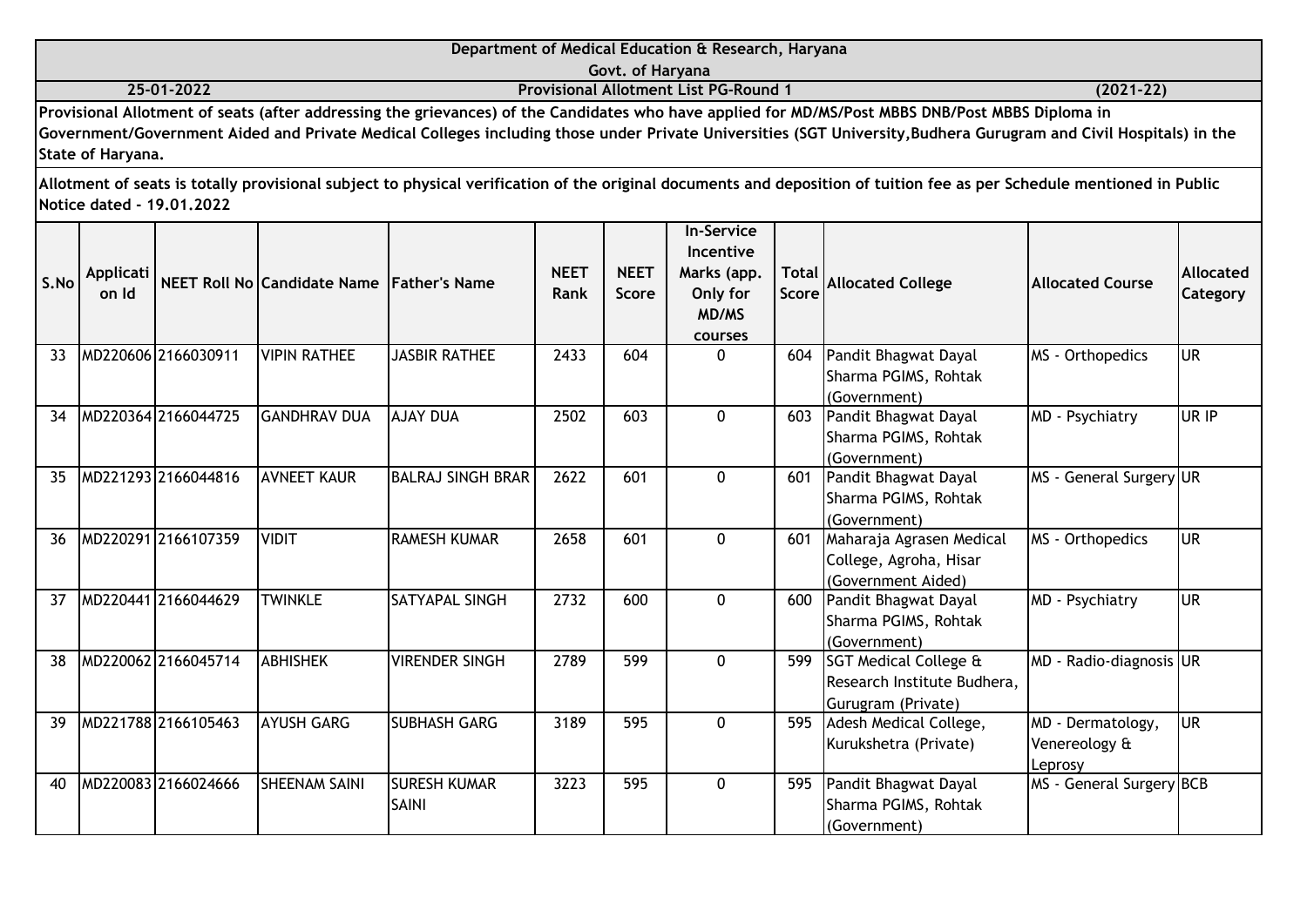|      | Department of Medical Education & Research, Haryana<br>Govt. of Haryana                                                                                                                                                                                                                                                                    |                           |                                             |  |                     |                      |                                                                  |                |                                                                                                                                                                        |                         |                              |  |
|------|--------------------------------------------------------------------------------------------------------------------------------------------------------------------------------------------------------------------------------------------------------------------------------------------------------------------------------------------|---------------------------|---------------------------------------------|--|---------------------|----------------------|------------------------------------------------------------------|----------------|------------------------------------------------------------------------------------------------------------------------------------------------------------------------|-------------------------|------------------------------|--|
|      | <b>Provisional Allotment List PG-Round 1</b><br>25-01-2022<br>$(2021 - 22)$                                                                                                                                                                                                                                                                |                           |                                             |  |                     |                      |                                                                  |                |                                                                                                                                                                        |                         |                              |  |
|      | Provisional Allotment of seats (after addressing the grievances) of the Candidates who have applied for MD/MS/Post MBBS DNB/Post MBBS Diploma in<br>Government/Government Aided and Private Medical Colleges including those under Private Universities (SGT University, Budhera Gurugram and Civil Hospitals) in the<br>State of Haryana. |                           |                                             |  |                     |                      |                                                                  |                |                                                                                                                                                                        |                         |                              |  |
|      |                                                                                                                                                                                                                                                                                                                                            | Notice dated - 19.01.2022 |                                             |  |                     |                      |                                                                  |                | Allotment of seats is totally provisional subject to physical verification of the original documents and deposition of tuition fee as per Schedule mentioned in Public |                         |                              |  |
| S.No | Applicati<br>on Id                                                                                                                                                                                                                                                                                                                         |                           | NEET Roll No Candidate Name   Father's Name |  | <b>NEET</b><br>Rank | <b>NEET</b><br>Score | <b>In-Service</b><br><b>Incentive</b><br>Marks (app.<br>Only for | Total<br>Score | <b>Allocated College</b>                                                                                                                                               | <b>Allocated Course</b> | <b>Allocated</b><br>Category |  |

|    |                     |                      |                                  |       |     | <b>MD/MS</b> |     |                            |                          |               |
|----|---------------------|----------------------|----------------------------------|-------|-----|--------------|-----|----------------------------|--------------------------|---------------|
|    |                     |                      |                                  |       |     | courses      |     |                            |                          |               |
| 41 | MD220759 2166155373 | <b>ANKITA DAHIYA</b> | ISURESH KUMAR                    | 3249  | 594 | $\mathbf{0}$ | 594 | Pandit Bhagwat Dayal       | MS - Ophthalmology       | lur           |
|    |                     |                      |                                  |       |     |              |     | Sharma PGIMS, Rohtak       |                          |               |
|    |                     |                      |                                  |       |     |              |     | (Government)               |                          |               |
| 42 | MD221622 2166154391 | <b>SHWETA YADAV</b>  | <b>ASHOK YADAV</b>               | 3379  | 592 | $\Omega$     | 592 | Pandit Bhagwat Dayal       | MD - Respiratory         | <b>UR</b>     |
|    |                     |                      |                                  |       |     |              |     | Sharma PGIMS, Rohtak       | Medicine                 |               |
|    |                     |                      |                                  |       |     |              |     | (Government)               |                          |               |
| 43 | MD220715 2166046334 | <b>ROHIT</b>         | <b>SHASHI BHUSHAN</b>            | 28296 | 455 | 136.5        |     | 591.5 Pandit Bhagwat Dayal | MD - Radio-diagnosis SC  |               |
|    |                     |                      |                                  |       |     |              |     | Sharma PGIMS, Rohtak       |                          |               |
|    |                     |                      |                                  |       |     |              |     | (Government)               |                          |               |
| 44 | MD220497 2166043204 | <b>SAGAR SINDHU</b>  | <b>SURENDER PAL</b>              | 3474  | 591 | $\Omega$     | 591 | Pandit Bhagwat Dayal       | MS - Ophthalmology       | lur           |
|    |                     |                      | <b>SINDHU</b>                    |       |     |              |     | Sharma PGIMS, Rohtak       |                          |               |
|    |                     |                      |                                  |       |     |              |     | (Government)               |                          |               |
| 45 | MD220845 2166046339 |                      | ISUNAINA KAMBOJ ISURENDER KAMBOJ | 3515  | 591 | $\Omega$     | 591 | Pandit Bhagwat Dayal       | MS - General Surgery BCA |               |
|    |                     |                      |                                  |       |     |              |     | Sharma PGIMS, Rohtak       |                          |               |
|    |                     |                      |                                  |       |     |              |     | (Government)               |                          |               |
| 46 | MD220170 2166044342 | <b>PARMILA</b>       | <b>PURAN CHAND</b>               | 3537  | 590 | $\mathbf{0}$ | 590 | Pandit Bhagwat Dayal       | MD - Psychiatry          | <b>UR</b>     |
|    |                     |                      |                                  |       |     |              |     | Sharma PGIMS, Rohtak       |                          |               |
|    |                     |                      |                                  |       |     |              |     | (Government)               |                          |               |
| 47 | MD221166 2166029701 | <b>RAVI KANT</b>     | <b>RAM PAL</b>                   | 3567  | 590 | $\Omega$     | 590 | Pandit Bhagwat Dayal       | <b>MD</b> - Radiation    | <b>BCB IP</b> |
|    |                     |                      |                                  |       |     |              |     | Sharma PGIMS, Rohtak       | Oncology                 |               |
|    |                     |                      |                                  |       |     |              |     | (Government)               |                          |               |
| 48 | MD220232 2166043721 | <b>ROHIT SHARMA</b>  | <b>RAJBIR SINGH</b>              | 3872  | 587 | $\Omega$     | 587 | Pandit Bhagwat Dayal       | <b>MD</b> - General      | <b>BCA</b>    |
|    |                     |                      |                                  |       |     |              |     | Sharma PGIMS, Rohtak       | Medicine                 |               |
|    |                     |                      |                                  |       |     |              |     | (Government)               |                          |               |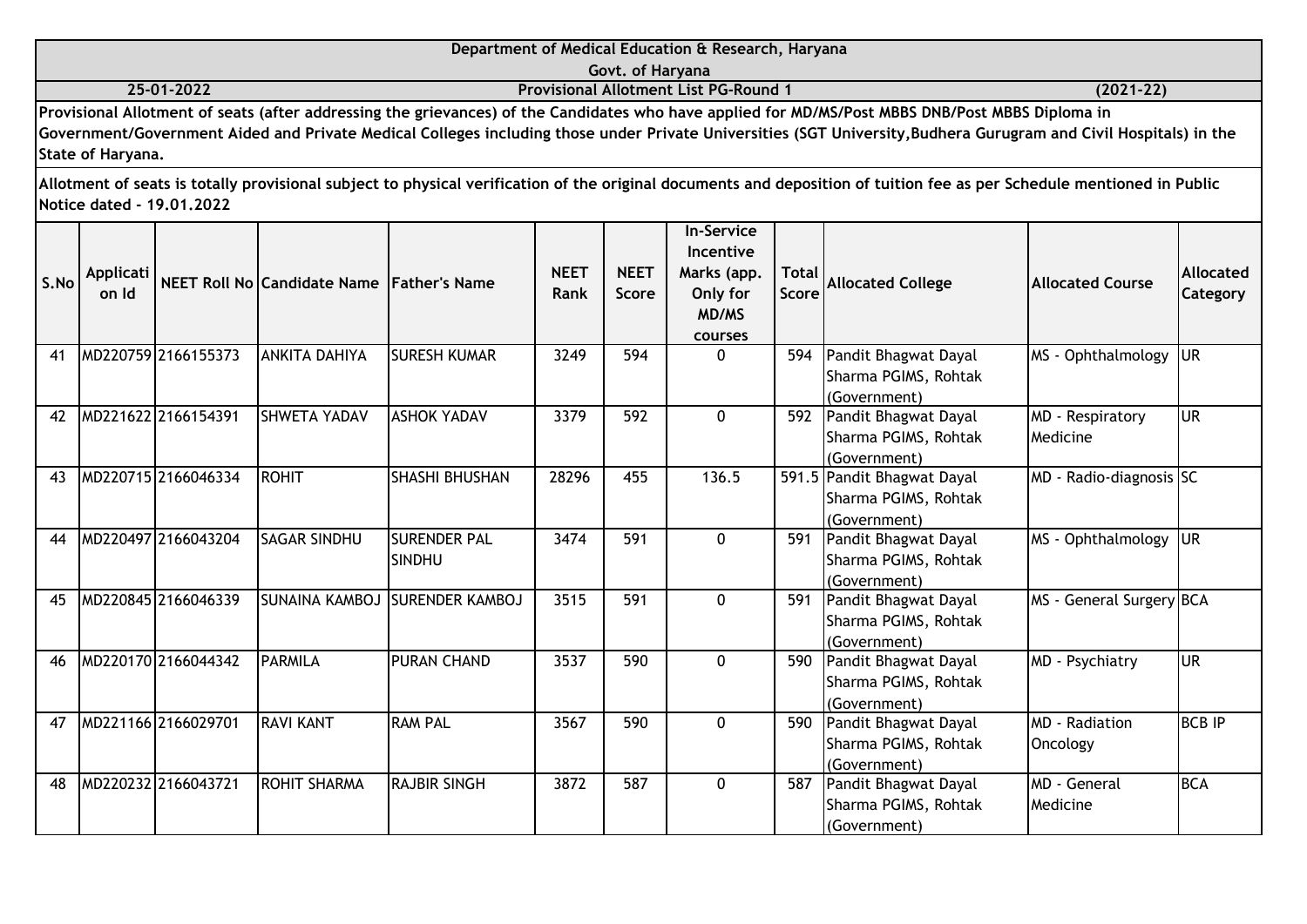|                                                                   | Department of Medical Education & Research, Haryana |           |
|-------------------------------------------------------------------|-----------------------------------------------------|-----------|
|                                                                   | Govt. of Harvana                                    |           |
| 25-01-2022                                                        | <b>Provisional Allotment List PG-Round 1</b>        | (2021-22) |
| 그는 그 그 사람이 없는 그 사람들은 그 사람들을 하고 있다. 그 사람들은 그 사람들은 그 사람들을 지르는 것 같아. | .                                                   |           |

**Provisional Allotment of seats (after addressing the grievances) of the Candidates who have applied for MD/MS/Post MBBS DNB/Post MBBS Diploma in Government/Government Aided and Private Medical Colleges including those under Private Universities (SGT University,Budhera Gurugram and Civil Hospitals) in the State of Haryana.**

| S.No | <b>Applicati</b><br>on Id |                     | NEET Roll No Candidate Name Father's Name |                       | <b>NEET</b><br>Rank | <b>NEET</b><br>Score | <b>In-Service</b><br>Incentive<br>Marks (app.<br>Only for<br><b>MD/MS</b><br>courses | <b>Total</b><br>Score | <b>Allocated College</b>                                     | <b>Allocated Course</b>                              | <b>Allocated</b><br>Category |
|------|---------------------------|---------------------|-------------------------------------------|-----------------------|---------------------|----------------------|--------------------------------------------------------------------------------------|-----------------------|--------------------------------------------------------------|------------------------------------------------------|------------------------------|
| 49   |                           | MD221070 2166043605 | <b>RENUKA</b>                             | <b>MUKESH KUMAR</b>   | 4093                | 585                  | $\Omega$                                                                             | 585                   | Pandit Bhagwat Dayal<br>Sharma PGIMS, Rohtak<br>(Government) | MD - Obstetrics &<br>Gynecology                      | <b>BCA IP</b>                |
| 50   |                           | MD220707 2166045397 | <b>PRATIBHA YADAV</b>                     | <b>RAJESH YADAV</b>   | 4158                | 584                  | $\Omega$                                                                             | 584                   | Pandit Bhagwat Dayal<br>Sharma PGIMS, Rohtak<br>(Government) | MD - Obstetrics &<br>Gynecology                      | <b>BCB</b>                   |
| 51   |                           | MD221533 2166107074 | <b>GAZAL NANDA</b>                        | <b>ASHOK KUMAR</b>    | 4338                | 582                  | $\Omega$                                                                             | 582                   | Adesh Medical College,<br>Kurukshetra (Private)              | MD - General<br>Medicine                             | Manageme<br>Int              |
| 52   |                           | MD220149 2166044630 | <b>AAKANKSHA</b><br><b>SANGWAN</b>        | <b>SATYAVIR SINGH</b> | 4442                | 581                  | $\Omega$                                                                             | 581                   | Pandit Bhagwat Dayal<br>Sharma PGIMS, Rohtak<br>(Government) | MD - Anesthesiology                                  | lur                          |
| 53   |                           | MD220058 2166044142 | <b>GOUTAM GOYAL</b>                       | <b>KRISHAN GOYAL</b>  | 4905                | 577                  | $\mathbf 0$                                                                          | 577                   | Pandit Bhagwat Dayal<br>Sharma PGIMS, Rohtak<br>(Government) | MD - Anesthesiology                                  | <b>JUR</b>                   |
| 54   |                           | MD220750 2166045398 | POOJA KUMARI                              | <b>RAJINDER KUMAR</b> | 5340                | 573                  | $\Omega$                                                                             | 573                   | Pandit Bhagwat Dayal<br>Sharma PGIMS, Rohtak<br>(Government) | MD - Anesthesiology                                  | <b>UR IP</b>                 |
| 55   |                           | MD220950 2166042298 | <b>SUMEDHA SIROHI</b>                     | <b>SATVIR SIROHI</b>  | 5413                | 572                  | $\Omega$                                                                             | 572                   | Adesh Medical College,<br>Kurukshetra (Private)              | MD - Dermatology,<br>Venereology &<br><b>Leprosy</b> | Manageme<br>Int              |
| 56   |                           | MD220109 2166042235 | ANUJ KAMBOJ                               | <b>ROSHAN LAL</b>     | 32680               | 440                  | 132                                                                                  | 572                   | Civil Hospital, Ambala<br>Cantt.                             | Post MBBS Diploma -<br>Radiodiagnosis                | <b>UR</b>                    |
| 57   |                           | MD220875 2166045618 | <b>ANOOP KUMAR</b>                        | <b>SURESH BHIWAL</b>  | 5599                | 570                  | $\mathbf 0$                                                                          | 570                   | Pandit Bhagwat Dayal<br>Sharma PGIMS, Rohtak<br>(Government) | MD - General<br>Medicine                             | <b>SCD IP</b>                |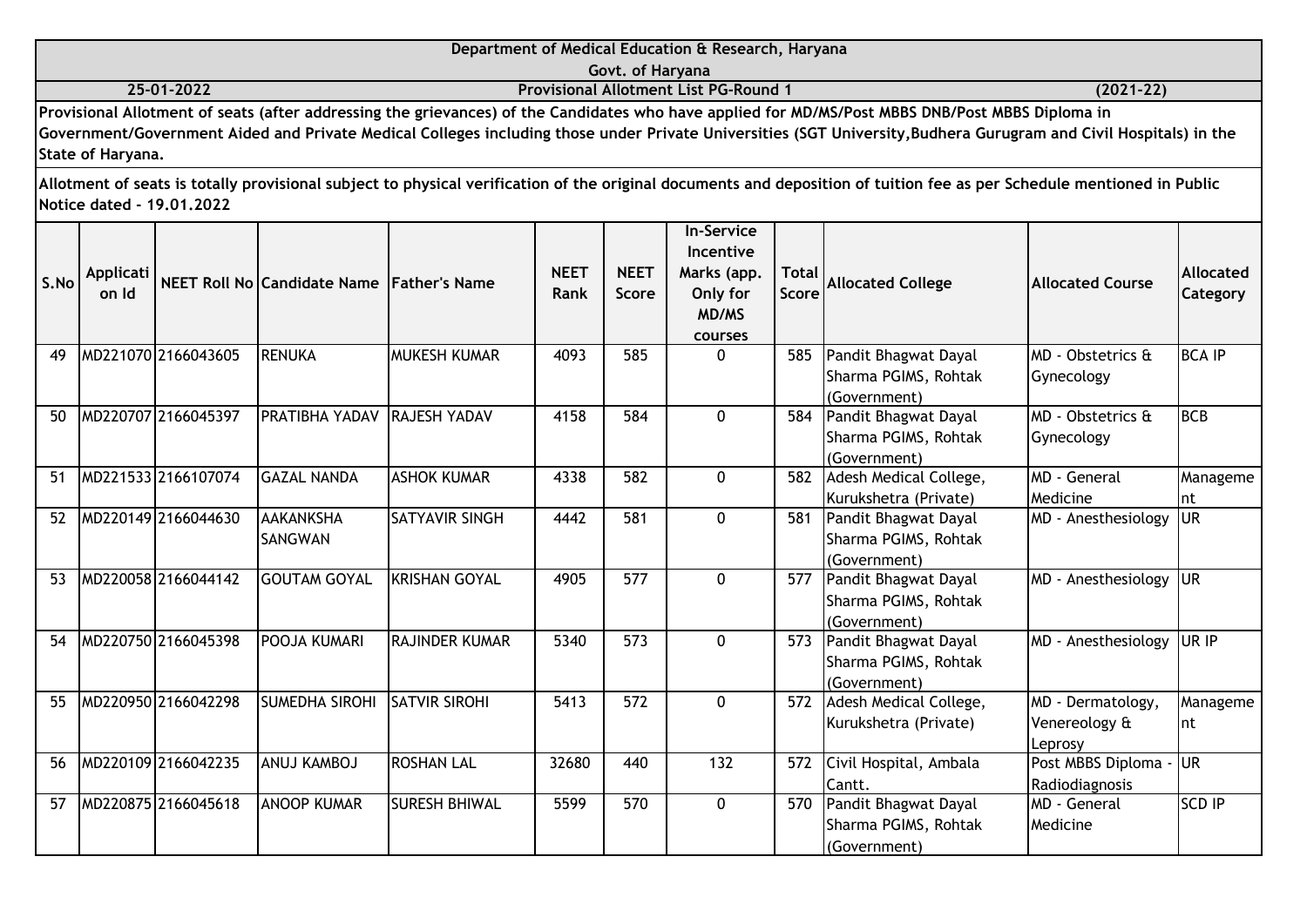|            | Department of Medical Education & Research, Haryana                                                                                              |               |
|------------|--------------------------------------------------------------------------------------------------------------------------------------------------|---------------|
|            | Govt. of Harvana                                                                                                                                 |               |
| 25-01-2022 | <b>Provisional Allotment List PG-Round 1</b>                                                                                                     | $(2021 - 22)$ |
|            | Provisional Allotment of seats (after addressing the grievances) of the Candidates who have applied for MD/MS/Post MBBS DNB/Post MBBS Diploma in |               |

| S.No | <b>Applicati</b><br>on Id |                     | NEET Roll No Candidate Name Father's Name |                       | <b>NEET</b><br><b>Rank</b> | <b>NEET</b><br><b>Score</b> | <b>In-Service</b><br>Incentive<br>Marks (app.<br>Only for<br><b>MD/MS</b><br>courses | <b>Total</b><br><b>Score</b> | <b>Allocated College</b>                                                     | <b>Allocated Course</b>        | <b>Allocated</b><br>Category |
|------|---------------------------|---------------------|-------------------------------------------|-----------------------|----------------------------|-----------------------------|--------------------------------------------------------------------------------------|------------------------------|------------------------------------------------------------------------------|--------------------------------|------------------------------|
| 58   |                           | MD220713 2166045703 | YASHIKA JAIN                              | <b>VINAY JAIN</b>     | 5663                       | 570                         | $\Omega$                                                                             |                              | 570 Pandit Bhagwat Dayal<br>Sharma PGIMS, Rohtak<br>(Government)             | MD - Anesthesiology            | UR IP                        |
| 59   |                           | MD220304 2166042221 | <b>MANPREET</b>                           | <b>RAMESH CHAND</b>   | 5993                       | 567                         | $\mathbf 0$                                                                          |                              | 567 Maharaja Agrasen Medical<br>College, Agroha, Hisar<br>(Government Aided) | MS - General Surgery UR IP     |                              |
| 60   |                           | MD221329 2166044321 | PEEYUSH SHARMA PAWAN SHARMA               |                       | 33696                      | 436                         | 130.8                                                                                |                              | 566.8 Pandit Bhagwat Dayal<br>Sharma PGIMS, Rohtak<br>(Government)           | MS-<br>Otorhinolaryngology     | UR IP                        |
| 61   |                           | MD220827 2166043542 | <b>ABHISHEK</b>                           | <b>LAXMAN DASS</b>    | 6122                       | 566                         | $\Omega$                                                                             |                              | 566 Pandit Bhagwat Dayal<br>Sharma PGIMS, Rohtak<br>(Government)             | MD - Respiratory<br>Medicine   | BCA                          |
| 62   |                           | MD220802 2166044029 | NIKITA YADAV                              | <b>UMESH YADAV</b>    | 6289                       | 565                         | $\Omega$                                                                             |                              | 565 Pandit Bhagwat Dayal<br>Sharma PGIMS, Rohtak<br>(Government)             | MD - Anesthesiology            | UR IP                        |
| 63   |                           | MD220958 2166107433 | <b>SAHIL KUMAR</b>                        | <b>SURESH KUMAR</b>   | 6369                       | 565                         | $\mathbf{0}$                                                                         |                              | 565 Pandit Bhagwat Dayal<br>Sharma PGIMS, Rohtak<br>(Government)             | MD - Anesthesiology            | <b>JUR</b>                   |
| 64   |                           | MD220072 2166045803 | <b>MANSI CHUGH</b>                        | NARESH CHUGH          | 6612                       | 563                         | $\Omega$                                                                             |                              | 563 Pandit Bhagwat Dayal<br>Sharma PGIMS, Rohtak<br>(Government)             | MD - Anesthesiology            | <b>JUR</b>                   |
| 65   |                           | MD220485 2166045450 | <b>ANUJ SANGWAN</b>                       | <b>SATISH SANGWAN</b> | 35060                      | 432                         | 129.6                                                                                |                              | 561.6 Civil Hospital, Panchkula                                              | Post MBBS DNB -<br>Orthopedics | lur                          |
| 66   |                           | MD221665 2166044597 | SHANTNU NAGPAL SATISH KUMAR               |                       | 6877                       | 560                         | $\Omega$                                                                             | 560                          | Pandit Bhagwat Dayal<br>Sharma PGIMS, Rohtak<br>(Government)                 | MD - Anesthesiology            | lur                          |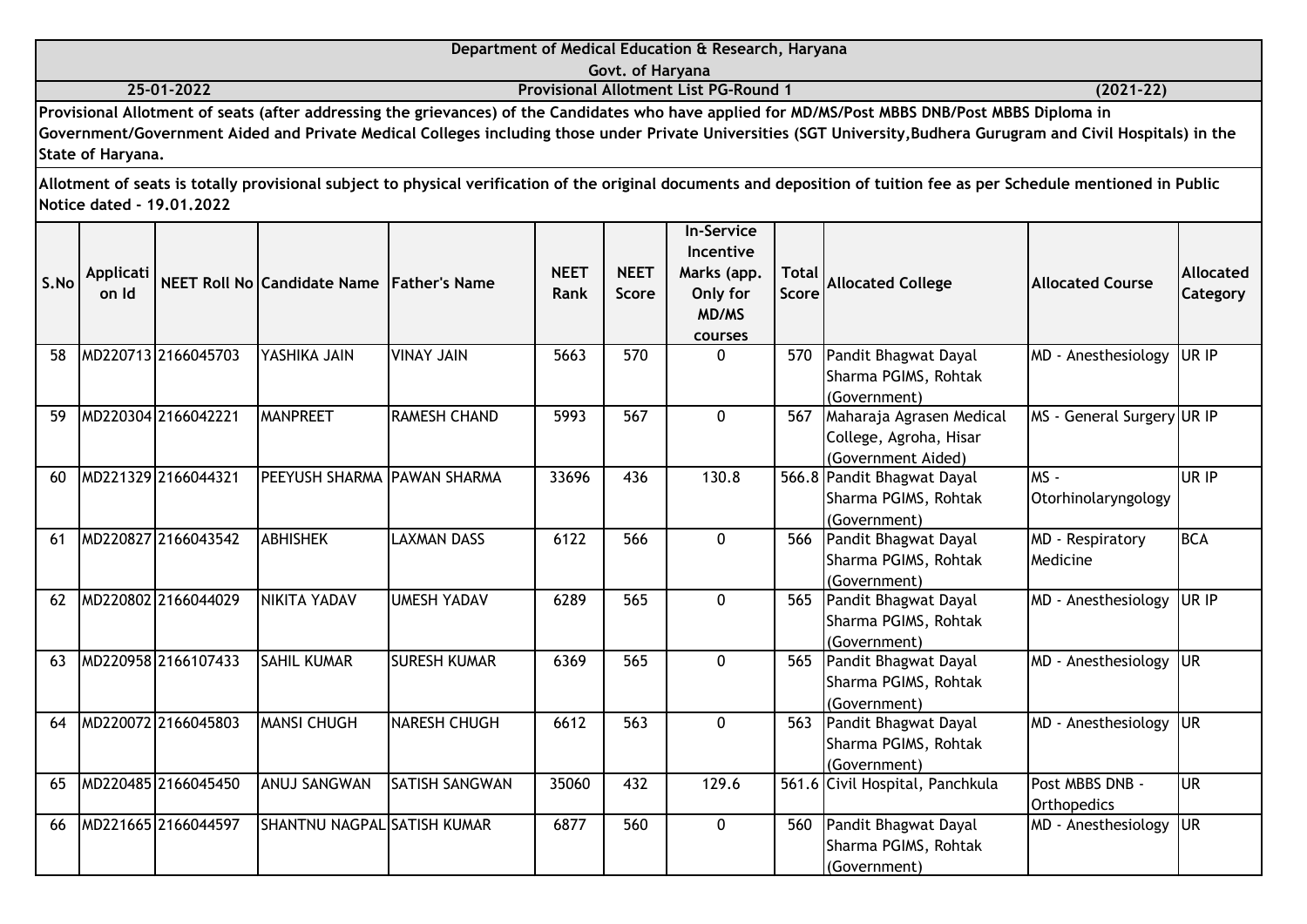|                   | Department of Medical Education & Research, Haryana                                                                                                               |               |
|-------------------|-------------------------------------------------------------------------------------------------------------------------------------------------------------------|---------------|
|                   | Govt. of Harvana                                                                                                                                                  |               |
| 25-01-2022        | <b>Provisional Allotment List PG-Round 1</b>                                                                                                                      | $(2021 - 22)$ |
|                   | Provisional Allotment of seats (after addressing the grievances) of the Candidates who have applied for MD/MS/Post MBBS DNB/Post MBBS Diploma in                  |               |
|                   | Government/Government Aided and Private Medical Colleges including those under Private Universities (SGT University, Budhera Gurugram and Civil Hospitals) in the |               |
| State of Haryana. |                                                                                                                                                                   |               |

| S.No | Applicati<br>on Id |                     | NEET Roll No Candidate Name Father's Name |                       | <b>NEET</b><br>Rank | <b>NEET</b><br><b>Score</b> | <b>In-Service</b><br>Incentive<br>Marks (app.<br>Only for<br>MD/MS<br>courses | <b>Total</b><br>Score | <b>Allocated College</b>                                                 | <b>Allocated Course</b>         | Allocated<br>Category |
|------|--------------------|---------------------|-------------------------------------------|-----------------------|---------------------|-----------------------------|-------------------------------------------------------------------------------|-----------------------|--------------------------------------------------------------------------|---------------------------------|-----------------------|
| 67   |                    | MD221149 2166045390 | <b>DIVYA DHIMAN</b>                       | <b>RAJENDRA KUMAR</b> | 7076                | 559                         | $\mathbf{0}$                                                                  | 559                   | Pandit Bhagwat Dayal<br>Sharma PGIMS, Rohtak<br>(Government)             | MD - Pathology                  | <b>UR</b>             |
| 68   |                    | MD220837 2166046079 | <b>MANISHA</b>                            | <b>SHAMSHER SINGH</b> | 7077                | 559                         | $\Omega$                                                                      | 559                   | Pandit Bhagwat Dayal<br>Sharma PGIMS, Rohtak<br>(Government)             | MD - Obstetrics &<br>Gynecology | <b>BCA</b>            |
| 69   |                    | MD220056 2166107430 | SONALI KAUNDAL                            | <b>SUNIL KUMAR</b>    | 7133                | 559                         | $\Omega$                                                                      | 559                   | Pandit Bhagwat Dayal<br>Sharma PGIMS, Rohtak<br>(Government)             | MD - Pathology                  | lur                   |
| 70   |                    | MD221098 2166154750 | <b>SUPRIYA</b>                            | <b>KIRORI MAL</b>     | 7244                | 558                         | $\Omega$                                                                      | 558                   | Pandit Bhagwat Dayal<br>Sharma PGIMS, Rohtak<br>(Government)             | MD - Anesthesiology             | <b>IUR</b>            |
| 71   |                    | MD221162 2166045626 | <b>RIYA</b>                               | <b>ISURESH KUMAR</b>  | 7432                | 556                         | $\Omega$                                                                      | 556                   | Pandit Bhagwat Dayal<br>Sharma PGIMS, Rohtak<br>(Government)             | MD - Anesthesiology             | <b>JUR</b>            |
| 72   |                    | MD221527 2166166072 | JAYOTSNA YADAV VIRENDER SINGH             |                       | 7441                | 556                         | $\Omega$                                                                      | 556                   | Maharaja Agrasen Medical<br>College, Agroha, Hisar<br>(Government Aided) | MS - General Surgery BCB        |                       |
| 73   |                    | MD221723 2166106977 | <b>AAKANKSHA</b><br><b>DHUSSA</b>         | <b>SATPAUL DHUSSA</b> | 7463                | 556                         | $\Omega$                                                                      | 556                   | Adesh Medical College,<br>Kurukshetra (Private)                          | MD - Obstetrics &<br>Gynecology | Manageme<br>Int       |
| 74   |                    | MD220205 2166045462 | <b>RENU</b>                               | <b>SOMBIR SINGH</b>   | 7721                | 555                         | $\Omega$                                                                      | 555                   | Adesh Medical College,<br>Kurukshetra (Private)                          | MD - Radio-diagnosis UR IP      |                       |
| 75   |                    | MD220054 2166042933 | YASH GUPTA                                | <b>S S GUPTA</b>      | 7833                | 554                         | 0                                                                             | 554                   | Pandit Bhagwat Dayal<br>Sharma PGIMS, Rohtak<br>(Government)             | MD - Anesthesiology             | <b>UR</b>             |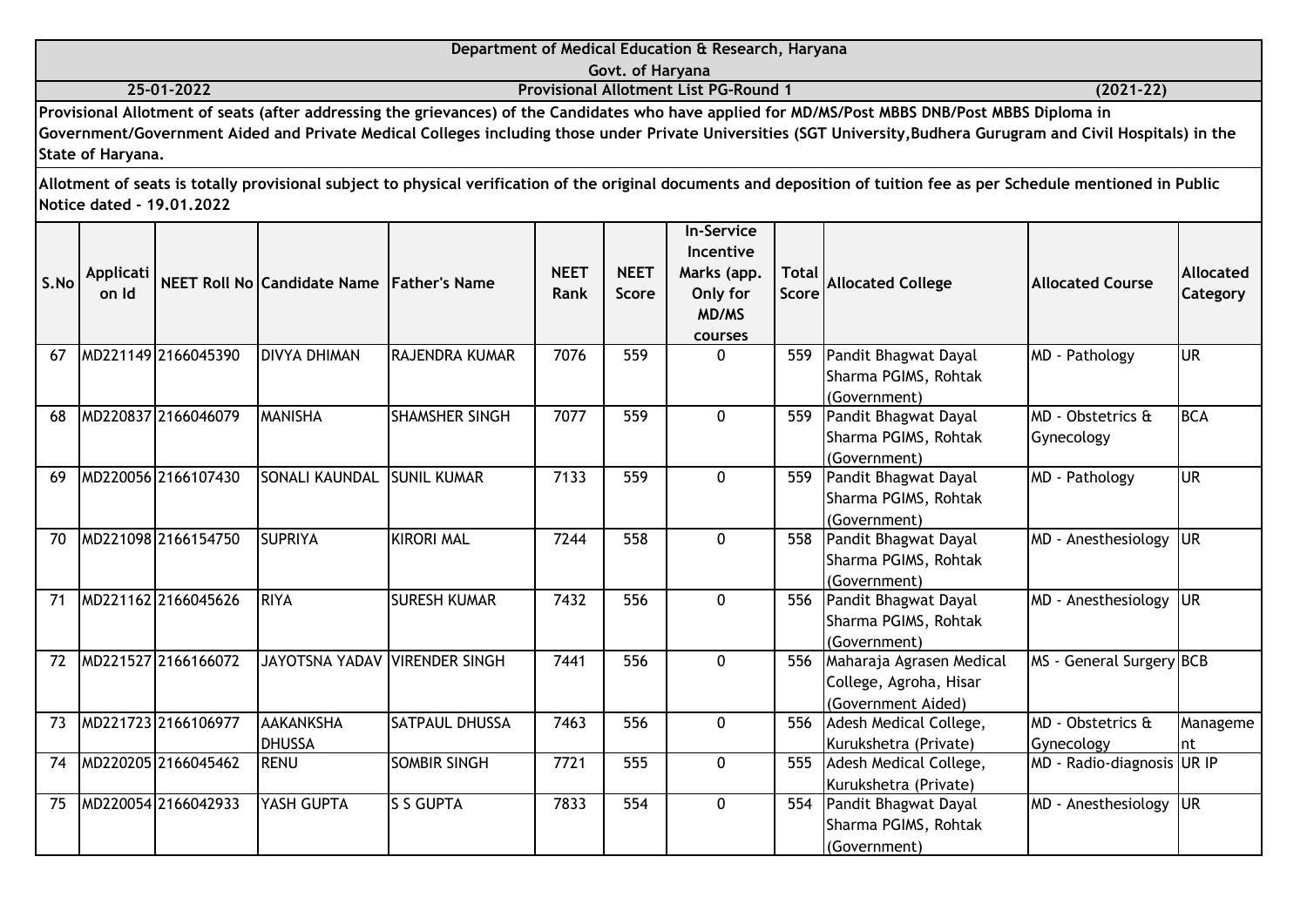|      |                    |                           |                                           |                                  |                     |                             | Department of Medical Education & Research, Haryana                           |                |                                                                                                                                                                                                                                                                                                                       |                                               |                              |
|------|--------------------|---------------------------|-------------------------------------------|----------------------------------|---------------------|-----------------------------|-------------------------------------------------------------------------------|----------------|-----------------------------------------------------------------------------------------------------------------------------------------------------------------------------------------------------------------------------------------------------------------------------------------------------------------------|-----------------------------------------------|------------------------------|
|      |                    |                           |                                           |                                  |                     | Govt. of Haryana            |                                                                               |                |                                                                                                                                                                                                                                                                                                                       |                                               |                              |
|      |                    | 25-01-2022                |                                           |                                  |                     |                             | <b>Provisional Allotment List PG-Round 1</b>                                  |                |                                                                                                                                                                                                                                                                                                                       | $(2021-22)$                                   |                              |
|      | State of Haryana.  |                           |                                           |                                  |                     |                             |                                                                               |                | Provisional Allotment of seats (after addressing the grievances) of the Candidates who have applied for MD/MS/Post MBBS DNB/Post MBBS Diploma in<br>Government/Government Aided and Private Medical Colleges including those under Private Universities (SGT University, Budhera Gurugram and Civil Hospitals) in the |                                               |                              |
|      |                    | Notice dated - 19.01.2022 |                                           |                                  |                     |                             |                                                                               |                | Allotment of seats is totally provisional subject to physical verification of the original documents and deposition of tuition fee as per Schedule mentioned in Public                                                                                                                                                |                                               |                              |
| S.No | Applicati<br>on Id |                           | NEET Roll No Candidate Name Father's Name |                                  | <b>NEET</b><br>Rank | <b>NEET</b><br><b>Score</b> | <b>In-Service</b><br>Incentive<br>Marks (app.<br>Only for<br>MD/MS<br>courses | Total<br>Score | <b>Allocated College</b>                                                                                                                                                                                                                                                                                              | <b>Allocated Course</b>                       | <b>Allocated</b><br>Category |
| 76   |                    | MD221534 2166042507       | <b>ANKUR GUPTA</b>                        | <b>ASHOK KUMAR</b>               | 7949                | 553                         | 0                                                                             | 553            | ESIC, Faridabad<br>(Government)                                                                                                                                                                                                                                                                                       | MD - Psychiatry                               | UR IP                        |
| 77   |                    | MD221690 2166105521       | <b>RAJAT SETHI</b>                        | <b>TARSEM SETHI</b>              | 8061                | 552                         | $\mathbf{0}$                                                                  | 552            | Adesh Medical College,<br>Kurukshetra (Private)                                                                                                                                                                                                                                                                       | MD - General<br>Medicine                      | UR.                          |
| 78   |                    | MD221415 2166043394       | <b>NAVEEN</b>                             | <b>DHARAMVEER</b>                | 8747                | 547                         | $\mathbf{0}$                                                                  | 547            | N.C. Medical College, Israna<br>Panipat (Private)                                                                                                                                                                                                                                                                     | MD - Radio-diagnosis BCB                      |                              |
| 79   |                    | MD221498 2166165094       | <b>RUPAK</b>                              | <b>RAM NIWAS</b>                 | 9027                | 546                         | 0                                                                             | 546            | Pandit Bhagwat Dayal<br>Sharma PGIMS, Rohtak<br>(Government)                                                                                                                                                                                                                                                          | MS - Orthopedics                              | SC                           |
| 80   |                    | MD221147 2166044444       | <b>KAPIL</b>                              | <b>RAM CHANDER</b>               | 9375                | 543                         | 0                                                                             | 543            | Pandit Bhagwat Dayal<br>Sharma PGIMS, Rohtak<br>(Government)                                                                                                                                                                                                                                                          | MD - Dermatology,<br>Venereology &<br>Leprosy | $\overline{SC}$              |
| 81   |                    | MD221401 2166043598       | <b>PRIYANKA SAINI</b>                     | MOHINDER SINGH                   | 9478                | $\overline{543}$            | $\mathbf{0}$                                                                  | 543            | Pandit Bhagwat Dayal<br>Sharma PGIMS, Rohtak<br>(Government)                                                                                                                                                                                                                                                          | MS - Ophthalmology                            | <b>BCB IP</b>                |
| 82   |                    | MD221584 2166029205       | POOJA KUMARI                              | <b>CHANDER LAL</b>               | 9588                | 542                         | $\mathbf{0}$                                                                  | 542            | Pandit Bhagwat Dayal<br>Sharma PGIMS, Rohtak<br>(Government)                                                                                                                                                                                                                                                          | MD - Obstetrics &<br>Gynecology               | $\overline{SC}$              |
| 83   |                    | MD220117 2166043753       | <b>DINESH</b>                             | RAJINDER SINGH<br><b>ROHILLA</b> | 39863               | 416                         | 124.8                                                                         |                | 540.8 Pandit Bhagwat Dayal<br>Sharma PGIMS, Rohtak<br>(Government)                                                                                                                                                                                                                                                    | MD - Psychiatry                               | <b>BCA</b>                   |
| 84   |                    | MD220841 2166024504       | <b>PRIYA GARG</b>                         | MUKESH KUMAR                     | 9899                | 540                         | 0                                                                             | 540            | SGT Medical College &<br>Research Institute Budhera,<br>Gurugram (Private)                                                                                                                                                                                                                                            | MD - Dermatology,<br>Venereology &<br>Leprosy | Manageme<br>nt               |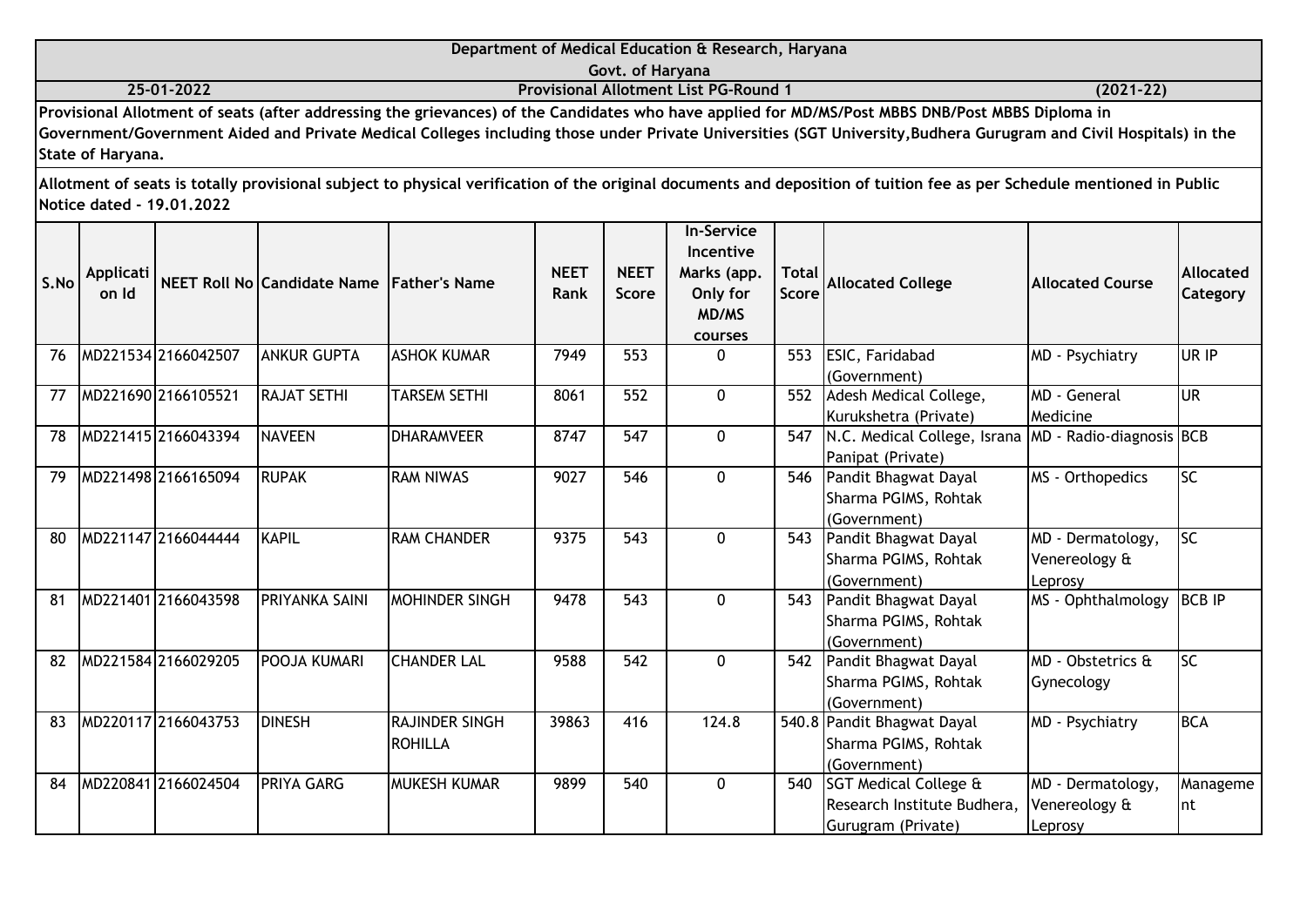|                   | Department of Medical Education & Research, Haryana                                                                                                              |               |
|-------------------|------------------------------------------------------------------------------------------------------------------------------------------------------------------|---------------|
|                   | Govt. of Haryana                                                                                                                                                 |               |
| 25-01-2022        | <b>Provisional Allotment List PG-Round 1</b>                                                                                                                     | $(2021 - 22)$ |
|                   | Provisional Allotment of seats (after addressing the grievances) of the Candidates who have applied for MD/MS/Post MBBS DNB/Post MBBS Diploma in                 |               |
|                   | Government/Government Aided and Private Medical Colleges including those under Private Universities (SGT University,Budhera Gurugram and Civil Hospitals) in the |               |
| State of Haryana. |                                                                                                                                                                  |               |

| S.No | Applicati<br>on Id |                     | NEET Roll No Candidate Name Father's Name |                                        | <b>NEET</b><br>Rank | <b>NEET</b><br>Score | <b>In-Service</b><br>Incentive<br>Marks (app.<br>Only for<br>MD/MS<br>courses | <b>Total</b><br><b>Score</b> | <b>Allocated College</b>                                                               | <b>Allocated Course</b>           | Allocated<br>Category |
|------|--------------------|---------------------|-------------------------------------------|----------------------------------------|---------------------|----------------------|-------------------------------------------------------------------------------|------------------------------|----------------------------------------------------------------------------------------|-----------------------------------|-----------------------|
| 85   |                    | MD221448 2166046332 | <b>AKANSHA</b>                            | <b>SANJIV KUMAR</b><br><b>AGGARWAL</b> | 10017               | 540                  | $\Omega$                                                                      | 540                          | SGT Medical College &<br>Research Institute Budhera,<br>Gurugram (Private)             | MD - Radio-diagnosis UR           |                       |
| 86   |                    | MD220572 2166042444 | <b>SOUMYA</b><br><b>KHANAGWAL</b>         | <b>VIJAY PAL</b>                       | 10021               | 540                  | $\mathbf{0}$                                                                  | 540                          | Pandit Bhagwat Dayal<br>Sharma PGIMS, Rohtak<br>(Government)                           | MS - General Surgery SCD          |                       |
| 87   |                    | MD221548 2166044753 | <b>ROHIT GARG</b>                         | <b>ANIL KUMAR</b>                      | 10106               | 539                  | $\mathbf{0}$                                                                  | 539                          | Bhagat Phool Singh GMC<br>(W), Khanpur Kalan,<br>Sonepat (Government)                  | <b>IMD - Forensic</b><br>Medicine | <b>IEWS</b>           |
| 88   |                    | MD221023 2166143716 | <b>YOGESH</b>                             | AMARJEET KUMAR                         | 10110               | 539                  | $\mathbf 0$                                                                   | 539                          | Pandit Bhagwat Dayal<br>Sharma PGIMS, Rohtak<br>(Government)                           | lms -<br>Otorhinolaryngology      | <b>BCB</b>            |
| 89   |                    | MD220430 2166045418 | <b>SIMRAN MALIK</b>                       | <b>RAMESH MALIK</b>                    | 10565               | 536                  | $\Omega$                                                                      | 536                          | Pandit Bhagwat Dayal<br>Sharma PGIMS, Rohtak<br>(Government)                           | MD - Biochemistry                 | lur                   |
| 90   |                    | MD220400 2166042602 | <b>RIZWAN KHAN</b>                        | <b>FAZZAR KHAN</b>                     | 10680               | 535                  | $\Omega$                                                                      | 535                          | Pandit Bhagwat Dayal<br>Sharma PGIMS, Rohtak<br>(Government)                           | MD - Anesthesiology               | <b>BCB</b>            |
| 91   |                    | MD221499 2166074523 | <b>BHARTI SINGLA</b>                      | <b>BHAGWAN DASS</b>                    | 10758               | 535                  | $\Omega$                                                                      | 535                          | <b>Bhagat Phool Singh GMC</b><br>(W), Khanpur Kalan,<br>Sonepat (Government)           | MD - Pathology                    | lur                   |
| 92   |                    | MD220119 2166042062 | <b>ANISH MITTAL</b>                       | <b>DEEN DAYAL MITTAL</b>               | 10803               | 535                  | $\Omega$                                                                      | 535                          | Adesh Medical College,<br>Kurukshetra (Private)                                        | <b>MD</b> - General<br>Medicine   | Manageme<br>Int       |
| 93   |                    | MD220814 2166031108 | <b>NAINA MEHTA</b>                        | <b>GIRISH KUMAR</b><br><b>MEHTA</b>    | 11338               | 531                  | $\Omega$                                                                      | 531                          | <b>ISGT Medical College &amp;</b><br>Research Institute Budhera,<br>Gurugram (Private) | MD - General<br>Medicine          | Manageme<br>Int       |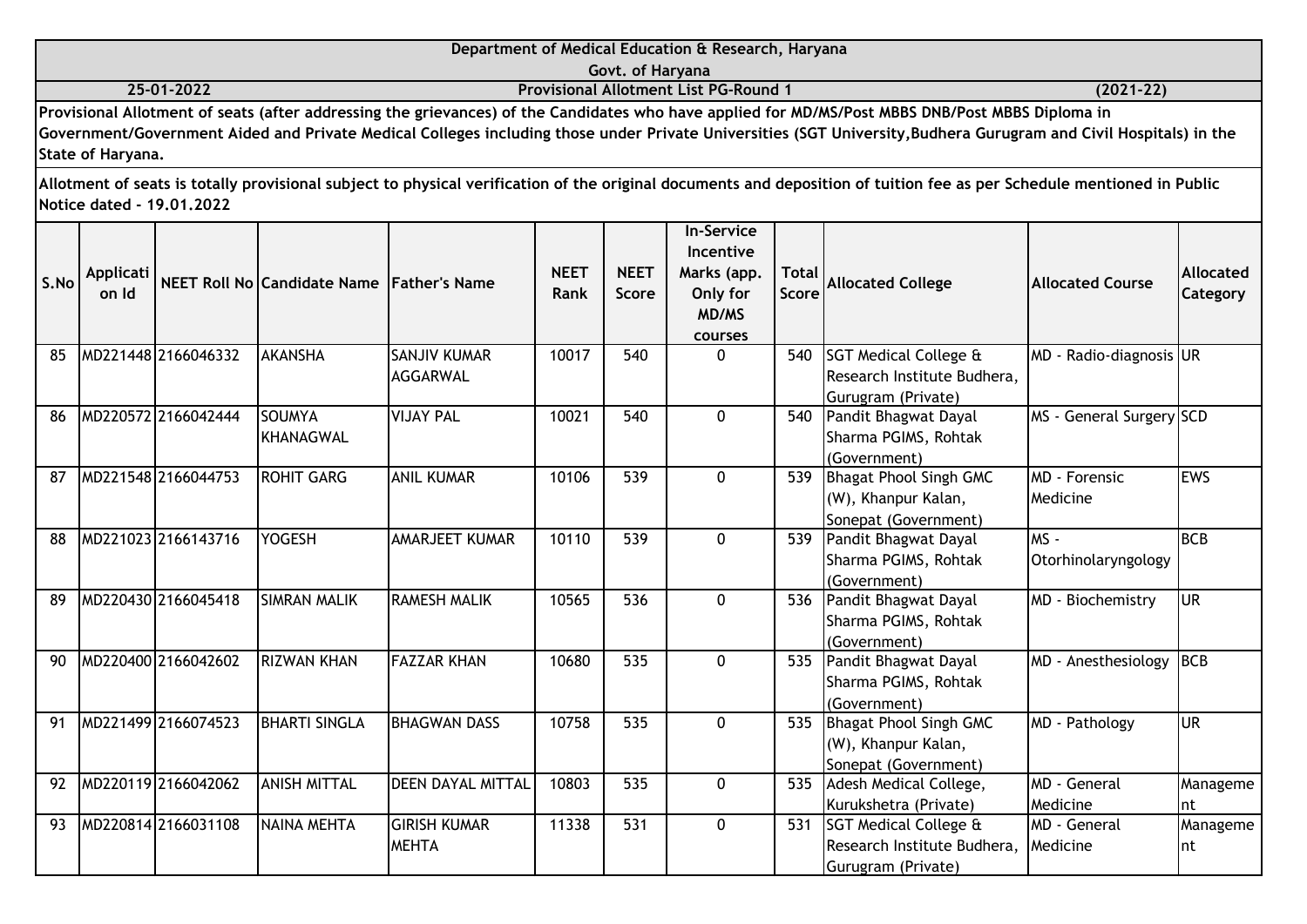|      |                           |                           |                                           |                                      |                     | Govt. of Haryana            | Department of Medical Education & Research, Haryana                                  |                              |                                                                                                                                                                                                                                                                                                                       |                                               |                              |
|------|---------------------------|---------------------------|-------------------------------------------|--------------------------------------|---------------------|-----------------------------|--------------------------------------------------------------------------------------|------------------------------|-----------------------------------------------------------------------------------------------------------------------------------------------------------------------------------------------------------------------------------------------------------------------------------------------------------------------|-----------------------------------------------|------------------------------|
|      |                           | 25-01-2022                |                                           |                                      |                     |                             | <b>Provisional Allotment List PG-Round 1</b>                                         |                              |                                                                                                                                                                                                                                                                                                                       | $(2021 - 22)$                                 |                              |
|      | State of Haryana.         |                           |                                           |                                      |                     |                             |                                                                                      |                              | Provisional Allotment of seats (after addressing the grievances) of the Candidates who have applied for MD/MS/Post MBBS DNB/Post MBBS Diploma in<br>Government/Government Aided and Private Medical Colleges including those under Private Universities (SGT University, Budhera Gurugram and Civil Hospitals) in the |                                               |                              |
|      |                           | Notice dated - 19.01.2022 |                                           |                                      |                     |                             |                                                                                      |                              | Allotment of seats is totally provisional subject to physical verification of the original documents and deposition of tuition fee as per Schedule mentioned in Public                                                                                                                                                |                                               |                              |
| S.No | <b>Applicati</b><br>on Id |                           | NEET Roll No Candidate Name Father's Name |                                      | <b>NEET</b><br>Rank | <b>NEET</b><br><b>Score</b> | <b>In-Service</b><br><b>Incentive</b><br>Marks (app.<br>Only for<br>MD/MS<br>courses | <b>Total</b><br><b>Score</b> | <b>Allocated College</b>                                                                                                                                                                                                                                                                                              | <b>Allocated Course</b>                       | <b>Allocated</b><br>Category |
| 94   |                           | MD220365 2166168124       | <b>JYOTI BANSAL</b>                       | MR.ASHUTOSH<br><b>BANSAL</b>         | 11396               | 531                         | 0                                                                                    | 531                          | Adesh Medical College,<br>Kurukshetra (Private)                                                                                                                                                                                                                                                                       | MS - General Surgery Manageme                 |                              |
| 95   |                           | MD220309 2166043579       | <b>AKSHITA SHARMA</b>                     | <b>MANMOHAN SHARMA</b>               | 11588               | 530                         | $\mathbf 0$                                                                          | 530                          | SGT Medical College &<br>Research Institute Budhera,<br>Gurugram (Private)                                                                                                                                                                                                                                            | MD - Dermatology,<br>Venereology &<br>Leprosy | Manageme<br>nt               |
| 96   |                           | MD220549 2166045070       | <b>UMESH DALAL</b>                        | <b>ASHOK KUMAR</b>                   | 11682               | 530                         | $\mathbf 0$                                                                          | 530                          | SGT Medical College &<br>Research Institute Budhera,<br>Gurugram (Private)                                                                                                                                                                                                                                            | MD - Radio-diagnosis Manageme                 | nt                           |
| 97   |                           | MD220435 2166044088       | <b>DEEPIKA</b>                            | <b>JAIBIR SINGH</b><br><b>DHANDA</b> | 43267               | 406                         | 121.8                                                                                |                              | 527.8 Civil Hospital, Faridabad                                                                                                                                                                                                                                                                                       | Post MBBS DNB -<br>Ophtalmology               | <b>UR</b>                    |
| 98   |                           | MD220115 2166109049       | <b>NEETU SINGH</b><br>YADAV               | <b>BHOOP SINGH</b><br>YADAV          | 12069               | 527                         | $\mathbf 0$                                                                          | 527                          | Civil Hospital, Panchkula                                                                                                                                                                                                                                                                                             | Post MBBS DNB -<br>Radiodiagnosis             | <b>UR</b>                    |
| 99   |                           | MD221515 2166042153       | <b>PRIYANKA</b>                           | <b>PARKASH CHAND</b>                 | 12564               | 525                         | $\overline{0}$                                                                       | 525                          | Pandit Bhagwat Dayal<br>Sharma PGIMS, Rohtak<br>(Government)                                                                                                                                                                                                                                                          | MS - Ophthalmology                            | BCA                          |
|      |                           | 100 MD221616 2166043386   | <b>NITIN VASHIST</b>                      | <b>DEVENDER VASHIST</b>              | 12795               | 523                         | $\mathbf 0$                                                                          | 523                          | SGT Medical College &<br>Research Institute Budhera,<br>Gurugram (Private)                                                                                                                                                                                                                                            | MD - Radio-diagnosis Manageme                 | nt                           |
| 101  |                           | MD221635 2166045113       | ANJALI                                    | <b>BRIJESH KUMAR</b>                 | 12901               | 523                         | $\mathbf 0$                                                                          | 523                          | Maharaja Agrasen Medical<br>College, Agroha, Hisar<br>(Government Aided)                                                                                                                                                                                                                                              | MS - Ophthalmology                            | <b>BCA</b>                   |
|      |                           | 102 MD221283 2166033435   | <b>HIMMAT KADIAN</b>                      | <b>VIJAYPAL KADIAN</b>               | 13243               | 521                         | 0                                                                                    | 521                          | N.C. Medical College, Israna MD - General<br>Panipat (Private)                                                                                                                                                                                                                                                        | Medicine                                      | <b>UR</b>                    |
|      |                           | 103 MD220098 2166042192   | <b>MEGHNA</b>                             | <b>RAJAN CHAUDHARY</b>               | 13440               | 520                         | 0                                                                                    |                              | 520 Maharaja Agrasen Medical                                                                                                                                                                                                                                                                                          | MD - Pathology                                | <b>UR</b>                    |

College, Agroha, Hisar (Government Aided)

**CHAUDHARY**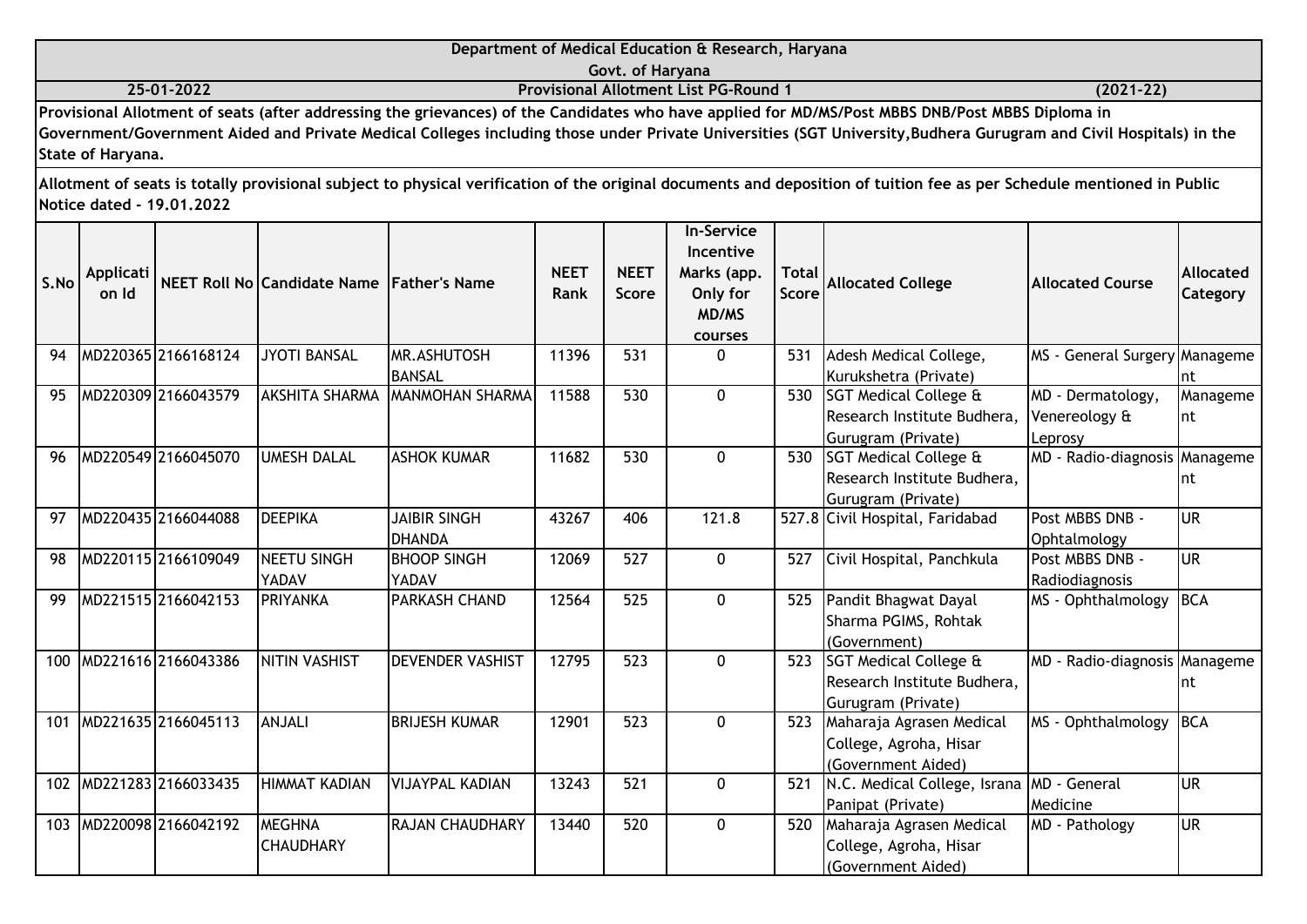|                   | Department of Medical Education & Research, Haryana                                                                                                               |             |
|-------------------|-------------------------------------------------------------------------------------------------------------------------------------------------------------------|-------------|
|                   | Govt. of Haryana                                                                                                                                                  |             |
| 25-01-2022        | <b>Provisional Allotment List PG-Round 1</b>                                                                                                                      | $(2021-22)$ |
|                   | Provisional Allotment of seats (after addressing the grievances) of the Candidates who have applied for MD/MS/Post MBBS DNB/Post MBBS Diploma in                  |             |
|                   | Government/Government Aided and Private Medical Colleges including those under Private Universities (SGT University, Budhera Gurugram and Civil Hospitals) in the |             |
| State of Haryana. |                                                                                                                                                                   |             |

| S.No | <b>Applicati</b><br>on Id |                         | NEET Roll No Candidate Name Father's Name |                                       | <b>NEET</b><br>Rank | <b>NEET</b><br><b>Score</b> | <b>In-Service</b><br>Incentive<br>Marks (app.<br>Only for<br>MD/MS<br>courses | <b>Total</b><br><b>Score</b> | <b>Allocated College</b>                                                              | <b>Allocated Course</b>             | Allocated<br><b>Category</b> |
|------|---------------------------|-------------------------|-------------------------------------------|---------------------------------------|---------------------|-----------------------------|-------------------------------------------------------------------------------|------------------------------|---------------------------------------------------------------------------------------|-------------------------------------|------------------------------|
| 104  |                           | MD221550 2166116544     | <b>SHALU YADAV</b>                        | KHAJAN SINGH<br>YADAV                 | 13560               | 519                         | $\Omega$                                                                      | 519                          | Pandit Bhagwat Dayal<br>Sharma PGIMS, Rohtak<br>(Government)                          | MD - Anesthesiology                 | BCB                          |
| 105  |                           | MD220716 2166024676     | <b>NEHA GOYAL</b>                         | <b>TEK CHAND GOYAL</b>                | 13723               | 518                         | $\mathbf{0}$                                                                  | 518                          | <b>SGT Medical College &amp;</b><br>Research Institute Budhera,<br>Gurugram (Private) | MD - Radio-diagnosis Manageme       | Int                          |
| 106  |                           | MD220273 2166043161     | <b>SUMIT KATHURIA</b>                     | <b>SATISH KATHURIA</b>                | 13791               | 518                         | 0                                                                             | 518                          | N.C. Medical College, Israna MD - General<br>Panipat (Private)                        | Medicine                            | Manageme<br>Int              |
| 107  |                           | MD220494 2166154518     | <b>SUMEET LAMBA</b>                       | <b>DEVENDER SINGH</b><br><b>LAMBA</b> | 35431               | 431                         | 86.2                                                                          |                              | 517.2 SGT Medical College &<br>Research Institute Budhera,<br>Gurugram (Private)      | MD - Radio-diagnosis Manageme       | Int                          |
| 108  |                           | MD220352 2166044016     | <b>DIVYA GUGLANI</b>                      | <b>TILAK RAJ</b>                      | 13959               | 517                         | $\Omega$                                                                      | 517                          | Pandit Bhagwat Dayal<br>Sharma PGIMS, Rohtak<br>(Government)                          | MD - Community<br><b>I</b> Medicine | lur                          |
| 109  |                           | MD221583 2166042987     | <b>PREETI</b>                             | <b>SHIVCHARAN</b>                     | 13989               | 517                         | 0                                                                             | 517                          | Pandit Bhagwat Dayal<br>Sharma PGIMS, Rohtak<br>(Government)                          | MS - General Surgery SC             |                              |
| 110  |                           | MD221007 2166042181     | <b>AMIT SINGH</b>                         | <b>PURAN SINGH</b>                    | 14096               | 516                         | $\Omega$                                                                      | 516                          | Pandit Bhagwat Dayal<br>Sharma PGIMS, Rohtak<br>(Government)                          | MD - Anesthesiology                 | <b>BCA IP</b>                |
| 111  |                           | MD220271 2166042530     | <b>SANDEEP KUMAR</b>                      | <b>BALBIR SINGH</b>                   | 14305               | 515                         | $\mathbf{0}$                                                                  |                              | 515 Pandit Bhagwat Dayal<br>Sharma PGIMS, Rohtak<br>(Government)                      | MD - Anesthesiology                 | <b>BCA</b>                   |
|      |                           | 112 MD221630 2166024232 | <b>SHASHANK</b><br><b>MADHURAJ</b>        | <b>RAJESH KISHORE</b>                 | 14340               | 515                         | $\Omega$                                                                      |                              | 515 SGT Medical College &<br>Research Institute Budhera,<br>Gurugram (Private)        | MS - Orthopedics                    | Manageme<br>Int              |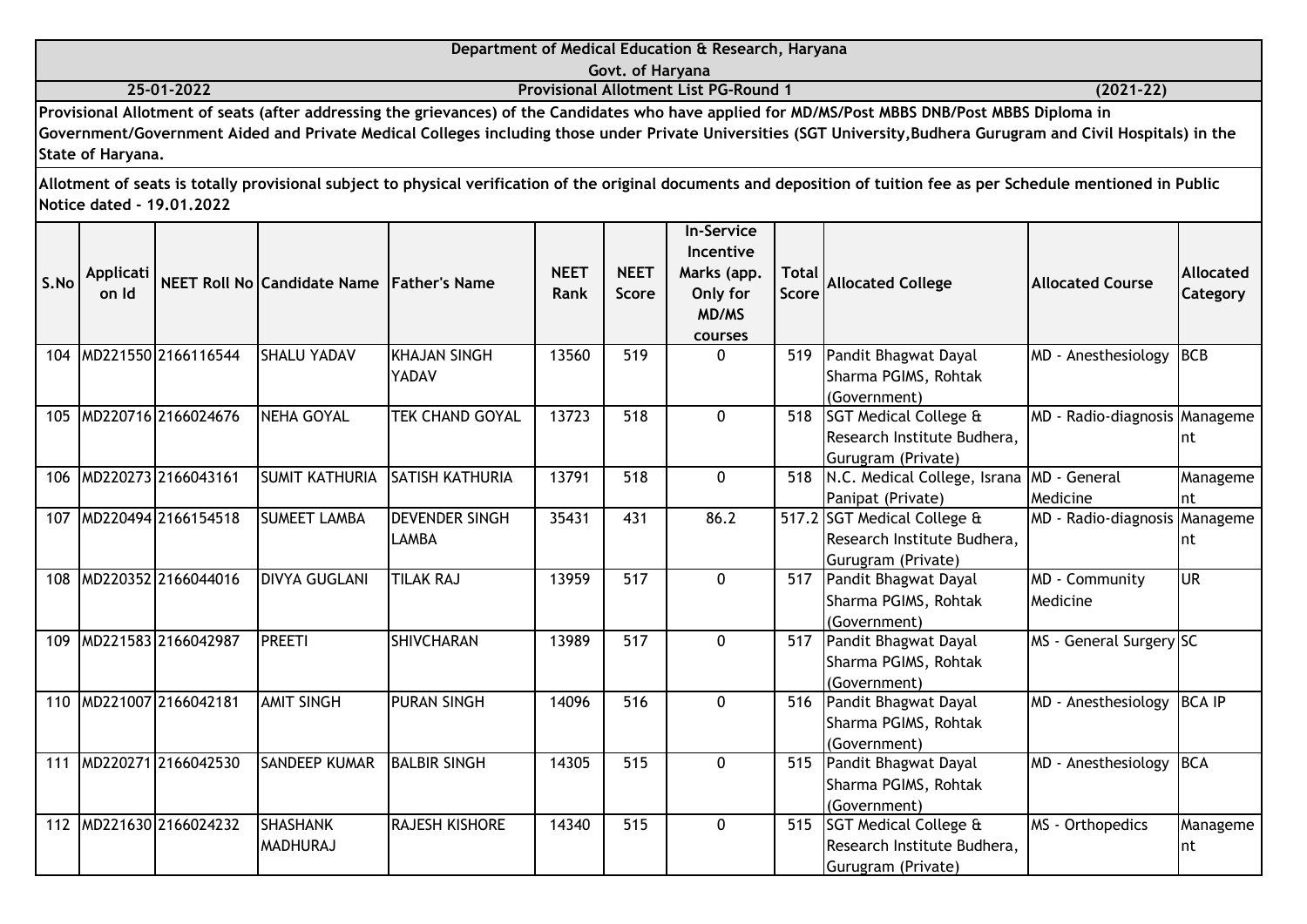|                           | Department of Medical Education & Research, Haryana                                                                                                                                                                                                                                                                   |               |
|---------------------------|-----------------------------------------------------------------------------------------------------------------------------------------------------------------------------------------------------------------------------------------------------------------------------------------------------------------------|---------------|
|                           | Govt. of Haryana                                                                                                                                                                                                                                                                                                      |               |
| 25-01-2022                | <b>Provisional Allotment List PG-Round 1</b>                                                                                                                                                                                                                                                                          | $(2021 - 22)$ |
| State of Haryana.         | Provisional Allotment of seats (after addressing the grievances) of the Candidates who have applied for MD/MS/Post MBBS DNB/Post MBBS Diploma in<br>Government/Government Aided and Private Medical Colleges including those under Private Universities (SGT University, Budhera Gurugram and Civil Hospitals) in the |               |
| Notice dated - 19.01.2022 | Allotment of seats is totally provisional subject to physical verification of the original documents and deposition of tuition fee as per Schedule mentioned in Public                                                                                                                                                |               |

| S.No | Applicati<br>on Id |                     | NEET Roll No Candidate Name Father's Name |                        | <b>NEET</b><br>Rank | <b>NEET</b><br><b>Score</b> | <b>In-Service</b><br>Incentive<br>Marks (app.<br>Only for<br><b>MD/MS</b> | <b>Total</b><br><b>Score</b> | <b>Allocated College</b>                                   | <b>Allocated Course</b> | <b>Allocated</b><br><b>Category</b> |
|------|--------------------|---------------------|-------------------------------------------|------------------------|---------------------|-----------------------------|---------------------------------------------------------------------------|------------------------------|------------------------------------------------------------|-------------------------|-------------------------------------|
|      |                    |                     |                                           |                        |                     |                             | courses                                                                   |                              |                                                            |                         |                                     |
| 113  |                    | MD221132 2166155303 | <b>NISHA</b>                              | <b>SUBHASH CHANDER</b> | 47379               | 394                         | 118.2                                                                     |                              | 512.2 Civil Hospital, Panchkula                            | Post MBBS Diploma-      | <b>JUR</b>                          |
|      |                    |                     |                                           |                        |                     |                             |                                                                           |                              |                                                            | Obstetrics &            |                                     |
|      |                    |                     |                                           |                        |                     |                             |                                                                           |                              |                                                            | Gynecology              |                                     |
| 114  |                    | MD220391 2166086638 | <b>BHANUSHALI</b>                         | <b>JETHALAL</b>        | 15147               | 511                         | $\Omega$                                                                  | 511                          | N.C. Medical College, Israna                               | MD - Paediatric         | Manageme                            |
|      |                    |                     | <b>TORAL JETHALAL</b>                     | BHANUSHALI             |                     |                             |                                                                           |                              | Panipat (Private)                                          | Medicine                | Int                                 |
| 115  |                    | MD220140 2166043511 | <b>MOHIT KUMAR</b>                        | <b>KARAM CHAND</b>     | 15849               | 507                         | $\mathbf 0$                                                               | 507                          | Civil Hospital, Panchkula                                  | Post MBBS Diploma -     | lur                                 |
|      |                    |                     |                                           |                        |                     |                             |                                                                           |                              |                                                            | Radiodiagnosis          |                                     |
| 116  |                    | MD220235 2166044361 | <b>SHEFFY</b>                             | <b>RAJ KUMAR</b>       | 15974               | 507                         | 0                                                                         | 507                          | N.C. Medical College, Israna MS - General Surgery Manageme |                         |                                     |
|      |                    |                     |                                           |                        |                     |                             |                                                                           |                              | Panipat (Private)                                          |                         | Int                                 |
| 117  |                    | MD220306 2166042332 | <b>VISHVAJEET</b>                         | <b>SOM NATH</b>        | 15987               | 507                         | $\Omega$                                                                  | 507                          | Pandit Bhagwat Dayal                                       | MD - Paediatric         | SC IP                               |
|      |                    |                     | <b>SINGH</b>                              |                        |                     |                             |                                                                           |                              | Sharma PGIMS, Rohtak                                       | <b>Medicine</b>         |                                     |
|      |                    |                     |                                           |                        |                     |                             |                                                                           |                              | (Government)                                               |                         |                                     |
| 118  |                    | MD220407 2166045313 | <b>ANKIT KAMBOJ</b>                       | <b>JAIPAL KAMBOJ</b>   | 16290               | 505                         | 0                                                                         | 505                          | Pandit Bhagwat Dayal                                       | $MS -$                  | <b>BCA</b>                          |
|      |                    |                     |                                           |                        |                     |                             |                                                                           |                              | Sharma PGIMS, Rohtak                                       | Otorhinolaryngology     |                                     |
|      |                    |                     |                                           |                        |                     |                             |                                                                           |                              | (Government)                                               |                         |                                     |
| 119  |                    | MD221511 2166043622 | <b>GAURAV DHILLON INARENDER SINGH</b>     |                        | 16293               | 505                         | $\Omega$                                                                  |                              | 505 SGT Medical College &                                  | MD - General            | lur                                 |
|      |                    |                     |                                           | <b>DHILLON</b>         |                     |                             |                                                                           |                              | Research Institute Budhera,                                | <b>I</b> Medicine       |                                     |
|      |                    |                     |                                           |                        |                     |                             |                                                                           |                              | Gurugram (Private)                                         |                         |                                     |
| 120  |                    | MD220251 2166045806 | <b>NAVEEN KUMAR</b>                       | <b>NARESH KUMAR</b>    | 16515               | 505                         | $\Omega$                                                                  | 505                          | <b>SGT Medical College &amp;</b>                           | MD - General            | lur                                 |
|      |                    |                     |                                           |                        |                     |                             |                                                                           |                              | Research Institute Budhera,                                | Medicine                |                                     |
|      |                    |                     |                                           |                        |                     |                             |                                                                           |                              | Gurugram (Private)                                         |                         |                                     |
| 121  |                    | MD220876 2166155078 | <b>NISHA KUMARI</b>                       | <b>RAM AVTAR</b>       | 16689               | 504                         | $\Omega$                                                                  | 504                          | Pandit Bhagwat Dayal                                       | MD - Anesthesiology     | <b>SC IP</b>                        |
|      |                    |                     |                                           |                        |                     |                             |                                                                           |                              | Sharma PGIMS, Rohtak                                       |                         |                                     |
|      |                    |                     |                                           |                        |                     |                             |                                                                           |                              | (Government)                                               |                         |                                     |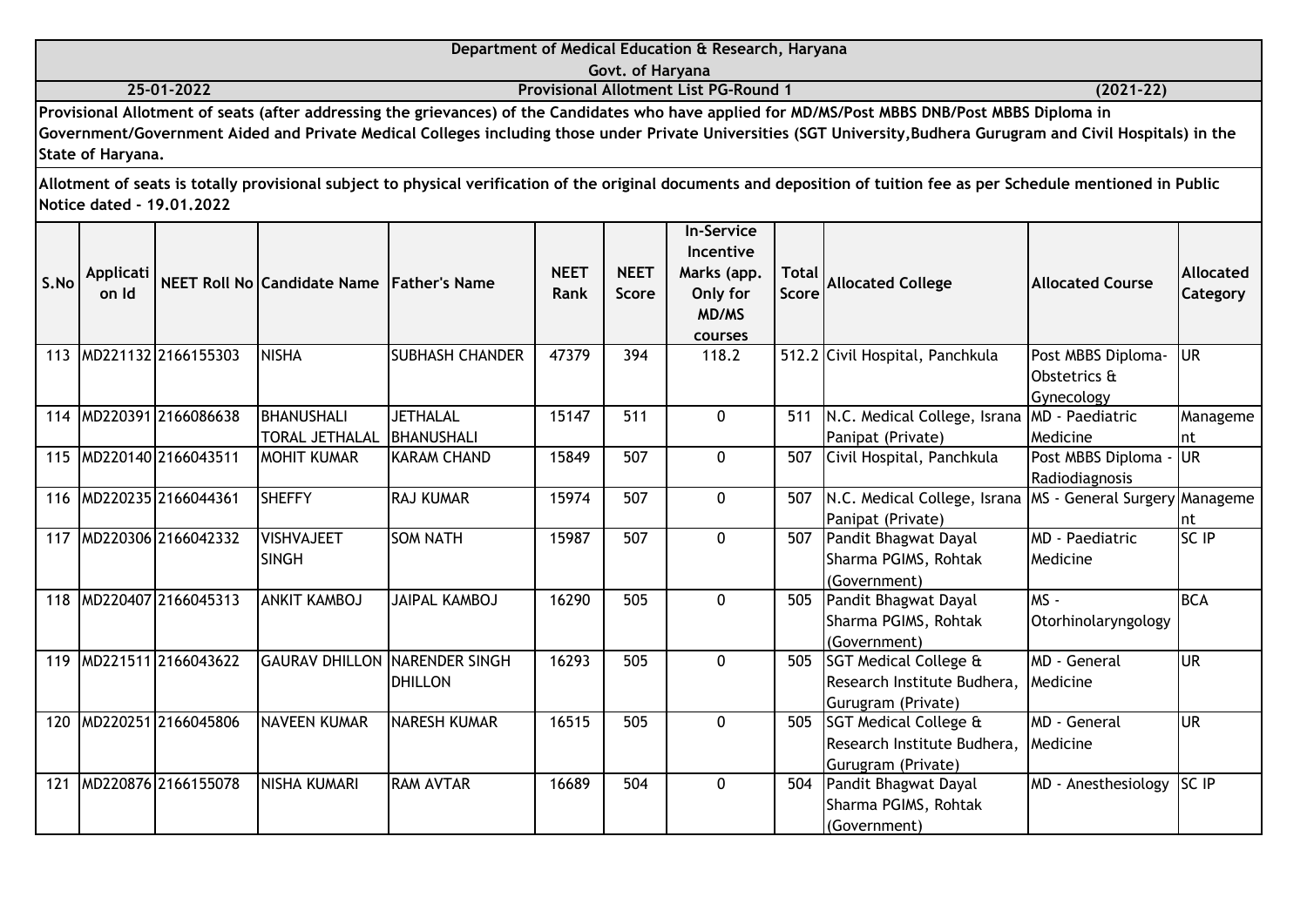|                   | Department of Medical Education & Research, Haryana                                                                                                               |             |
|-------------------|-------------------------------------------------------------------------------------------------------------------------------------------------------------------|-------------|
|                   | Govt. of Haryana                                                                                                                                                  |             |
| 25-01-2022        | <b>Provisional Allotment List PG-Round 1</b>                                                                                                                      | $(2021-22)$ |
|                   | Provisional Allotment of seats (after addressing the grievances) of the Candidates who have applied for MD/MS/Post MBBS DNB/Post MBBS Diploma in                  |             |
|                   | Government/Government Aided and Private Medical Colleges including those under Private Universities (SGT University, Budhera Gurugram and Civil Hospitals) in the |             |
| State of Haryana. |                                                                                                                                                                   |             |

| S.No | <b>Applicati</b><br>on Id |                         | NEET Roll No Candidate Name Father's Name |                                     | <b>NEET</b><br>Rank | <b>NEET</b><br><b>Score</b> | <b>In-Service</b><br>Incentive<br>Marks (app.<br>Only for<br>MD/MS<br>courses | <b>Total</b><br>Score | <b>Allocated College</b>                                                       | <b>Allocated Course</b>    | <b>Allocated</b><br>Category |
|------|---------------------------|-------------------------|-------------------------------------------|-------------------------------------|---------------------|-----------------------------|-------------------------------------------------------------------------------|-----------------------|--------------------------------------------------------------------------------|----------------------------|------------------------------|
|      |                           | 122 MD220297 2166166085 | <b>HIMANI SINGH</b>                       | YASHPAL SINGH<br><b>RAWAL</b>       | 49641               | 387                         | 116.1                                                                         |                       | 503.1 Pandit Bhagwat Dayal<br>Sharma PGIMS, Rohtak<br>(Government)             | MD - Pathology             | <b>BCA</b>                   |
| 123  |                           | MD221096 2166042116     | <b>SHIVANI</b>                            | <b>KISHORI LAL</b>                  | 16822               | 503                         | $\mathbf{0}$                                                                  | 503                   | Pandit Bhagwat Dayal<br>Sharma PGIMS, Rohtak<br>(Government)                   | MD - Pharmacology          | UR IP                        |
|      |                           | 124 MD220818 2166042049 | <b>VARSHA</b>                             | <b>BIJENDER NANDAL</b>              | 17422               | 500                         | $\mathbf{0}$                                                                  | 500                   | Maharaja Agrasen Medical<br>College, Agroha, Hisar<br>(Government Aided)       | MD - Pathology             | lur                          |
| 125  |                           | MD220826 2166028701     | <b>PAYAL SHARMA</b>                       | <b>ASHOK KUMAR</b><br><b>SHARMA</b> | 18006               | 498                         | $\mathbf 0$                                                                   | 498                   | N.C. Medical College, Israna MD - Obstetrics &<br>Panipat (Private)            | Gynecology                 | <b>UR</b>                    |
| 126  |                           | MD220315 2166045287     | <b>CHHAVI RATHEE</b>                      | <b>DHARAMVIR RATHEE</b>             | 51135               | 383                         | 114.9                                                                         |                       | 497.9 Pandit Bhagwat Dayal<br>Sharma PGIMS, Rohtak<br>(Government)             | MD - Community<br>Medicine | UR IP                        |
| 127  |                           | MD221760 2166105085     | <b>CHARAN DEEP</b>                        | <b>JASPAL SINGH</b>                 | 18082               | 497                         | 0                                                                             | 497                   | SGT Medical College &<br>Research Institute Budhera,<br>Gurugram (Private)     | MD - General<br>Medicine   | Manageme<br>Int              |
| 128  |                           | MD221650 2166154463     | AMANPREET KAUR BOGA SINGH                 |                                     | 18378               | 496                         | $\mathbf{0}$                                                                  | 496                   | Pandit Bhagwat Dayal<br>Sharma PGIMS, Rohtak<br>(Government)                   | MD - Microbiology          | lur                          |
| 129  |                           | MD220904 2166044458     | <b>SANDEEP</b>                            | <b>RAM NIWAS</b>                    | 51850               | 381                         | 114.3                                                                         |                       | 495.3 Maharaja Agrasen Medical<br>College, Agroha, Hisar<br>(Government Aided) | MD - Anesthesiology        | <b>BCA</b>                   |
|      |                           | 130 MD220996 2166045040 | <b>DEVYANI VERMA</b>                      | <b>AJAY KUMAR VERMA</b>             | 18648               | 495                         | $\Omega$                                                                      | 495                   | Pandit Bhagwat Dayal<br>Sharma PGIMS, Rohtak<br>(Government)                   | MD - Anesthesiology        | <b>BCA</b>                   |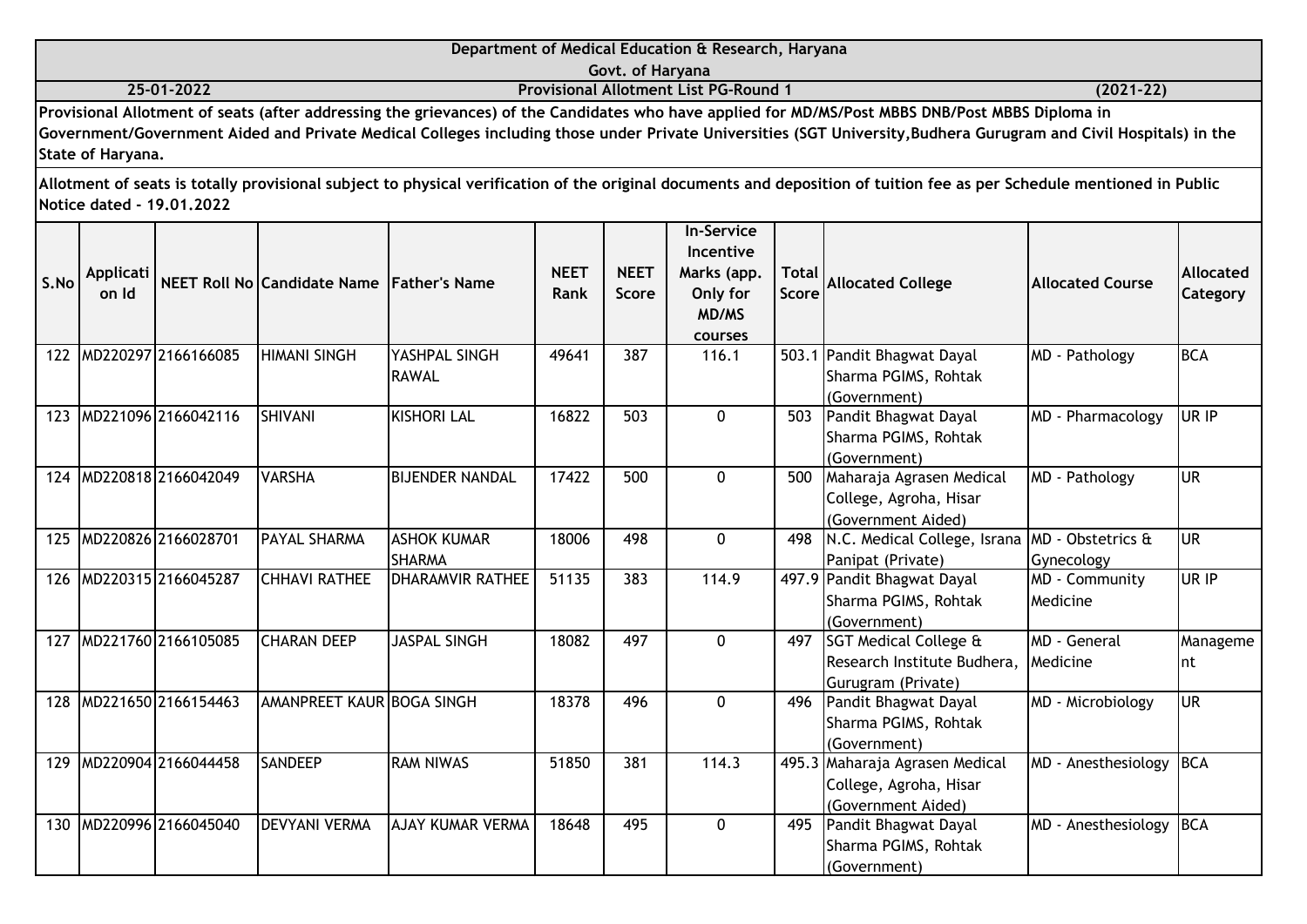|                   | Department of Medical Education & Research, Haryana                                                                                                               |               |  |  |  |  |  |  |  |  |
|-------------------|-------------------------------------------------------------------------------------------------------------------------------------------------------------------|---------------|--|--|--|--|--|--|--|--|
|                   | Govt. of Haryana                                                                                                                                                  |               |  |  |  |  |  |  |  |  |
| 25-01-2022        | <b>Provisional Allotment List PG-Round 1</b>                                                                                                                      | $(2021 - 22)$ |  |  |  |  |  |  |  |  |
|                   | Provisional Allotment of seats (after addressing the grievances) of the Candidates who have applied for MD/MS/Post MBBS DNB/Post MBBS Diploma in                  |               |  |  |  |  |  |  |  |  |
|                   | Government/Government Aided and Private Medical Colleges including those under Private Universities (SGT University, Budhera Gurugram and Civil Hospitals) in the |               |  |  |  |  |  |  |  |  |
| State of Haryana. |                                                                                                                                                                   |               |  |  |  |  |  |  |  |  |
|                   |                                                                                                                                                                   |               |  |  |  |  |  |  |  |  |

| S.No | Applicati<br>on Id |                         | NEET Roll No Candidate Name Father's Name |                                         | <b>NEET</b><br>Rank | <b>NEET</b><br><b>Score</b> | <b>In-Service</b><br>Incentive<br>Marks (app.<br>Only for<br>MD/MS<br>courses | <b>Total</b><br>Score | <b>Allocated College</b>                                                              | <b>Allocated Course</b>                     | Allocated<br>Category |
|------|--------------------|-------------------------|-------------------------------------------|-----------------------------------------|---------------------|-----------------------------|-------------------------------------------------------------------------------|-----------------------|---------------------------------------------------------------------------------------|---------------------------------------------|-----------------------|
| 131  |                    | MD220141 2166154498     | <b>SHALU</b><br><b>SOOTHWAL</b>           | <b>DALIP SINGH</b><br><b>I</b> SOOTHWAL | 18815               | 494                         | 0                                                                             | 494                   | Pandit Bhagwat Dayal<br>Sharma PGIMS, Rohtak<br>(Government)                          | MD - Anesthesiology SC                      |                       |
|      |                    | 132 MD221110 2166096735 | <b>RAHUL KAUSHIK</b>                      | RAMANAND KAUSHIK                        | 18898               | 494                         | $\mathbf{0}$                                                                  | 494                   | <b>SGT Medical College &amp;</b><br>Research Institute Budhera,<br>Gurugram (Private) | MS - General Surgery UR                     |                       |
|      |                    | 133 MD221198 2166046039 | <b>MANOJ PANCHAL</b>                      | <b>OM PRAKASH</b>                       | 51951               | 380                         | 114                                                                           | 494                   | Pandit Bhagwat Dayal<br>Sharma PGIMS, Rohtak<br>(Government)                          | MD - Anesthesiology                         | <b>BCA</b>            |
|      |                    | 134 MD221633 2166111668 | <b>PREETI MALIK</b>                       | <b>RAJENDER SINGH</b>                   | 19777               | 490                         | $\mathbf{0}$                                                                  | 490                   | <b>SGT Medical College &amp;</b><br>Research Institute Budhera,<br>Gurugram (Private) | MS - Ophthalmology                          | <b>JUR</b>            |
|      |                    | 135 MD220559 2166107393 | <b>ARPIT AGRAWAL</b>                      | <b>SANTOSH KUMAR</b><br><b>AGRAWAL</b>  | 19898               | 489                         | 0                                                                             | 489                   | <b>SGT Medical College &amp;</b><br>Research Institute Budhera,<br>Gurugram (Private) | MS - Orthopedics                            | Manageme<br>Int       |
|      |                    | 136 MD221072 2166058563 | <b>JASLEEN KAUR</b><br><b>HURA</b>        | <b>INDERJEET SINGH</b><br><b>HURA</b>   | 20034               | 489                         | $\mathbf{0}$                                                                  | 489                   | <b>SGT Medical College &amp;</b><br>Research Institute Budhera,<br>Gurugram (Private) | MD - General<br>Medicine                    | Manageme<br>Int       |
| 137  |                    | MD220512 2166043631     | <b>SHEFALI</b><br><b>MAHLAWAT</b>         | NARESH KUMAR                            | 20424               | 487                         | 0                                                                             | 487                   | Adesh Medical College,<br>Kurukshetra (Private)                                       | MD - Obstetrics &<br>Gynecology             | <b>UR</b>             |
|      |                    | 138 MD221628 2166153256 | <b>SALONI TYAGI</b>                       | <b>RAVINDER KUMAR</b><br><b>TYAGI</b>   | 20524               | 486                         | $\mathbf{0}$                                                                  | 486                   | SGT Medical College &<br>Research Institute Budhera,<br>Gurugram (Private)            | <b>IMD - Obstetrics &amp;</b><br>Gynecology | <b>UR</b>             |
| 139  |                    | MD220850 2166042127     | PRAGATI BEESLA                            | <b>MANOHAR LAL</b><br><b>BEESLA</b>     | 20576               | 486                         | $\Omega$                                                                      | 486                   | Pandit Bhagwat Dayal<br>Sharma PGIMS, Rohtak<br>(Government)                          | MD - Psychiatry                             | lsc                   |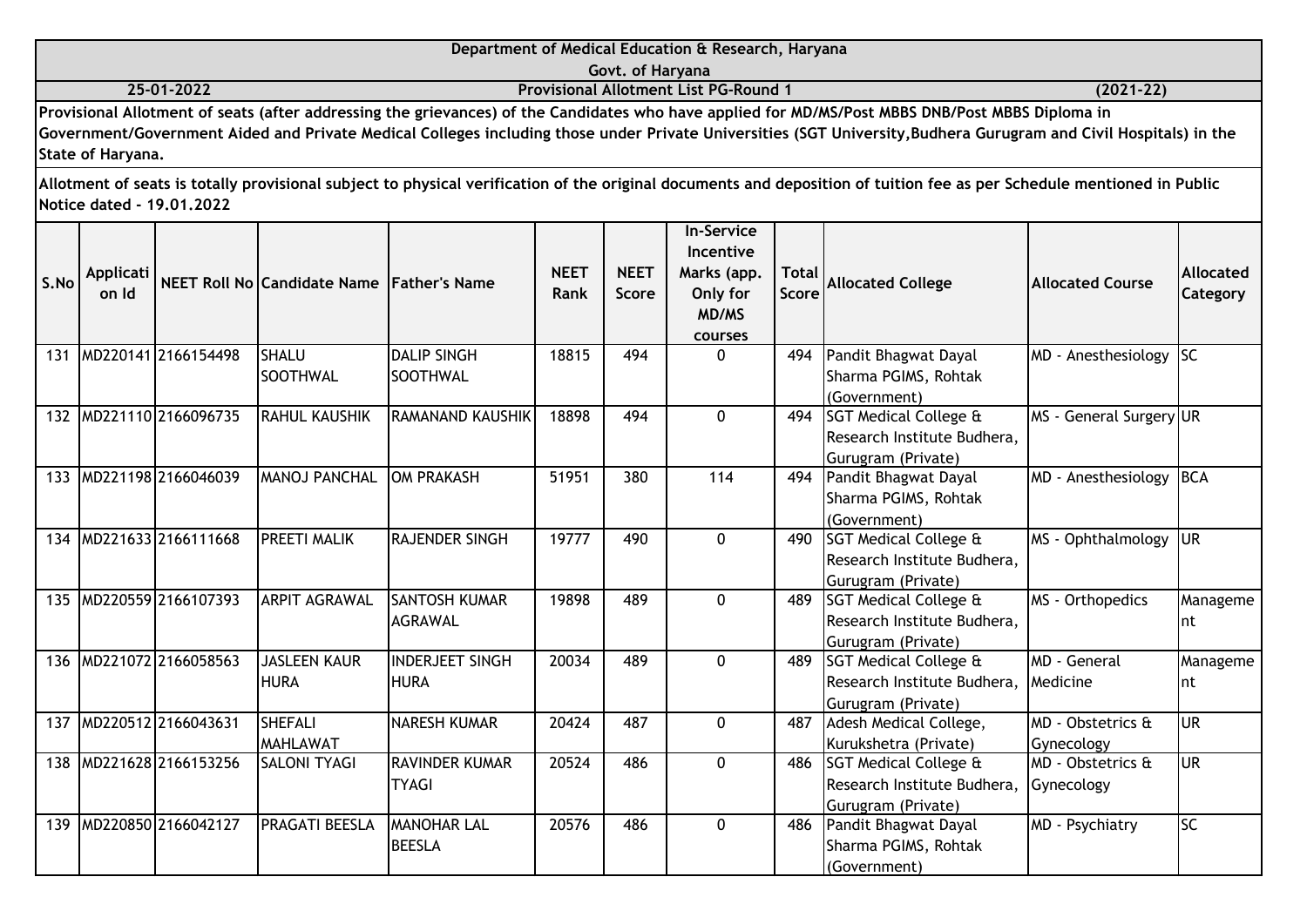|      |                    |                           |                                           |               |                     |                      | Department of Medical Education & Research, Haryana                                         |                              |                                                                                                                                                                                                                                                                                                                      |                  |                                     |
|------|--------------------|---------------------------|-------------------------------------------|---------------|---------------------|----------------------|---------------------------------------------------------------------------------------------|------------------------------|----------------------------------------------------------------------------------------------------------------------------------------------------------------------------------------------------------------------------------------------------------------------------------------------------------------------|------------------|-------------------------------------|
|      |                    |                           |                                           |               |                     | Govt. of Haryana     |                                                                                             |                              |                                                                                                                                                                                                                                                                                                                      |                  |                                     |
|      |                    | 25-01-2022                |                                           |               |                     |                      | <b>Provisional Allotment List PG-Round 1</b>                                                |                              |                                                                                                                                                                                                                                                                                                                      | $(2021 - 22)$    |                                     |
|      | State of Haryana.  |                           |                                           |               |                     |                      |                                                                                             |                              | Provisional Allotment of seats (after addressing the grievances) of the Candidates who have applied for MD/MS/Post MBBS DNB/Post MBBS Diploma in<br>Government/Government Aided and Private Medical Colleges including those under Private Universities (SGT University,Budhera Gurugram and Civil Hospitals) in the |                  |                                     |
|      |                    | Notice dated - 19.01.2022 |                                           |               |                     |                      |                                                                                             |                              | Allotment of seats is totally provisional subject to physical verification of the original documents and deposition of tuition fee as per Schedule mentioned in Public                                                                                                                                               |                  |                                     |
| S.No | Applicati<br>on Id |                           | NEET Roll No Candidate Name Father's Name |               | <b>NEET</b><br>Rank | <b>NEET</b><br>Score | <b>In-Service</b><br><b>Incentive</b><br>Marks (app.<br>Only for<br>MD/MS<br><b>courses</b> | <b>Total</b><br><b>Score</b> | <b>Allocated College</b>                                                                                                                                                                                                                                                                                             | Allocated Course | <b>Allocated</b><br><b>Category</b> |
|      |                    | 140 MD220424 2166105547   | <b>DIVYA WADHWA</b>                       | IVIJAY WADHWA | 20909               | 485                  | $\mathbf{0}$                                                                                | 485                          | N.C. Medical College, Israna  MD - Obstetrics &                                                                                                                                                                                                                                                                      |                  | Manageme                            |

| S.No | Applicati<br>on Id |                     | NEET Roll No Candidate Name Father's Name |                          | <b>NEET</b><br>Rank | <b>NEET</b><br><b>Score</b> | Incentive<br>Marks (app.<br>Only for<br>MD/MS<br>courses | <b>Total</b><br><b>Score</b> | <b>Allocated College</b>         | <b>Allocated Course</b>       | <b>Allocated</b><br>Category |
|------|--------------------|---------------------|-------------------------------------------|--------------------------|---------------------|-----------------------------|----------------------------------------------------------|------------------------------|----------------------------------|-------------------------------|------------------------------|
| 140  |                    | MD220424 2166105547 | <b>DIVYA WADHWA</b>                       | VIJAY WADHWA             | 20909               | 485                         | $\Omega$                                                 | 485                          | N.C. Medical College, Israna     | MD - Obstetrics &             | Manageme                     |
|      |                    |                     |                                           |                          |                     |                             |                                                          |                              | Panipat (Private)                | Gynecology                    | Int                          |
| 141  |                    | MD220507 2166042717 | <b>SACHIN GAUTAM</b>                      | <b>IMAHENDER KUMAR</b>   | 21306               | 483                         | $\mathbf 0$                                              | 483                          | Maharaja Agrasen Medical         | MS - Orthopedics              | SC                           |
|      |                    |                     |                                           |                          |                     |                             |                                                          |                              | College, Agroha, Hisar           |                               |                              |
|      |                    |                     |                                           |                          |                     |                             |                                                          |                              | (Government Aided)               |                               |                              |
| 142  |                    | MD220781 2166029395 | YOGESH VERMA                              | <b>RAJENDER VERMA</b>    | 22227               | 479                         | 0                                                        | 479                          | N.C. Medical College, Israna     | <b>MD</b> - Paediatric        | <b>BCA</b>                   |
|      |                    |                     |                                           |                          |                     |                             |                                                          |                              | Panipat (Private)                | Medicine                      |                              |
| 143  |                    | MD220422 2166154664 | <b>JUBIN NAIN</b>                         | <b>JAGBIR SINGH NAIN</b> | 22379               | 478                         | 0                                                        | 478                          | Adesh Medical College,           | MD - Respiratory              | Manageme                     |
|      |                    |                     |                                           |                          |                     |                             |                                                          |                              | Kurukshetra (Private)            | Medicine                      | Int                          |
| 144  |                    | MD221364 2166154489 | <b>MANEESHA YADAV CHHOTTE LAL</b>         |                          | 22392               | 478                         | $\mathbf{0}$                                             | 478                          | Pandit Bhagwat Dayal             | MD - Pathology                | BCB                          |
|      |                    |                     |                                           |                          |                     |                             |                                                          |                              | Sharma PGIMS, Rohtak             |                               |                              |
|      |                    |                     |                                           |                          |                     |                             |                                                          |                              | (Government)                     |                               |                              |
| 145  |                    | MD221373 2166043551 | <b>GOVIND SHARMA</b>                      | <b>MAHABIR SHARMA</b>    | 23414               | 474                         | $\Omega$                                                 | 474                          | <b>SGT Medical College &amp;</b> | MD - General                  | Manageme                     |
|      |                    |                     |                                           |                          |                     |                             |                                                          |                              | Research Institute Budhera,      | Medicine                      | Int                          |
|      |                    |                     |                                           |                          |                     |                             |                                                          |                              | Gurugram (Private)               |                               |                              |
| 146  |                    | MD221303 2166107225 | <b>PUNEET SHARMA</b>                      | <b>M P SHARMA</b>        | 23599               | 474                         | $\mathbf{0}$                                             | 474                          | <b>SGT Medical College &amp;</b> | MD - General                  | Manageme                     |
|      |                    |                     |                                           |                          |                     |                             |                                                          |                              | Research Institute Budhera,      | Medicine                      | Int                          |
|      |                    |                     |                                           |                          |                     |                             |                                                          |                              | Gurugram (Private)               |                               |                              |
| 147  |                    | MD220641 2166043395 | VARUNA SHARMA                             | <b>DHARAMVIR SINGH</b>   | 23909               | 472                         | $\mathbf 0$                                              | 472                          | Adesh Medical College,           | MS - General Surgery Manageme |                              |
|      |                    |                     |                                           |                          |                     |                             |                                                          |                              | Kurukshetra (Private)            |                               | nt                           |
| 148  |                    | MD221791 2166110102 | <b>ANMOL BRAR</b>                         | <b>TAJINDER SINGH</b>    | 24349               | 470                         | 0                                                        | 470                          | <b>SGT Medical College &amp;</b> | <b>MD</b> - Paediatric        | <b>UR</b>                    |
|      |                    |                     |                                           | <b>BRAR</b>              |                     |                             |                                                          |                              | Research Institute Budhera,      | Medicine                      |                              |
|      |                    |                     |                                           |                          |                     |                             |                                                          |                              | Gurugram (Private)               |                               |                              |
| 149  |                    | MD221049 2166044119 | <b>SHUBHAM</b>                            | <b>KALI DASS WADHWA</b>  | 24457               | 470                         | $\mathbf 0$                                              | 470                          | Adesh Medical College,           | MS - Orthopedics              | Manageme                     |
|      |                    |                     | <b>WADHWA</b>                             |                          |                     |                             |                                                          |                              | Kurukshetra (Private)            |                               | Int                          |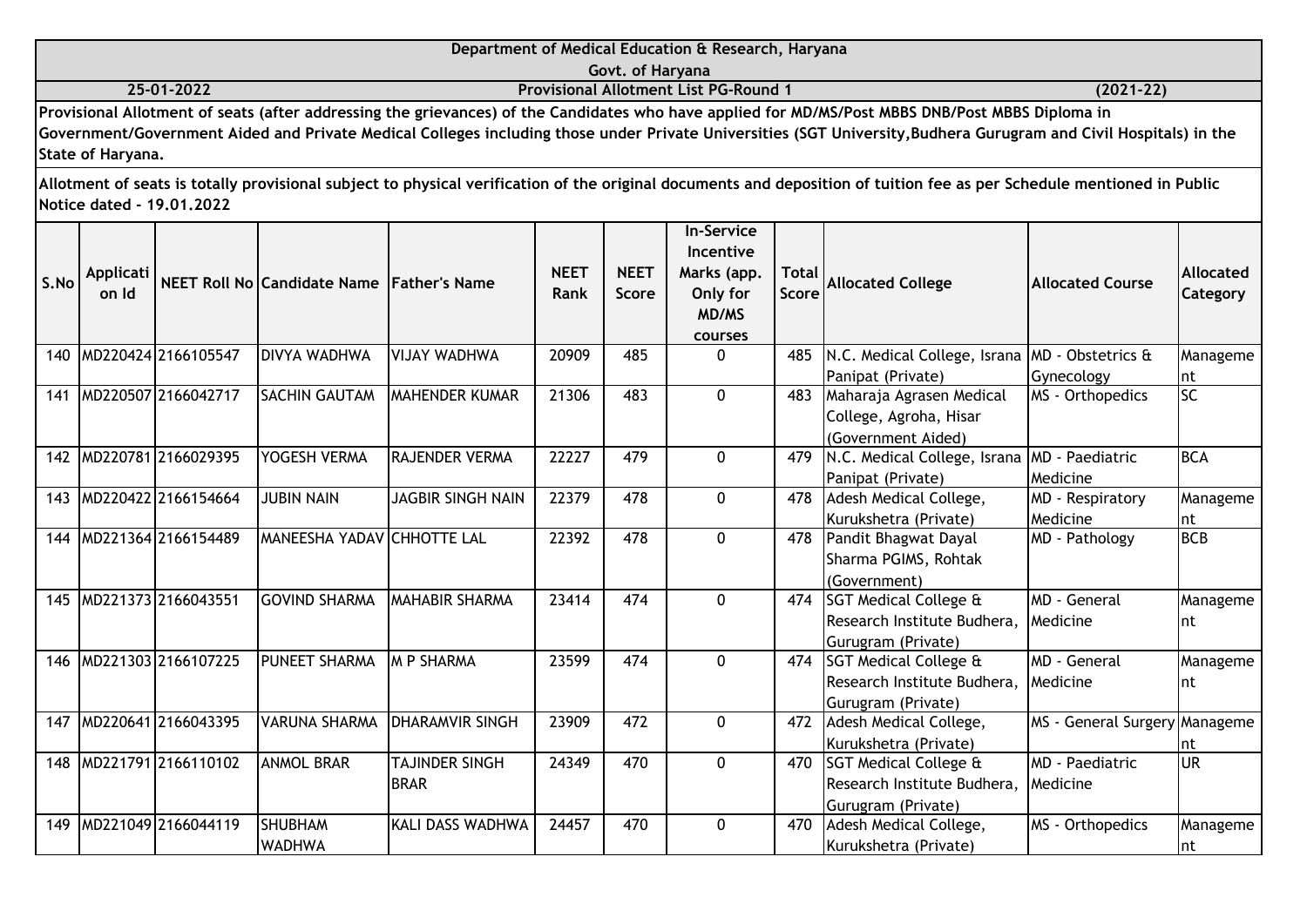|      |                   |                                                                                                                                                                                                                                                                                                                                                                                       |                                           |                   |             |                          | Department of Medical Education & Research, Haryana |                     |                                                                                                                                                                        |                         |                  |
|------|-------------------|---------------------------------------------------------------------------------------------------------------------------------------------------------------------------------------------------------------------------------------------------------------------------------------------------------------------------------------------------------------------------------------|-------------------------------------------|-------------------|-------------|--------------------------|-----------------------------------------------------|---------------------|------------------------------------------------------------------------------------------------------------------------------------------------------------------------|-------------------------|------------------|
|      |                   |                                                                                                                                                                                                                                                                                                                                                                                       |                                           |                   |             | Govt. of Haryana         |                                                     |                     |                                                                                                                                                                        |                         |                  |
|      |                   | 25-01-2022                                                                                                                                                                                                                                                                                                                                                                            |                                           |                   |             |                          | <b>Provisional Allotment List PG-Round 1</b>        |                     |                                                                                                                                                                        | $(2021 - 22)$           |                  |
|      |                   |                                                                                                                                                                                                                                                                                                                                                                                       |                                           |                   |             |                          |                                                     |                     | Provisional Allotment of seats (after addressing the grievances) of the Candidates who have applied for MD/MS/Post MBBS DNB/Post MBBS Diploma in                       |                         |                  |
|      |                   |                                                                                                                                                                                                                                                                                                                                                                                       |                                           |                   |             |                          |                                                     |                     | Government/Government Aided and Private Medical Colleges including those under Private Universities (SGT University, Budhera Gurugram and Civil Hospitals) in the      |                         |                  |
|      | State of Haryana. |                                                                                                                                                                                                                                                                                                                                                                                       |                                           |                   |             |                          |                                                     |                     |                                                                                                                                                                        |                         |                  |
|      |                   |                                                                                                                                                                                                                                                                                                                                                                                       |                                           |                   |             |                          |                                                     |                     |                                                                                                                                                                        |                         |                  |
|      |                   |                                                                                                                                                                                                                                                                                                                                                                                       |                                           |                   |             |                          |                                                     |                     | Allotment of seats is totally provisional subject to physical verification of the original documents and deposition of tuition fee as per Schedule mentioned in Public |                         |                  |
|      |                   | <b>Notice dated - 19.01.2022</b>                                                                                                                                                                                                                                                                                                                                                      |                                           |                   |             |                          |                                                     |                     |                                                                                                                                                                        |                         |                  |
|      |                   |                                                                                                                                                                                                                                                                                                                                                                                       |                                           |                   |             |                          | <b>In-Service</b>                                   |                     |                                                                                                                                                                        |                         |                  |
|      |                   |                                                                                                                                                                                                                                                                                                                                                                                       |                                           |                   |             |                          | <b>Incentive</b>                                    |                     |                                                                                                                                                                        |                         |                  |
|      | Applicati         |                                                                                                                                                                                                                                                                                                                                                                                       |                                           |                   | <b>NEET</b> | <b>NEET</b>              | Marks (app.                                         | $\sf Total$ $\sf I$ |                                                                                                                                                                        |                         | <b>Allocated</b> |
| S.No | on Id             |                                                                                                                                                                                                                                                                                                                                                                                       | NEET Roll No Candidate Name Father's Name |                   | <b>Rank</b> | <b>Score</b>             | Only for                                            | Score               | <b>Allocated College</b>                                                                                                                                               | <b>Allocated Course</b> | <b>Category</b>  |
|      |                   |                                                                                                                                                                                                                                                                                                                                                                                       |                                           |                   |             |                          | MD/MS                                               |                     |                                                                                                                                                                        |                         |                  |
|      |                   |                                                                                                                                                                                                                                                                                                                                                                                       |                                           |                   |             |                          | courses                                             |                     |                                                                                                                                                                        |                         |                  |
|      |                   | 150 MD221680 2166168762                                                                                                                                                                                                                                                                                                                                                               | <b>SAHIL WADHWA</b>                       | KRISHAN KUMAR     | 24567       | 470                      | 0                                                   | 470                 | N.C. Medical College, Israna MS - Orthopedics                                                                                                                          |                         | Manageme         |
|      |                   |                                                                                                                                                                                                                                                                                                                                                                                       |                                           | <b>WADHWA</b>     |             |                          |                                                     |                     | Panipat (Private)                                                                                                                                                      |                         | Int              |
| 151  |                   | MD221339 2166044757                                                                                                                                                                                                                                                                                                                                                                   | <b>AKANKSHA</b>                           | <b>ANIL KUMAR</b> | 24615       | 470                      | $\Omega$                                            | 470                 | Pandit Bhagwat Dayal                                                                                                                                                   | MD - Pathology          | <b>SC</b>        |
|      |                   |                                                                                                                                                                                                                                                                                                                                                                                       |                                           |                   |             |                          |                                                     |                     | Sharma PGIMS, Rohtak                                                                                                                                                   |                         |                  |
|      |                   |                                                                                                                                                                                                                                                                                                                                                                                       |                                           |                   |             |                          |                                                     |                     | (Government)                                                                                                                                                           |                         |                  |
|      |                   | $\overline{a}$ , $\overline{b}$ , $\overline{a}$ , $\overline{b}$ , $\overline{c}$ , $\overline{a}$ , $\overline{c}$ , $\overline{c}$ , $\overline{c}$ , $\overline{c}$ , $\overline{c}$ , $\overline{c}$ , $\overline{c}$ , $\overline{c}$ , $\overline{c}$ , $\overline{c}$ , $\overline{c}$ , $\overline{c}$ , $\overline{c}$ , $\overline{c}$ , $\overline{c}$ , $\overline{c}$ , |                                           | <b>BBILILI</b>    | . 1         | $\overline{\phantom{a}}$ |                                                     |                     |                                                                                                                                                                        | $\cdots$                | .                |

| ו כו | 1MUZZ13391Z100U <del>44</del> 737 | <b>IANAIYNJNA</b>    | IANIL NUMAR              | <b>4013</b> | 47 U |              | 47 U  | <b>Pandit Dhagwat Dayat</b><br>Sharma PGIMS, Rohtak                | <b>MD - PALIJOLOGY</b>                    | JC I          |
|------|-----------------------------------|----------------------|--------------------------|-------------|------|--------------|-------|--------------------------------------------------------------------|-------------------------------------------|---------------|
|      | 152 MD220469 2166105699           | <b>PRATEEK</b>       | <b>BRIJ LAL</b>          | 24664       | 469  | 0            | 469   | (Government)<br>Pandit Bhagwat Dayal<br>Sharma PGIMS, Rohtak       | <b>MD</b> - Radiation<br>Oncology         | <b>BCA IP</b> |
|      |                                   |                      |                          |             |      |              |       | (Government)                                                       |                                           |               |
|      | 153 MD220860 2166105154           | <b>NEERAJ</b>        | <b>MAHENDRA PAL</b>      | 25246       | 467  | 0            | 467   | N.C. Medical College, Israna MS - Orthopedics<br>Panipat (Private) |                                           | <b>UR</b>     |
|      | 154 MD220862 2166105180           | <b>ABHIJIT GARG</b>  | MITTAR SEN GARG          | 60051       | 359  | 107.7        |       | 466.7 Adesh Medical College,<br>Kurukshetra (Private)              | MD - Anesthesiology UR                    |               |
|      | 155 MD220206 2166042721           | <b>SUDEEP SAINI</b>  | MAHENDRA KUMAR<br>ISAINI | 60387       | 358  | 107.4        |       | 465.4 Civil Hospital, Rewari                                       | Post MBBS Diploma-<br>TB & Chest Diseases | <b>UR</b>     |
| 156  | MD220448 2166141445               | <b>KALAL SRIRAM</b>  | <b>KALAL NARSAIAH</b>    | 25624       | 465  | $\Omega$     | 465   | <b>SGT Medical College &amp;</b>                                   | MD - General                              | Manageme      |
|      |                                   |                      |                          |             |      |              |       | Research Institute Budhera,<br>Gurugram (Private)                  | Medicine                                  | Int           |
| 157  | MD221661 2166031493               | KOLARIKAL REVA       | KOLARIKAL                | 25957       | 465  | $\Omega$     | 465   | Adesh Medical College,                                             | MD - Anesthesiology                       | Manageme      |
|      |                                   | <b>GEORGE</b>        | <b>AMBROSE GEORGE</b>    |             |      |              |       | Kurukshetra (Private)                                              |                                           | Int           |
|      | 158 MD220764 2166044394           | <b>RITTU SAHARAN</b> | <b>RAJENDER SAHARAN</b>  | 60542       | 357  | 107.1        | 464.1 | Civil Hospital, Panipat                                            | Post MBBS Diploma-                        | <b>UR</b>     |
|      |                                   |                      |                          |             |      |              |       |                                                                    | Obstetrics &                              |               |
|      |                                   |                      |                          |             |      |              |       |                                                                    | Gynecology                                |               |
| 159  | MD220552 2166044835               | <b>ABHIVYAKTI</b>    | BEGRAJ SOLANKI           | 25965       | 464  | $\mathbf{0}$ | 464   | Pandit Bhagwat Dayal                                               | MD - Anesthesiology SCD                   |               |
|      |                                   | <b>SOLANKI</b>       |                          |             |      |              |       | Sharma PGIMS, Rohtak                                               |                                           |               |
|      |                                   |                      |                          |             |      |              |       | (Government)                                                       |                                           |               |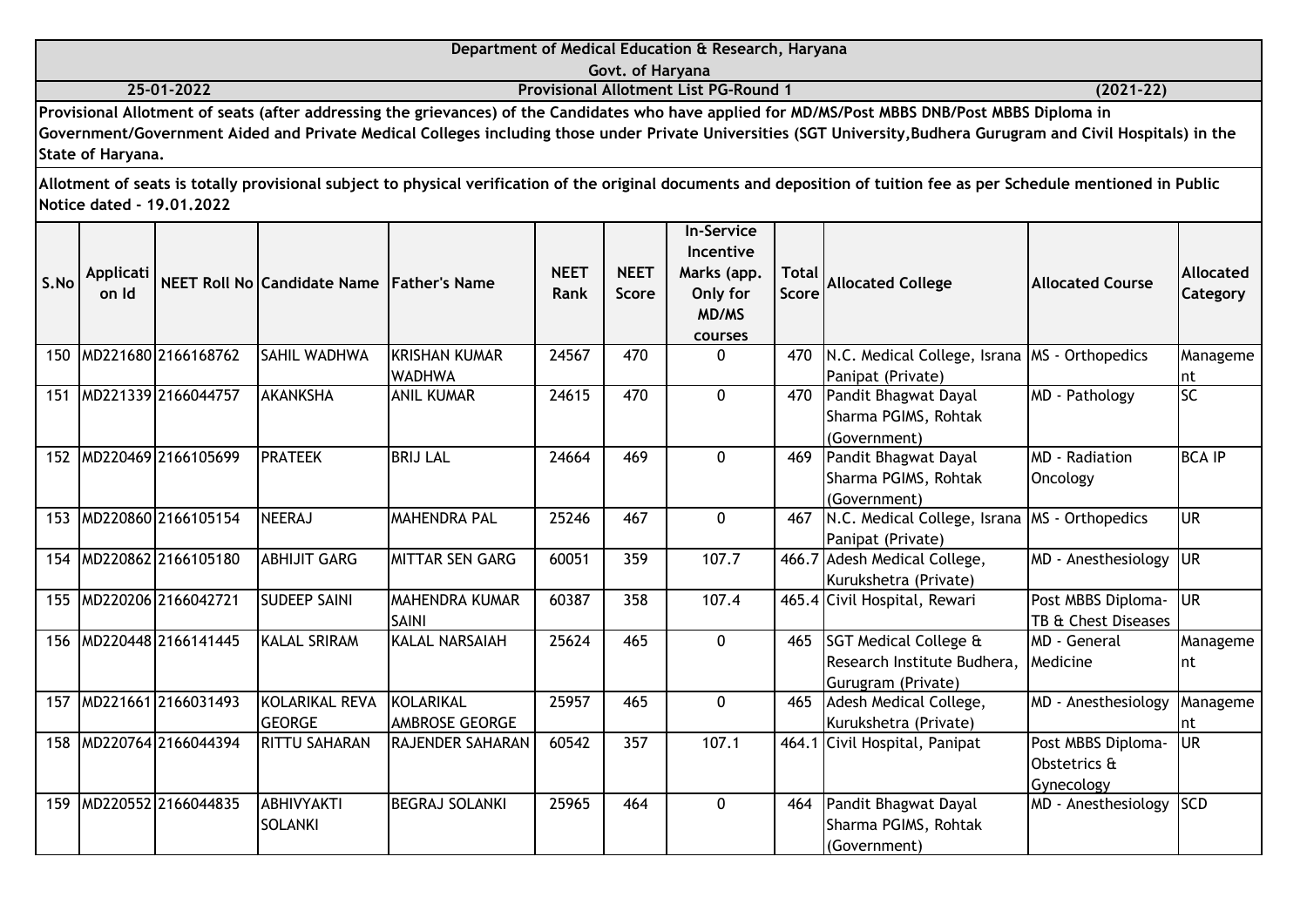|            | Department of Medical Education & Research, Haryana                                                                                              |               |
|------------|--------------------------------------------------------------------------------------------------------------------------------------------------|---------------|
|            | Govt. of Harvana                                                                                                                                 |               |
| 25-01-2022 | <b>Provisional Allotment List PG-Round 1</b>                                                                                                     | $(2021 - 22)$ |
|            | Provisional Allotment of seats (after addressing the grievances) of the Candidates who have applied for MD/MS/Post MBBS DNB/Post MBBS Diploma in |               |

| S.No | Applicati<br>on Id |                     | NEET Roll No Candidate Name Father's Name                    |                                       | <b>NEET</b><br>Rank | <b>NEET</b><br><b>Score</b> | <b>In-Service</b><br>Incentive<br>Marks (app.<br>Only for<br>MD/MS<br>courses | <b>Total</b><br><b>Score</b> | <b>Allocated College</b>                                                              | <b>Allocated Course</b>            | <b>Allocated</b><br>Category |
|------|--------------------|---------------------|--------------------------------------------------------------|---------------------------------------|---------------------|-----------------------------|-------------------------------------------------------------------------------|------------------------------|---------------------------------------------------------------------------------------|------------------------------------|------------------------------|
| 160  |                    | MD220451 2166044487 | SMRITI KHASA                                                 | <b>RAMESH KHASA</b>                   | 26133               | 464                         | $\Omega$                                                                      | 464                          | <b>SGT Medical College &amp;</b><br>Research Institute Budhera,<br>Gurugram (Private) | MD - Obstetrics &<br>Gynecology    | Manageme<br>Int              |
| 161  |                    | MD220967 2166042722 | <b>SANCHIT</b><br><b>BHANDARI</b>                            | <b>MAHESH BHANDARI</b>                | 26187               | 463                         | $\Omega$                                                                      | 463                          | Pandit Bhagwat Dayal<br>Sharma PGIMS, Rohtak<br>(Government)                          | MD - Pharmacology                  | <b>UR</b>                    |
| 162  |                    | MD221530 2166044960 | <b>GARIMA DHULL</b>                                          | <b>GURJEET SINGH</b><br>DHULL         | 26319               | 463                         | $\mathbf{0}$                                                                  | 463                          | Pandit Bhagwat Dayal<br>Sharma PGIMS, Rohtak<br>(Government)                          | MD - Microbiology                  | UR IP                        |
| 163  |                    | MD220639 2166035994 | <b>TIWARI</b><br>CHANDRASHEKHA RADHEYKRISHNA<br>R UMASHANKAR | <b>UMASHANKAR</b><br><b>TIWARI</b>    | 26578               | 462                         | $\Omega$                                                                      | 462                          | <b>SGT Medical College &amp;</b><br>Research Institute Budhera,<br>Gurugram (Private) | <b>MD</b> - Paediatric<br>Medicine | Manageme<br>Int              |
| 164  |                    | MD220472 2166044441 | <b>SHIVAM BANSAL</b>                                         | <b>RAM AVTAR</b>                      | 26613               | 462                         | $\Omega$                                                                      | 462                          | Maharaja Agrasen Medical<br>College, Agroha, Hisar<br>(Government Aided)              | MD - Forensic<br>Medicine          | <b>UR</b>                    |
| 165  |                    | MD220575 2166032772 | <b>NAVEEN</b><br>SANGWAN                                     | <b>SOMVIR SINGH</b><br><b>SANGWAN</b> | 61388               | 355                         | 106.5                                                                         |                              | 461.5 Civil Hospital, Bahadurgarh                                                     | Post MBBS Diploma<br>Ophtalmology  | <b>UR</b>                    |
| 166  |                    | MD220353 2166107470 | <b>GURNIHAL SINGH</b>                                        | <b>YADWINDER SINGH</b><br><b>BRAR</b> | 26947               | 461                         | $\Omega$                                                                      | 461                          | <b>SGT Medical College &amp;</b><br>Research Institute Budhera,<br>Gurugram (Private) | MS - General Surgery UR            |                              |
| 167  |                    | MD220943 2166106846 | <b>MANIKARAN</b><br>SINGH ARORA                              | <b>PRITPAL SINGH</b><br><b>ARORA</b>  | 27476               | 459                         | $\mathbf 0$                                                                   | 459                          | <b>SGT Medical College &amp;</b><br>Research Institute Budhera,<br>Gurugram (Private) | MS - General Surgery Manageme      | nt                           |
| 168  |                    | MD220051 2166043844 | SHILPA HEDAOO                                                | <b>SADASHIO HEDAOO</b>                | 51648               | 381                         | 76.2                                                                          |                              | 457.2 Civil Hospital, Hisar                                                           | Post MBBS Diploma -<br>Pediatrics  | lur                          |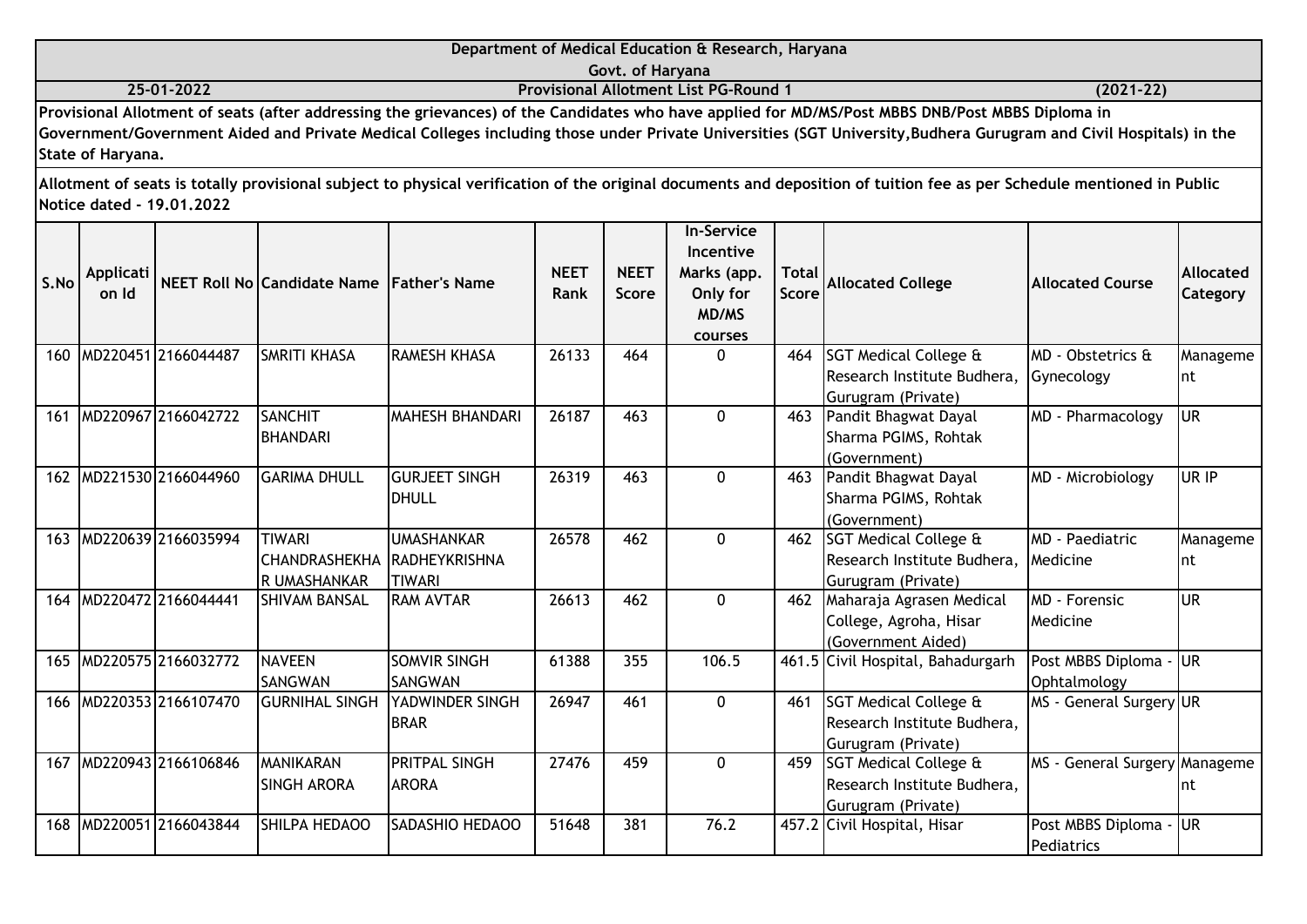|      |                           |                           |                                           |                                |                            | Govt. of Haryana            | Department of Medical Education & Research, Haryana                                  |                       |                                                                                                                                                                                                                                                                                                                       |                                         |                                     |
|------|---------------------------|---------------------------|-------------------------------------------|--------------------------------|----------------------------|-----------------------------|--------------------------------------------------------------------------------------|-----------------------|-----------------------------------------------------------------------------------------------------------------------------------------------------------------------------------------------------------------------------------------------------------------------------------------------------------------------|-----------------------------------------|-------------------------------------|
|      |                           | 25-01-2022                |                                           |                                |                            |                             | <b>Provisional Allotment List PG-Round 1</b>                                         |                       |                                                                                                                                                                                                                                                                                                                       | $(2021-22)$                             |                                     |
|      | State of Haryana.         |                           |                                           |                                |                            |                             |                                                                                      |                       | Provisional Allotment of seats (after addressing the grievances) of the Candidates who have applied for MD/MS/Post MBBS DNB/Post MBBS Diploma in<br>Government/Government Aided and Private Medical Colleges including those under Private Universities (SGT University, Budhera Gurugram and Civil Hospitals) in the |                                         |                                     |
|      |                           | Notice dated - 19.01.2022 |                                           |                                |                            |                             |                                                                                      |                       | Allotment of seats is totally provisional subject to physical verification of the original documents and deposition of tuition fee as per Schedule mentioned in Public                                                                                                                                                |                                         |                                     |
| S.No | <b>Applicati</b><br>on Id |                           | NEET Roll No Candidate Name Father's Name |                                | <b>NEET</b><br><b>Rank</b> | <b>NEET</b><br><b>Score</b> | <b>In-Service</b><br>Incentive<br>Marks (app.<br>Only for<br><b>MD/MS</b><br>courses | Total<br><b>Score</b> | <b>Allocated College</b>                                                                                                                                                                                                                                                                                              | <b>Allocated Course</b>                 | <b>Allocated</b><br><b>Category</b> |
| 169  |                           | MD221348 2166044921       | <b>AJAY KUMAR</b>                         | <b>DHOOP SINGH</b>             | 62673                      | 351                         | 105.3                                                                                |                       | 456.3 Civil Hospital, Hisar                                                                                                                                                                                                                                                                                           | Post MBBS Diploma-<br><b>IENT</b>       | <b>IUR</b>                          |
|      |                           | 170 MD220328 2166041395   |                                           | SHIVANI RAMNANI MAHESH RAMNANI | 29039                      | 453                         | 0                                                                                    | 453                   | SGT Medical College &<br>Research Institute Budhera,<br>Gurugram (Private)                                                                                                                                                                                                                                            | MD - Obstetrics &<br>Gynecology         | Manageme<br>Int                     |
| 171  |                           | MD220270 2166107431       | YASHASVEE                                 | <b>SURENDER KUMAR</b>          | 29073                      | 453                         | 0                                                                                    | 453                   | Pandit Bhagwat Dayal<br>Sharma PGIMS, Rohtak<br>(Government)                                                                                                                                                                                                                                                          | <b>MD</b> - Forensic<br><b>Medicine</b> | lur                                 |
|      |                           | 172 MD220885 2166105293   | <b>SANCHI</b>                             | <b>RAJA RAM CHHABRA</b>        | 29249                      | 452                         | 0                                                                                    | 452                   | <b>SGT Medical College &amp;</b><br>Research Institute Budhera,<br>Gurugram (Private)                                                                                                                                                                                                                                 | MD - Obstetrics &<br>Gynecology         | Manageme<br>Int                     |
|      |                           | 173 MD220978 2166045325   | <b>SUSHEEL KUMAR</b>                      | IKARAN SINGH                   | 64458                      | 347                         | 104.1                                                                                | 451.1                 | Pandit Bhagwat Dayal<br>Sharma PGIMS, Rohtak                                                                                                                                                                                                                                                                          | MD - Community<br>Medicine              | <b>UR</b>                           |

|  |                         |                    |                                 | .     |     | . |     |                                  |                  | $\cdots$   |
|--|-------------------------|--------------------|---------------------------------|-------|-----|---|-----|----------------------------------|------------------|------------|
|  |                         |                    |                                 |       |     |   |     | Sharma PGIMS, Rohtak             | Medicine         |            |
|  |                         |                    |                                 |       |     |   |     | (Government)                     |                  |            |
|  | 174 MD220219 2166107898 | <b>GOPI CHAND</b>  | <b>MADAN LAL</b>                | 29545 | 451 | 0 | 451 | Pandit Bhagwat Dayal             | MD - Pathology   | <b>EWS</b> |
|  |                         |                    |                                 |       |     |   |     | Sharma PGIMS, Rohtak             |                  |            |
|  |                         |                    |                                 |       |     |   |     | (Government)                     |                  |            |
|  | 175 MD221182 2166046316 | <b>VISHAL</b>      | <b>RAGHU RAJ</b>                | 29755 | 450 | O | 450 | Pandit Bhagwat Dayal             | MD - Paediatric  | <b>SCD</b> |
|  |                         |                    |                                 |       |     |   |     | Sharma PGIMS, Rohtak             | Medicine         |            |
|  |                         |                    |                                 |       |     |   |     | (Government)                     |                  |            |
|  | 176 MD22003512166024629 |                    | SIMRANJOT SINGH SATWINDER SINGH | 29910 | 450 | 0 | 450 | <b>SGT Medical College &amp;</b> | MD - Psychiatry  | Manageme   |
|  |                         |                    |                                 |       |     |   |     | Research Institute Budhera,      |                  | Int        |
|  |                         |                    |                                 |       |     |   |     | Gurugram (Private)               |                  |            |
|  | 177 MD220349 2166044727 | <b>LABHISHIKHA</b> | <b>LAJAY KHURANA</b>            | 30191 | 449 | 0 | 449 | <b>SGT Medical College &amp;</b> | MD - Respiratory | Manageme   |
|  |                         |                    |                                 |       |     |   |     | Research Institute Budhera,      | Medicine         | Int        |
|  |                         |                    |                                 |       |     |   |     | Gurugram (Private)               |                  |            |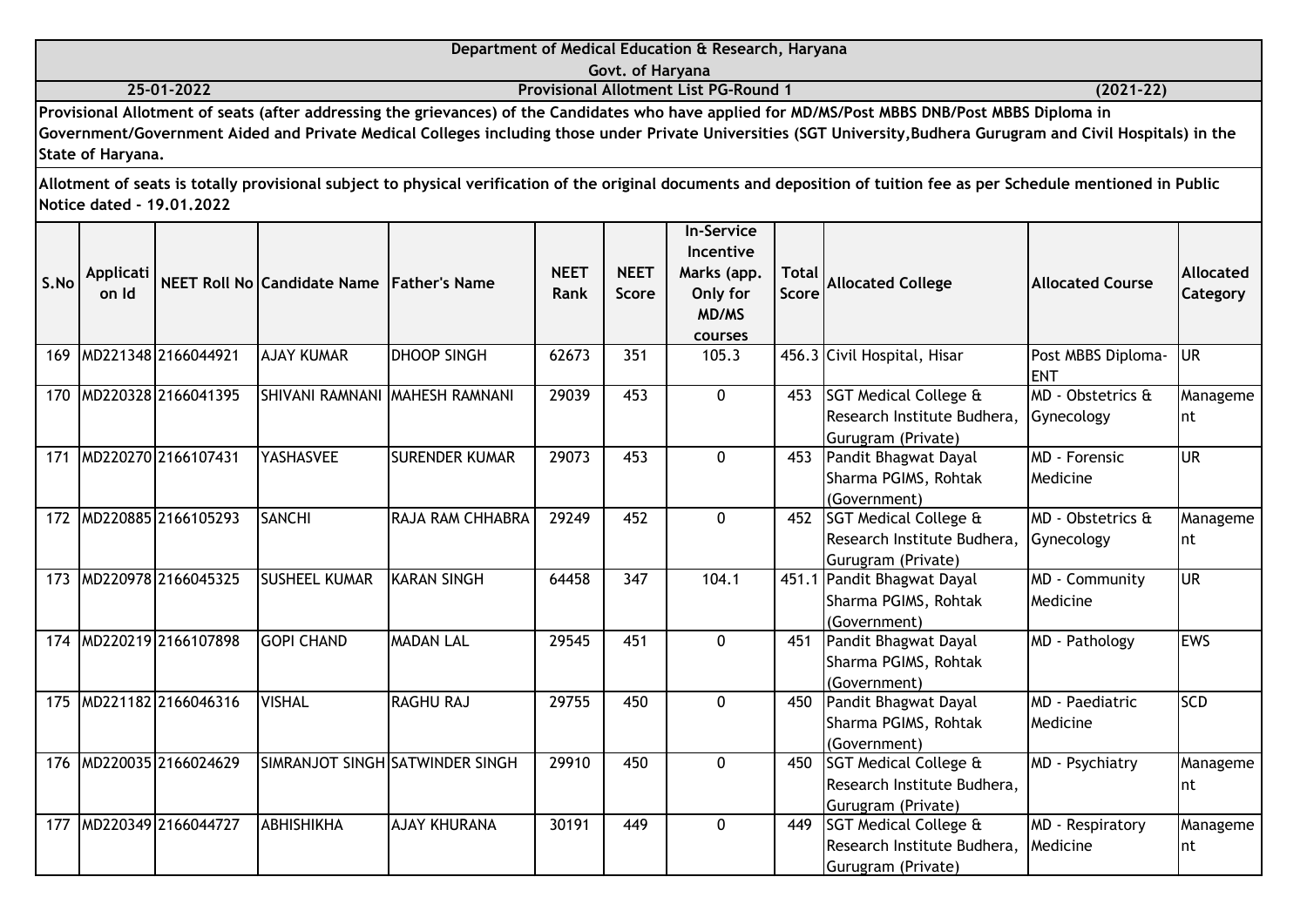|                   | Department of Medical Education & Research, Haryana                                                                                                               |               |
|-------------------|-------------------------------------------------------------------------------------------------------------------------------------------------------------------|---------------|
|                   | Govt. of Haryana                                                                                                                                                  |               |
| 25-01-2022        | <b>Provisional Allotment List PG-Round 1</b>                                                                                                                      | $(2021 - 22)$ |
|                   | Provisional Allotment of seats (after addressing the grievances) of the Candidates who have applied for MD/MS/Post MBBS DNB/Post MBBS Diploma in                  |               |
|                   | Government/Government Aided and Private Medical Colleges including those under Private Universities (SGT University, Budhera Gurugram and Civil Hospitals) in the |               |
| State of Haryana. |                                                                                                                                                                   |               |
|                   |                                                                                                                                                                   |               |

| S.No | Applicati<br>on Id |                     | NEET Roll No Candidate Name Father's Name |                                          | <b>NEET</b><br>Rank | <b>NEET</b><br><b>Score</b> | <b>In-Service</b><br>Incentive<br>Marks (app.<br>Only for<br>MD/MS<br>courses | <b>Total</b><br><b>Score</b> | <b>Allocated College</b>                                                   | <b>Allocated Course</b>             | Allocated<br>Category |
|------|--------------------|---------------------|-------------------------------------------|------------------------------------------|---------------------|-----------------------------|-------------------------------------------------------------------------------|------------------------------|----------------------------------------------------------------------------|-------------------------------------|-----------------------|
| 178  |                    | MD220528 2166049418 | <b>SHRUTI KHAITAN</b>                     | <b>INIRANJAN KUMAR</b><br><b>AGARWAL</b> | 30381               | 448                         | $\Omega$                                                                      | 448                          | SGT Medical College &<br>Research Institute Budhera,<br>Gurugram (Private) | <b>IMD</b> - Paediatric<br>Medicine | Manageme<br>Int       |
| 179  |                    | MD221310 2166031997 | <b>AJAY DALAL</b>                         | RANDHAWA SINGH<br>DALAL                  | 30406               | 448                         | $\mathbf{0}$                                                                  | 448                          | SGT Medical College &<br>Research Institute Budhera,<br>Gurugram (Private) | MD - Paediatric<br>Medicine         | Manageme<br>Int       |
| 180  |                    | MD220082 2166045723 | <b>SIDHARTH</b>                           | <b>WAZIR</b>                             | 30431               | 448                         | $\Omega$                                                                      | 448                          | Shaheed Hassan Khan<br>Mewati GMC, Nalhar, Nuh<br>(Government)             | MD - Community<br>Medicine          | lur                   |
| 181  |                    | MD220568 2166046295 | <b>ASHISH ROHILLA</b>                     | <b>NARESH KUMAR</b><br><b>ROHILLA</b>    | 30502               | 448                         | $\mathbf 0$                                                                   | 448                          | Shaheed Hassan Khan<br>Mewati GMC, Nalhar, Nuh<br>(Government)             | MD - Pharmacology                   | <b>I</b> UR           |
| 182  |                    | MD221493 2166024522 | <b>PARAS</b>                              | PANKAJ BAJAJ                             | 30848               | 446                         | $\mathbf{0}$                                                                  | 446                          | Maharaja Agrasen Medical<br>College, Agroha, Hisar<br>(Government Aided)   | MD - Community<br>Medicine          | lur                   |
| 183  |                    | MD221359 2166042940 | <b>SAMRIDDHI</b><br><b>KHURANA</b>        | <b>SANDEEP KHURANA</b>                   | 30856               | 446                         | $\Omega$                                                                      | 446                          | SGT Medical College &<br>Research Institute Budhera,<br>Gurugram (Private) | MS - General Surgery Manageme       | Int                   |
| 184  |                    | MD220724 2166029124 | <b>NEHA TYAGI</b>                         | <b>BIRJESH TYAGI</b>                     | 30984               | 446                         | $\mathbf 0$                                                                   | 446                          | Adesh Medical College,<br>Kurukshetra (Private)                            | MS -<br>Otorhinolaryngology         | lur                   |
| 185  |                    | MD220458 2166155310 | <b>UMESH PANWAR</b>                       | <b>SUDARSHAN</b><br><b>PANWAR</b>        | 31847               | 443                         | $\Omega$                                                                      | 443                          | Pandit Bhagwat Dayal<br>Sharma PGIMS, Rohtak<br>(Government)               | MD - Anesthesiology                 | <b>SCD</b>            |
| 186  |                    | MD220105 2166104697 | <b>AASHNA UPPAL</b>                       | <b>SANJEEV KUMAR</b><br><b>UPPAL</b>     | 31894               | 443                         | $\Omega$                                                                      | 443                          | SGT Medical College &<br>Research Institute Budhera,<br>Gurugram (Private) | MS - Ophthalmology                  | Manageme<br>Int       |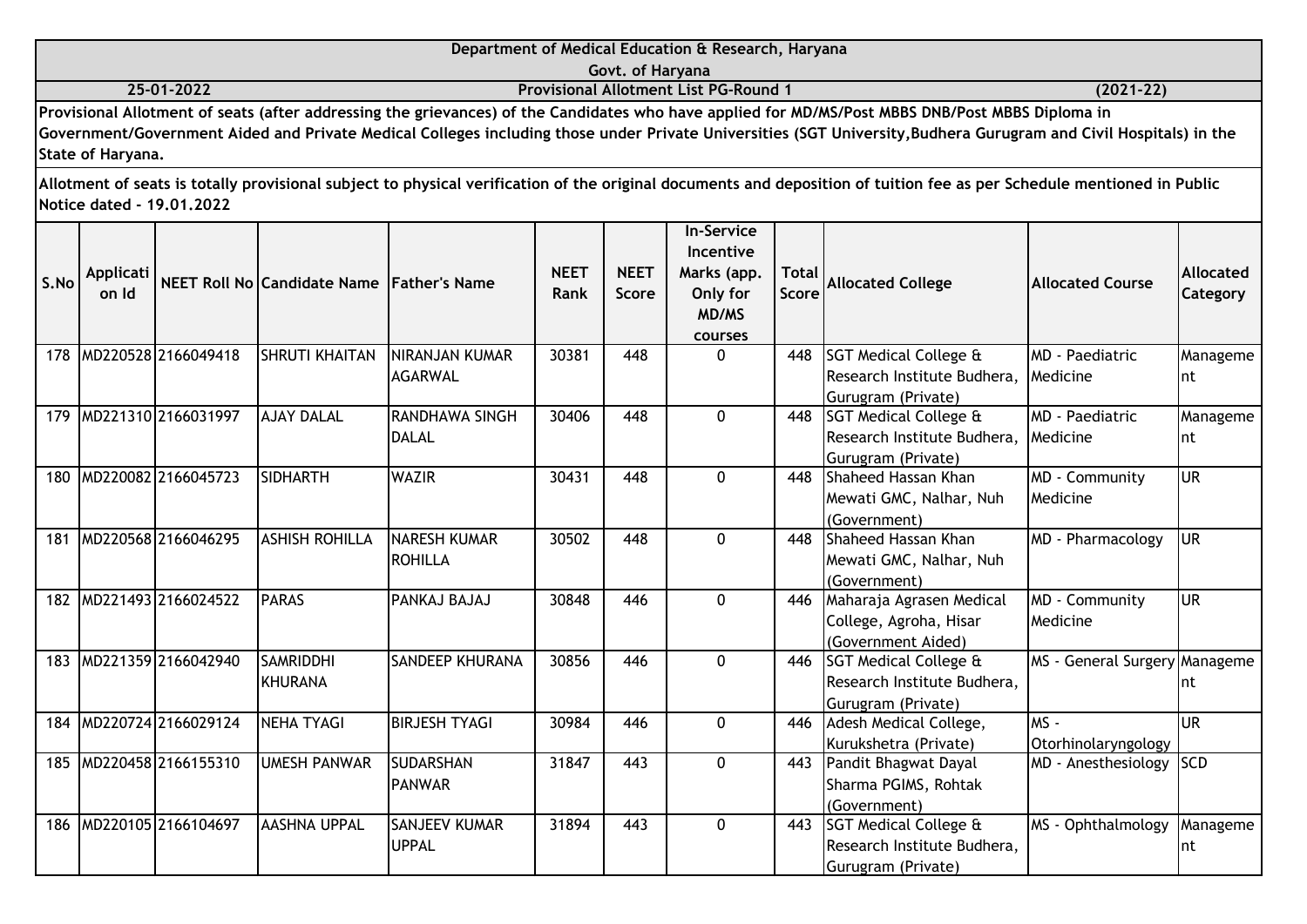|            | Department of Medical Education & Research, Haryana                                                                                              |               |
|------------|--------------------------------------------------------------------------------------------------------------------------------------------------|---------------|
|            | Govt. of Harvana                                                                                                                                 |               |
| 25-01-2022 | <b>Provisional Allotment List PG-Round 1</b>                                                                                                     | $(2021 - 22)$ |
|            | Provisional Allotment of seats (after addressing the grievances) of the Candidates who have applied for MD/MS/Post MBBS DNB/Post MBBS Diploma in |               |

| S.No | Applicati<br>on Id |                     | NEET Roll No Candidate Name Father's Name |                          | <b>NEET</b><br>Rank | <b>NEET</b><br><b>Score</b> | <b>In-Service</b><br>Incentive<br>Marks (app.<br>Only for<br>MD/MS<br>courses | <b>Total</b><br><b>Score</b> | <b>Allocated College</b>                         | <b>Allocated Course</b>          | <b>Allocated</b><br>Category |
|------|--------------------|---------------------|-------------------------------------------|--------------------------|---------------------|-----------------------------|-------------------------------------------------------------------------------|------------------------------|--------------------------------------------------|----------------------------------|------------------------------|
| 187  |                    | MD220111 2166031980 | <b>KHUSHALI</b>                           | RAMPAL                   | 32410               | 441                         | $\Omega$                                                                      | 441                          | N.C. Medical College, Israna MS -                |                                  | Manageme                     |
|      |                    |                     | <b>GAUTAM</b>                             |                          |                     |                             |                                                                               |                              | Panipat (Private)                                | Otorhinolaryngology Int          |                              |
| 188  |                    | MD221385 2166040818 | <b>THAKOR MRUGEN</b>                      | <b>THAKOR</b>            | 32585               | 440                         | $\mathbf{0}$                                                                  | 440                          | <b>SGT Medical College &amp;</b>                 | MS - General Surgery Manageme    |                              |
|      |                    |                     | <b>SHAILESHSINH</b>                       | ISHAILESHSINH            |                     |                             |                                                                               |                              | Research Institute Budhera,                      |                                  | nt                           |
|      |                    |                     |                                           | NATVARSINH               |                     |                             |                                                                               |                              | Gurugram (Private)                               |                                  |                              |
| 189  |                    | MD221047 2166153110 | <b>AAKRITI HANS</b>                       | <b>NIRAJ HANS</b>        | 33424               | 437                         | $\Omega$                                                                      | 437                          | N.C. Medical College, Israna MD - Anesthesiology |                                  | lur                          |
|      |                    |                     |                                           |                          |                     |                             |                                                                               |                              | Panipat (Private)                                |                                  |                              |
| 190  |                    | MD220511 2166043381 | <b>VANSHIKA</b>                           | <b>DEEPAK THUKRAL</b>    | 33496               | 437                         | $\Omega$                                                                      | 437                          | <b>SGT Medical College &amp;</b>                 | $MS -$                           | Manageme                     |
|      |                    |                     | <b>THUKRAL</b>                            |                          |                     |                             |                                                                               |                              | Research Institute Budhera,                      | Otorhinolaryngology              | Int                          |
|      |                    |                     |                                           |                          |                     |                             |                                                                               |                              | Gurugram (Private)                               |                                  |                              |
| 191  |                    | MD220243 2166154968 | RICHA KAUSHIK                             | <b>PAWAN KUMAR</b>       | 46280               | 397                         | 39.7                                                                          |                              | 436.7 Civil Hospital, Ambala City                | Post MBBS DNB -                  | <b>UR</b>                    |
| 192  |                    | MD220538 2166045043 | PREETI MOR                                | <b>AJMER SINGH</b>       | 33825               | 436                         | $\mathbf{0}$                                                                  | 436                          | <b>SGT Medical College &amp;</b>                 | Ophtalmology<br>MD - Respiratory |                              |
|      |                    |                     |                                           |                          |                     |                             |                                                                               |                              | Research Institute Budhera,                      | Medicine                         | Manageme                     |
|      |                    |                     |                                           |                          |                     |                             |                                                                               |                              | Gurugram (Private)                               |                                  | Int                          |
| 193  |                    | MD221087 2166044550 | <b>NISHA</b>                              | <b>ROSHAN</b>            | 34020               | 435                         | $\mathbf 0$                                                                   | 435                          | Pandit Bhagwat Dayal                             | MD - Obstetrics &                | <b>SCD</b>                   |
|      |                    |                     |                                           |                          |                     |                             |                                                                               |                              | Sharma PGIMS, Rohtak                             | Gynecology                       |                              |
|      |                    |                     |                                           |                          |                     |                             |                                                                               |                              | (Government)                                     |                                  |                              |
| 194  |                    | MD221474 2166049153 | <b>NEHA CHANDEL</b>                       | <b>M K CHANDEL</b>       | 34202               | 435                         | $\Omega$                                                                      | 435                          | <b>SGT Medical College &amp;</b>                 | MD - Anesthesiology              | Manageme                     |
|      |                    |                     |                                           |                          |                     |                             |                                                                               |                              | Research Institute Budhera,                      |                                  | nt                           |
|      |                    |                     |                                           |                          |                     |                             |                                                                               |                              | Gurugram (Private)                               |                                  |                              |
| 195  |                    | MD220367 2166108062 | <b>SIMRANPREET</b>                        | <b>RAVINDERPAL SINGH</b> | 34319               | 435                         | $\mathbf{0}$                                                                  | 435                          | SGT Medical College &                            | MS - General Surgery Manageme    |                              |
|      |                    |                     | <b>SINGH</b>                              |                          |                     |                             |                                                                               |                              | Research Institute Budhera,                      |                                  | nt                           |
|      |                    |                     |                                           |                          |                     |                             |                                                                               |                              | Gurugram (Private)                               |                                  |                              |
| 196  |                    | MD220216 2166105443 | <b>RAJAT MAINI</b>                        | <b>SHAM SUNDER MAINI</b> | 34828               | 433                         | $\Omega$                                                                      | 433                          | Adesh Medical College,                           | MD - Anesthesiology              | Manageme                     |
|      |                    |                     |                                           |                          |                     |                             |                                                                               |                              | Kurukshetra (Private)                            |                                  | Int                          |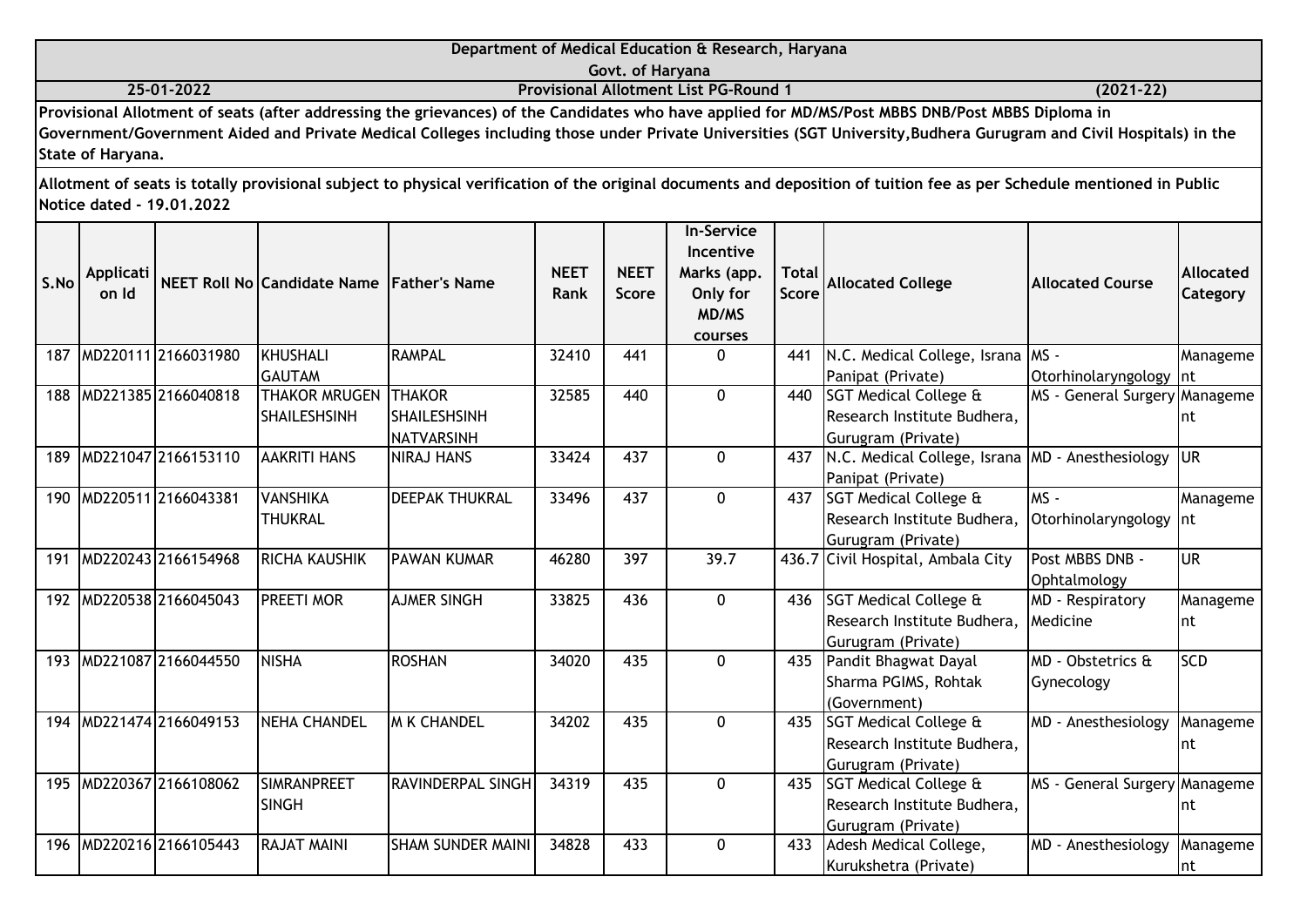|                                                                             | Department of Medical Education & Research, Haryana                                                                                                                                                                                                                                                                                                                                                                                                                                        |  |  |  |  |  |  |  |  |
|-----------------------------------------------------------------------------|--------------------------------------------------------------------------------------------------------------------------------------------------------------------------------------------------------------------------------------------------------------------------------------------------------------------------------------------------------------------------------------------------------------------------------------------------------------------------------------------|--|--|--|--|--|--|--|--|
|                                                                             | Govt. of Harvana                                                                                                                                                                                                                                                                                                                                                                                                                                                                           |  |  |  |  |  |  |  |  |
| $(2021 - 22)$<br>25-01-2022<br><b>Provisional Allotment List PG-Round 1</b> |                                                                                                                                                                                                                                                                                                                                                                                                                                                                                            |  |  |  |  |  |  |  |  |
| .<br>. .<br>$\sim$ $\sim$ $\sim$                                            | $\mathbf{1} \cdot \mathbf{1} \cdot \mathbf{1} \cdot \mathbf{1} \cdot \mathbf{1} \cdot \mathbf{1} \cdot \mathbf{1} \cdot \mathbf{1} \cdot \mathbf{1} \cdot \mathbf{1} \cdot \mathbf{1} \cdot \mathbf{1} \cdot \mathbf{1} \cdot \mathbf{1} \cdot \mathbf{1} \cdot \mathbf{1} \cdot \mathbf{1} \cdot \mathbf{1} \cdot \mathbf{1} \cdot \mathbf{1} \cdot \mathbf{1} \cdot \mathbf{1} \cdot \mathbf{1} \cdot \mathbf{1} \cdot \mathbf{1} \cdot \mathbf{1} \cdot \mathbf{1} \cdot \mathbf{$<br>. |  |  |  |  |  |  |  |  |

**Provisional Allotment of seats (after addressing the grievances) of the Candidates who have applied for MD/MS/Post MBBS DNB/Post MBBS Diploma in Government/Government Aided and Private Medical Colleges including those under Private Universities (SGT University,Budhera Gurugram and Civil Hospitals) in the State of Haryana.**

| S.No | <b>Applicati</b><br>on Id |                         | NEET Roll No Candidate Name Father's Name |                                        | <b>NEET</b><br>Rank | <b>NEET</b><br><b>Score</b> | <b>In-Service</b><br>Incentive<br>Marks (app.<br>Only for<br>MD/MS<br>courses | <b>Total</b><br><b>Score</b> | <b>Allocated College</b>                                                              | <b>Allocated Course</b>                          | <b>Allocated</b><br><b>Category</b> |
|------|---------------------------|-------------------------|-------------------------------------------|----------------------------------------|---------------------|-----------------------------|-------------------------------------------------------------------------------|------------------------------|---------------------------------------------------------------------------------------|--------------------------------------------------|-------------------------------------|
|      |                           | 197 MD220262 2166044036 | <b>DAKSHITA</b><br><b>ADLAKHA</b>         | VIJAY ADLAKHA                          | 35042               | 432                         | $\Omega$                                                                      | 432                          | SGT Medical College &<br>Research Institute Budhera,<br>Gurugram (Private)            | MS - General Surgery Manageme                    | Int                                 |
| 198  |                           | MD221666 2166066397     | <b>ELIZABETH</b><br><b>JOSEPH</b>         | <b>JOSEPH ANTO</b>                     | 36047               | 429                         | $\Omega$                                                                      | 429                          | <b>SGT Medical College &amp;</b><br>Research Institute Budhera,<br>Gurugram (Private) | MD - Anesthesiology                              | Manageme<br>Int                     |
| 199  |                           | MD221375 2166176594     | <b>DIKSHA GARG</b>                        | <b>DINESH KUMAR</b><br><b>GARG</b>     | 36475               | 427                         | $\Omega$                                                                      | 427                          | SGT Medical College &<br>Research Institute Budhera,<br>Gurugram (Private)            | MD - Anesthesiology                              | Manageme<br>Int                     |
| 200  |                           | MD221416 2166155202     | <b>SIMRAN</b>                             | <b>SANJAY KUMAR</b>                    | 36647               | 427                         | $\Omega$                                                                      | 427                          | Pandit Bhagwat Dayal<br>Sharma PGIMS, Rohtak<br>(Government)                          | MD - Forensic<br>Medicine                        | lur                                 |
| 201  |                           | MD221552 2166043653     | <b>KAVITA YADAV</b>                       | OM PARKASH YADAV                       | 36808               | 426                         | $\Omega$                                                                      | 426                          | Bhagat Phool Singh GMC<br>(W), Khanpur Kalan,<br>Sonepat (Government)                 | MD - Pathology                                   | <b>BCB IP</b>                       |
| 202  |                           | MD221676 2166044640     | <b>RIZUL BANGA</b>                        | <b>SHALENDER KUMAR</b><br><b>BANGA</b> | 36818               | 426                         | $\mathbf{0}$                                                                  | 426                          | <b>SGT Medical College &amp;</b><br>Research Institute Budhera,<br>Gurugram (Private) | MS-<br>Otorhinolaryngology Int                   | Manageme                            |
| 203  |                           | MD220184 2166045976     | <b>MOHIT</b>                              | <b>B.D.HALDER</b>                      | 72482               | 327                         | 98.1                                                                          | 425.1                        | Civil Hospital, Panchkula                                                             | Post MBBS DNB -<br>General Surgery               | lsc                                 |
| 204  |                           | MD220041 2166086130     | <b>SRINIVASAN</b><br>SRUTHI C D           | C.D.                                   | 37194               | 425                         | $\mathbf 0$                                                                   | 425                          | N.C. Medical College, Israna<br>Panipat (Private)                                     | MD - Anesthesiology                              | Manageme<br> nt                     |
| 205  |                           | MD220286 2166045369     | ARUNA SAHARAN                             | <b>PRABHU DAYAL</b><br><b>SAHARAN</b>  | 61715               | 354                         | 70.8                                                                          |                              | 424.8 Civil Hospital, Faridabad                                                       | Post MBBS Diploma-<br>Obstetrics &<br>Gynecology | lur                                 |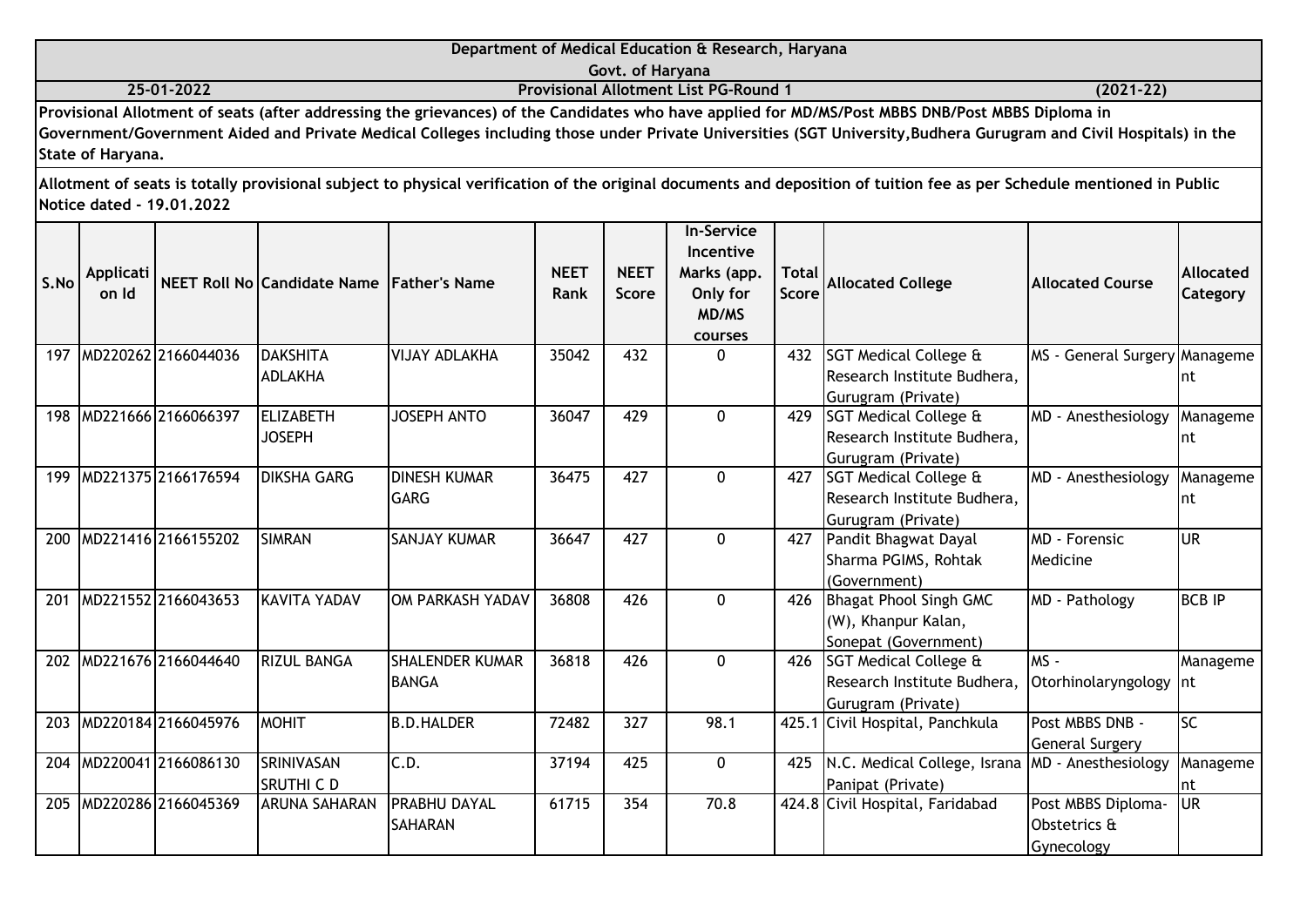|            | Department of Medical Education & Research, Haryana                                                                                              |               |
|------------|--------------------------------------------------------------------------------------------------------------------------------------------------|---------------|
|            | Govt. of Harvana                                                                                                                                 |               |
| 25-01-2022 | <b>Provisional Allotment List PG-Round 1</b>                                                                                                     | $(2021 - 22)$ |
|            | Provisional Allotment of seats (after addressing the grievances) of the Candidates who have applied for MD/MS/Post MBBS DNB/Post MBBS Diploma in |               |

| S.No | <b>Applicati</b><br>on Id |                         | NEET Roll No Candidate Name Father's Name |                                                | <b>NEET</b><br><b>Rank</b> | <b>NEET</b><br><b>Score</b> | <b>In-Service</b><br>Incentive<br>Marks (app.<br>Only for<br>MD/MS<br>courses | <b>Total</b><br><b>Score</b> | <b>Allocated College</b>                                                         | <b>Allocated Course</b>      | <b>Allocated</b><br>Category |
|------|---------------------------|-------------------------|-------------------------------------------|------------------------------------------------|----------------------------|-----------------------------|-------------------------------------------------------------------------------|------------------------------|----------------------------------------------------------------------------------|------------------------------|------------------------------|
| 206  |                           | MD220674 2166045842     | <b>ADITYA</b>                             | <b>PARVEEN KUMAR</b><br><b>MALIK</b>           | 37615                      | 424                         | $\Omega$                                                                      | 424                          | Pandit Bhagwat Dayal<br>Sharma PGIMS, Rohtak<br>(Government)                     | MS - Orthopedics             | <b>SCD IP</b>                |
| 207  |                           | MD220390 2166045009     | <b>BHAVY SHESHMA</b>                      | <b>ISHWAR SINGH</b><br><b>SHESHMA</b>          | 37824                      | 423                         | $\Omega$                                                                      | 423                          | Pandit Bhagwat Dayal<br>Sharma PGIMS, Rohtak<br>(Government)                     | MD - Physiology              | lur                          |
| 208  |                           | MD221402 2166105515     | <b>PURNIMA</b>                            | <b>SUSHIL KUMAR</b>                            | 38906                      | 420                         | $\Omega$                                                                      | 420                          | KCGMC, Karnal<br>(Government)                                                    | MD - Microbiology            | <b>UR</b>                    |
| 209  |                           | MD221549 2166093793     |                                           | AKANKSHA NANDA PRAKASH CHANDRA<br><b>NANDA</b> | 38918                      | 420                         | $\Omega$                                                                      |                              | 420 SGT Medical College &<br>Research Institute Budhera,<br>Gurugram (Private)   | MD - Anesthesiology          | Manageme<br>Int              |
|      |                           | 210 MD221449 2166110311 | DR. ADITI SHARMA HARISH SHARMA            |                                                | 39222                      | 419                         | $\mathbf{0}$                                                                  |                              | 419 SGT Medical College &<br>Research Institute Budhera,<br>Gurugram (Private)   | MD - Anesthesiology          | Manageme<br>Int              |
| 211  |                           | MD220131 2166024552     | <b>KRITIKA GUPTA</b>                      | <b>RAJAN GUPTA</b>                             | 39527                      | 418                         | $\mathbf{0}$                                                                  | 418                          | Shaheed Hassan Khan<br>Mewati GMC, Nalhar, Nuh<br>(Government)                   | MD - Forensic<br>Medicine    | <b>UR</b>                    |
| 212  |                           | MD220621 2166042339     | <b>RACHNA RANI</b>                        | <b>SUBHASH CHAND</b>                           | 74762                      | 321                         | 96.3                                                                          |                              | 417.3 SGT Medical College &<br>Research Institute Budhera,<br>Gurugram (Private) | MD - Pathology               | lur                          |
| 213  |                           | MD220989 2166045104     | <b>NIKHIL KIRAR</b>                       | BHAGWAT<br><b>SAWROOP</b>                      | 39637                      | 417                         | $\Omega$                                                                      | 417                          | ESIC, Faridabad<br>(Government)                                                  | MD - Respiratory<br>Medicine | <b>SCD</b>                   |
| 214  |                           | MD220799 2166104906     | <b>MANISH KUMAR</b>                       | <b>BANSI RAM</b>                               | 39749                      | 417                         | $\Omega$                                                                      | 417                          | Pandit Bhagwat Dayal<br>Sharma PGIMS, Rohtak<br>(Government)                     | MS - Ophthalmology           | <b>SCD</b>                   |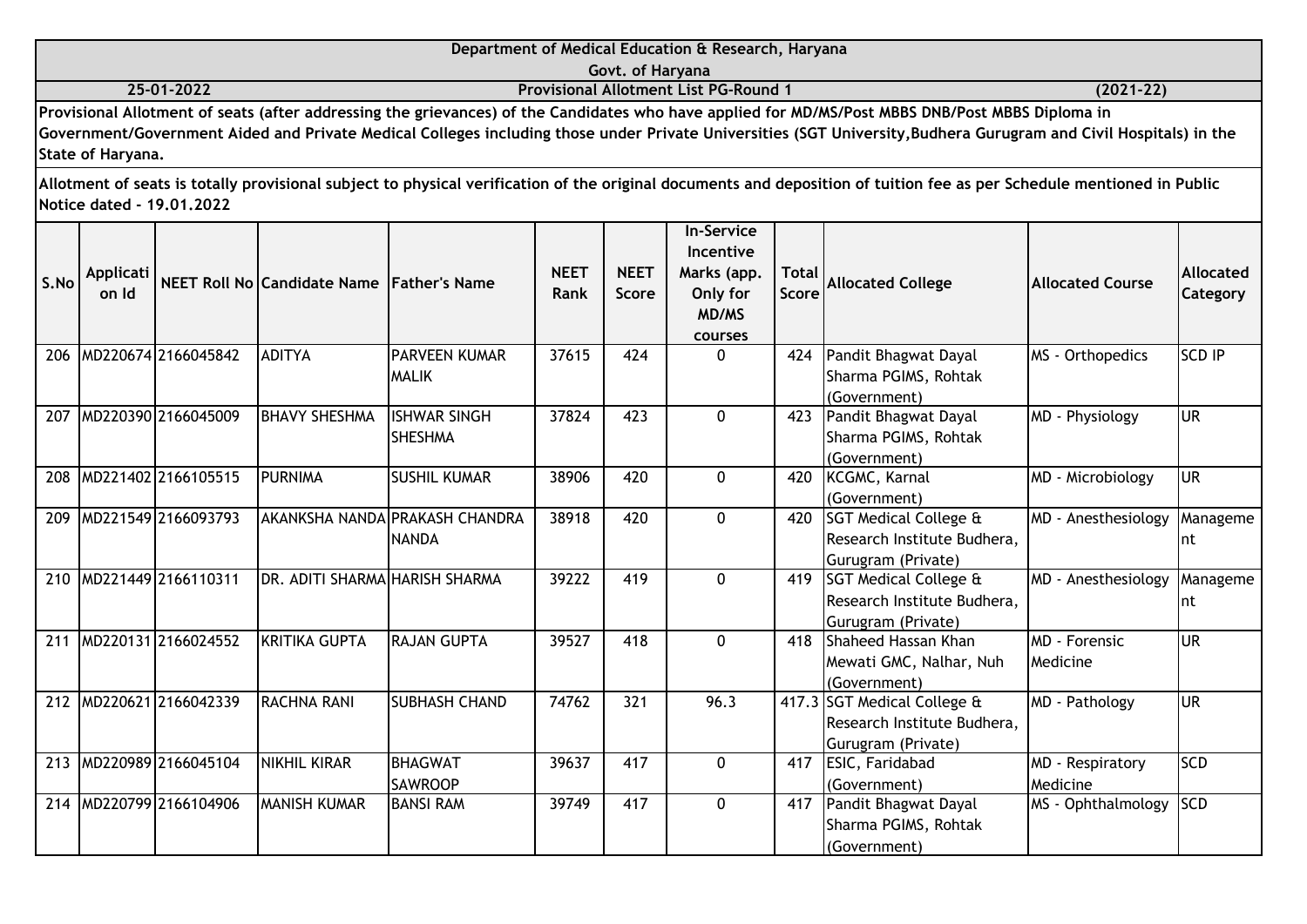|      |                    |                           |                                           |                         |                     | Govt. of Haryana            |                                                                               |                       |                                                                                                                                                                                                                                                                                                                       |                                        |                              |
|------|--------------------|---------------------------|-------------------------------------------|-------------------------|---------------------|-----------------------------|-------------------------------------------------------------------------------|-----------------------|-----------------------------------------------------------------------------------------------------------------------------------------------------------------------------------------------------------------------------------------------------------------------------------------------------------------------|----------------------------------------|------------------------------|
|      |                    | 25-01-2022                |                                           |                         |                     |                             | <b>Provisional Allotment List PG-Round 1</b>                                  |                       |                                                                                                                                                                                                                                                                                                                       | $(2021 - 22)$                          |                              |
|      | State of Haryana.  |                           |                                           |                         |                     |                             |                                                                               |                       | Provisional Allotment of seats (after addressing the grievances) of the Candidates who have applied for MD/MS/Post MBBS DNB/Post MBBS Diploma in<br>Government/Government Aided and Private Medical Colleges including those under Private Universities (SGT University, Budhera Gurugram and Civil Hospitals) in the |                                        |                              |
|      |                    | Notice dated - 19.01.2022 |                                           |                         |                     |                             |                                                                               |                       | Allotment of seats is totally provisional subject to physical verification of the original documents and deposition of tuition fee as per Schedule mentioned in Public                                                                                                                                                |                                        |                              |
| S.No | Applicati<br>on Id |                           | NEET Roll No Candidate Name Father's Name |                         | <b>NEET</b><br>Rank | <b>NEET</b><br><b>Score</b> | <b>In-Service</b><br>Incentive<br>Marks (app.<br>Only for<br>MD/MS<br>courses | <b>Total</b><br>Score | <b>Allocated College</b>                                                                                                                                                                                                                                                                                              | <b>Allocated Course</b>                | <b>Allocated</b><br>Category |
|      |                    | 215 MD221642 2166106465   | <b>APOORV ARORA</b>                       | <b>BALKRISHAN ARORA</b> | 40808               | 414                         | $\mathbf 0$                                                                   | 414                   | <b>SGT Medical College &amp;</b><br>Research Institute Budhera,<br>Gurugram (Private)                                                                                                                                                                                                                                 | MD - Pathology                         | Manageme<br>nt               |
|      |                    | 216 MD221143 2166044082   | <b>VIKAS KUMARI</b>                       | <b>JAI SINGH</b>        | 41170               | 412                         | $\mathbf{0}$                                                                  |                       | 412 KCGMC, Karnal<br>(Government)                                                                                                                                                                                                                                                                                     | MD - Physiology                        | $\overline{\mathsf{UR}}$     |
|      |                    | 217 MD221687 2166105899   | <b>PRACHI CHOPRA</b>                      | <b>SANJIV CHOPRA</b>    | 41195               | 412                         | $\mathbf 0$                                                                   | 412                   | Adesh Medical College,<br>Kurukshetra (Private)                                                                                                                                                                                                                                                                       | MD - Anesthesiology                    | UR IP                        |
|      |                    | 218 MD220236 2166045620   | <b>ROBIN</b>                              | <b>SURESH CHANDER</b>   | 41231               | 412                         | $\mathbf 0$                                                                   | 412                   | Pandit Bhagwat Dayal<br>Sharma PGIMS, Rohtak<br>(Government)                                                                                                                                                                                                                                                          | MD - Forensic<br>Medicine              | UR IP                        |
|      |                    | 219 MD221153 2166043662   | <b>KESHAV ANEJA</b>                       | P L ANEJA               | 42632               | 408                         | $\mathbf 0$                                                                   | 408                   | SGT Medical College &<br>Research Institute Budhera,<br>Gurugram (Private)                                                                                                                                                                                                                                            | MD - Anesthesiology                    | <b>UR</b>                    |
|      |                    | 220 MD220114 2166025006   | <b>DIVYANSH</b><br><b>DWIVEDI</b>         | DILIP RAJ DWIVEDI       | 43272               | 406                         | $\mathbf{0}$                                                                  | 406                   | <b>ISGT Medical College &amp;</b><br>Research Institute Budhera,<br>Gurugram (Private)                                                                                                                                                                                                                                | MD - Pathology                         | Manageme<br>nt               |
| 221  |                    | MD221296 2166044887       | <b>SUBHASH</b>                            | <b>DARYAV SINGH</b>     | 69213               | 335                         | 67                                                                            | 402                   | <b>Bhagat Phool Singh GMC</b><br>(W), Khanpur Kalan,<br>Sonepat (Government)                                                                                                                                                                                                                                          | $\overline{MD}$ - Forensic<br>Medicine | UR IP                        |
|      |                    | 222 MD220577 2166028588   | <b>DEEPAK</b>                             | <b>RAJAN</b>            | 44971               | 401                         | 0                                                                             | 401                   | Pandit Bhagwat Dayal<br>Sharma PGIMS, Rohtak<br>(Government)                                                                                                                                                                                                                                                          | MD - Pathology                         | <b>UR PWBD</b>               |
| 223  |                    | MD220859 2166155435       | NEHA YADAV                                | <b>VIJAY SINGH</b>      | 45289               | 400                         | $\mathbf 0$                                                                   | 400                   | Pandit Bhagwat Dayal<br>Sharma PGIMS, Rohtak<br>(Government)                                                                                                                                                                                                                                                          | MD - Biochemistry                      | <b>UR</b>                    |

**Department of Medical Education & Research, Haryana**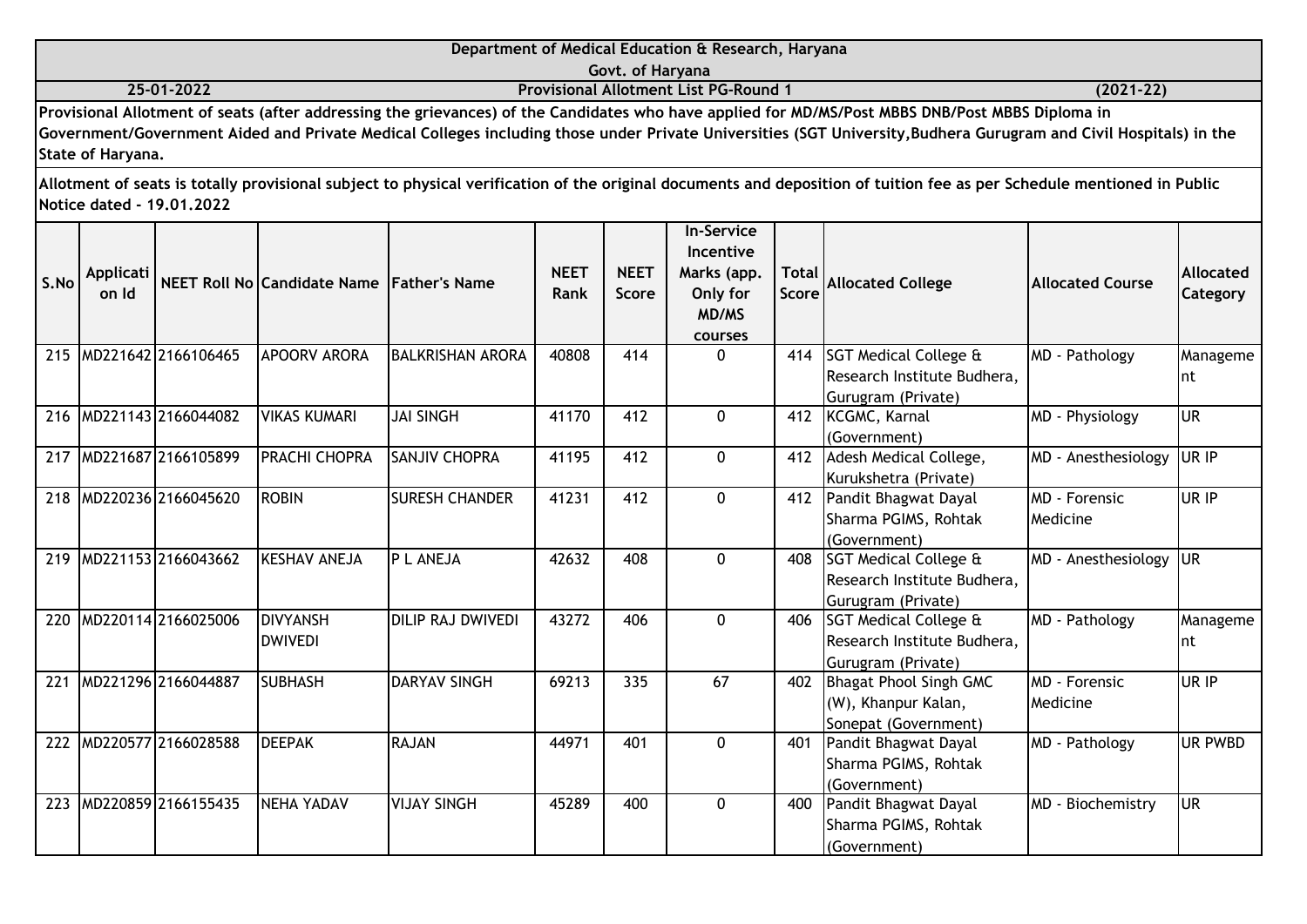|            | Department of Medical Education & Research, Haryana                                                                                                |           |
|------------|----------------------------------------------------------------------------------------------------------------------------------------------------|-----------|
|            | Govt. of Harvana                                                                                                                                   |           |
| 25-01-2022 | <b>Provisional Allotment List PG-Round 1</b>                                                                                                       | (2021-22) |
|            | David June 1 All charged of costs (after a diluscher the military of the Candidates who have confled for HD/HC/Deat HDDC DND/Deat HDDC Digitars in |           |

**Provisional Allotment of seats (after addressing the grievances) of the Candidates who have applied for MD/MS/Post MBBS DNB/Post MBBS Diploma in Government/Government Aided and Private Medical Colleges including those under Private Universities (SGT University,Budhera Gurugram and Civil Hospitals) in the State of Haryana.**

| S.No | <b>Applicati</b><br>on Id |                     | NEET Roll No Candidate Name Father's Name |                                      | <b>NEET</b><br><b>Rank</b> | <b>NEET</b><br><b>Score</b> | <b>In-Service</b><br>Incentive<br>Marks (app.<br>Only for<br>MD/MS<br>courses | <b>Total</b><br><b>Score</b> | <b>Allocated College</b>                                                              | <b>Allocated Course</b>                      | <b>Allocated</b><br>Category |
|------|---------------------------|---------------------|-------------------------------------------|--------------------------------------|----------------------------|-----------------------------|-------------------------------------------------------------------------------|------------------------------|---------------------------------------------------------------------------------------|----------------------------------------------|------------------------------|
| 224  |                           | MD221210 2166042340 | <b>RAHUL GUPTA</b>                        | <b>SUBHASH CHAND</b><br><b>GUPTA</b> | 45803                      | 398                         | $\Omega$                                                                      | 398                          | Bhagat Phool Singh GMC<br>(W), Khanpur Kalan,<br>Sonepat (Government)                 | MD - Biochemistry                            | lur                          |
| 225  |                           | MD221480 2166045138 | <b>RACHNA</b>                             | DEVRAJ                               | 46457                      | 396                         | $\Omega$                                                                      | 396                          | <b>SGT Medical College &amp;</b><br>Research Institute Budhera,<br>Gurugram (Private) | MD - Pathology                               | Manageme<br>nt               |
| 226  |                           | MD220091 2166105260 | <b>VIJAY KUMAR</b>                        | <b>PHOOL CHAND</b>                   | 82322                      | 304                         | 91.2                                                                          |                              | 395.2 Civil Hospital, Rohtak                                                          | Post MBBS Diploma -<br>Ophtalmology          | lsc                          |
| 227  |                           | MD220767 2166045535 | <b>RAVINDER</b><br><b>KADYAN</b>          | <b>BALRAJ SINGH</b><br><b>KADYAN</b> | 46680                      | 395                         | $\mathbf{0}$                                                                  | 395                          | Bhagat Phool Singh GMC<br>(W), Khanpur Kalan,<br>Sonepat (Government)                 | MD - Physiology                              | <b>UR</b>                    |
| 228  |                           | MD220450 2166044506 | <b>REKHA VERMA</b>                        | <b>RAMNIWAS</b>                      | 47444                      | 393                         | $\Omega$                                                                      | 393                          | Maharaja Agrasen Medical<br>College, Agroha, Hisar<br>(Government Aided)              | MD - Community<br>Medicine                   | <b>BCA IP</b>                |
| 229  |                           | MD221363 2166046187 | <b>ATTAM PARKASH</b>                      | <b>INDER SINGH</b>                   | 84096                      | 300                         | 90                                                                            | 390                          | KCGMC, Karnal<br>(Government)                                                         | <b>MD</b> - Forensic<br>Medicine             | lsc                          |
| 230  |                           | MD220769 2166105606 | AMARPREET<br><b>SINGH</b>                 | <b>AMRITPAL SINGH</b>                | 50889                      | 384                         | $\mathbf 0$                                                                   | 384                          | N.C. Medical College, Israna<br>Panipat (Private)                                     | MS - Ophthalmology                           | UR IP                        |
| 231  |                           | MD220668 2166043809 | PRAVESH KUMAR                             | <b>RAMNIWAS</b>                      | 51074                      | 383                         | $\Omega$                                                                      | 383                          | Maharaja Agrasen Medical<br>College, Agroha, Hisar<br>(Government Aided)              | MD - Anesthesiology                          | <b>SCD</b>                   |
| 232  |                           | MD220906 2166044868 | PARVEEN KUMAR                             | <b>CHANDER BHAN</b>                  | 87035                      | 293                         | 87.9                                                                          |                              | 380.9 Civil Hospital, Hisar                                                           | Post MBBS Diploma-<br><b>Family Medicine</b> | lsc                          |
| 233  |                           | MD221436 2166107418 | <b>HIMANSHU</b><br><b>MAUDGIL</b>         | <b>SUBHASH MAUDGIL</b>               | 52710                      | 379                         | $\mathbf{0}$                                                                  | 379                          | Pandit Bhagwat Dayal<br>Sharma PGIMS, Rohtak<br>(Government)                          | MD - Community<br>Medicine                   | <b>EWS</b>                   |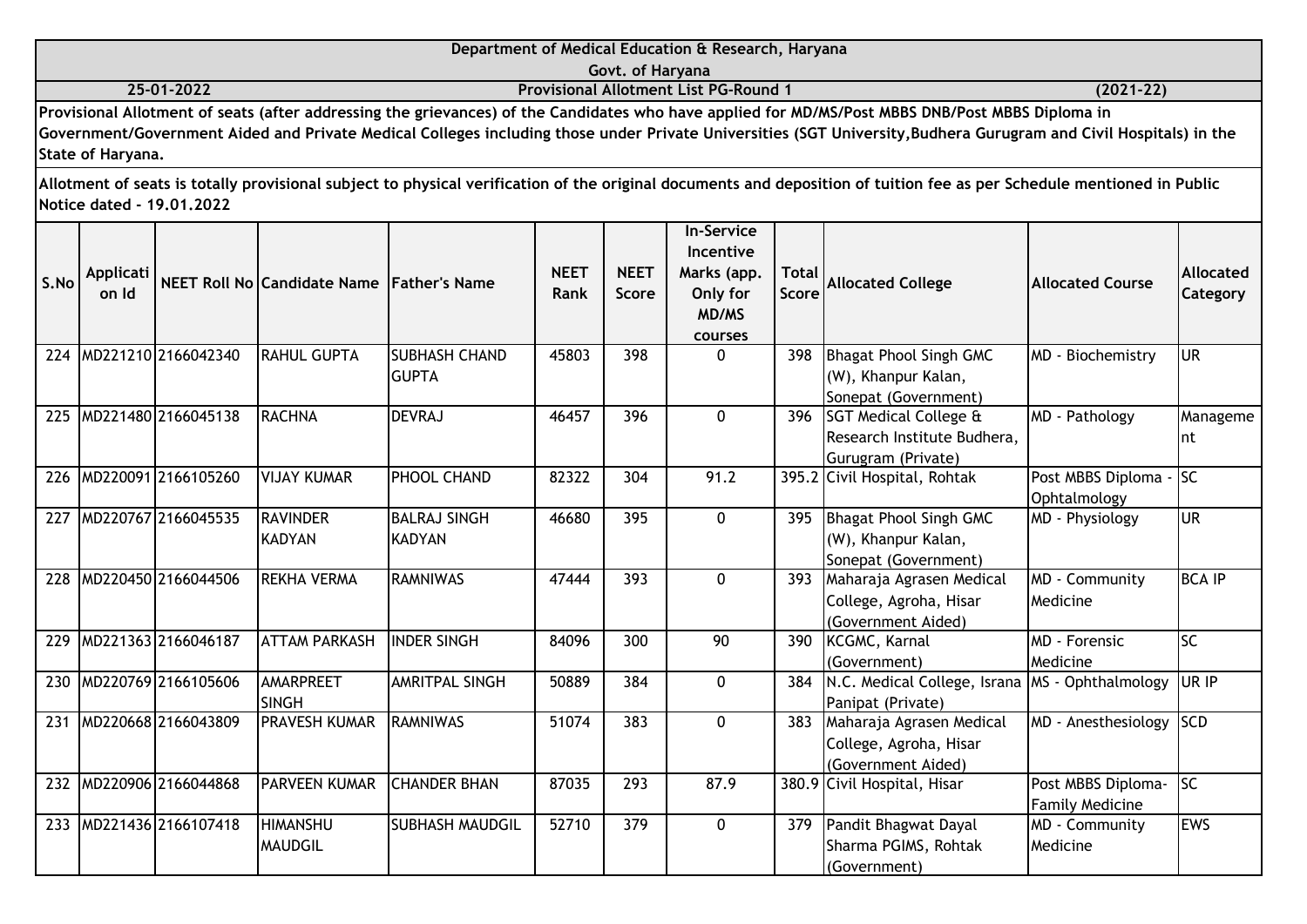|      |                    |                           |                                           |                                      |                     | Govt. of Haryana            |                                                                               |                              |                                                                                                                                                                                                                                                                                                                      |                                           |                              |
|------|--------------------|---------------------------|-------------------------------------------|--------------------------------------|---------------------|-----------------------------|-------------------------------------------------------------------------------|------------------------------|----------------------------------------------------------------------------------------------------------------------------------------------------------------------------------------------------------------------------------------------------------------------------------------------------------------------|-------------------------------------------|------------------------------|
|      |                    | 25-01-2022                |                                           |                                      |                     |                             | <b>Provisional Allotment List PG-Round 1</b>                                  |                              |                                                                                                                                                                                                                                                                                                                      | $(2021 - 22)$                             |                              |
|      | State of Haryana.  |                           |                                           |                                      |                     |                             |                                                                               |                              | Provisional Allotment of seats (after addressing the grievances) of the Candidates who have applied for MD/MS/Post MBBS DNB/Post MBBS Diploma in<br>Government/Government Aided and Private Medical Colleges including those under Private Universities (SGT University,Budhera Gurugram and Civil Hospitals) in the |                                           |                              |
|      |                    | Notice dated - 19.01.2022 |                                           |                                      |                     |                             |                                                                               |                              | Allotment of seats is totally provisional subject to physical verification of the original documents and deposition of tuition fee as per Schedule mentioned in Public                                                                                                                                               |                                           |                              |
| S.No | Applicati<br>on Id |                           | NEET Roll No Candidate Name Father's Name |                                      | <b>NEET</b><br>Rank | <b>NEET</b><br><b>Score</b> | <b>In-Service</b><br>Incentive<br>Marks (app.<br>Only for<br>MD/MS<br>courses | <b>Total</b><br><b>Score</b> | <b>Allocated College</b>                                                                                                                                                                                                                                                                                             | <b>Allocated Course</b>                   | <b>Allocated</b><br>Category |
|      |                    | 234 MD221667 2166111237   | PRASOON SHARMAOM PRAKASH                  | <b>SHARMA</b>                        | 52830               | 378                         | 0                                                                             | 378                          | Pandit Bhagwat Dayal<br>Sharma PGIMS, Rohtak<br>(Government)                                                                                                                                                                                                                                                         | MD - Physiology                           | <b>UR</b>                    |
|      |                    | 235 MD220393 2166044802   | <b>ANKIT GOYAL</b>                        | <b>BAJRANG GOYAL</b>                 | 53644               | 376                         | $\mathbf 0$                                                                   | 376                          | Civil Hospital, Panchkula                                                                                                                                                                                                                                                                                            | Post MBBS DNB - ENTUR                     |                              |
|      |                    | 236 MD220227 2166045096   | <b>KAPIL KUMAR</b><br><b>SWAMI</b>        | <b>BALVEER SINGH</b>                 | 53758               | 375                         | $\mathbf 0$                                                                   | 375                          | Shaheed Hassan Khan<br>Mewati GMC, Nalhar, Nuh<br>(Government)                                                                                                                                                                                                                                                       | MD - Biochemistry                         | UR IP                        |
|      |                    | 237 MD221228 2166154484   | NAINA CHHABRA                             | <b>CHARANJIT</b><br><b>CHHABRA</b>   | 53817               | 375                         | 0                                                                             | 375                          | Maharaja Agrasen Medical<br>College, Agroha, Hisar<br>(Government Aided)                                                                                                                                                                                                                                             | MD - Biochemistry                         | UR IP                        |
|      |                    | 238 MD220872 2166166080   | NIKETA TYAGI                              | <b>VIVEK KUMAR</b>                   | 54599               | 373                         | $\mathbf 0$                                                                   | 373                          | Bhagat Phool Singh GMC<br>(W), Khanpur Kalan,<br>Sonepat (Government)                                                                                                                                                                                                                                                | MD - Pathology                            | <b>EWS</b>                   |
| 239  |                    | MD220429 2166042540       | <b>TARUN KUMAR</b><br><b>GOLA</b>         | <b>BHAGWAN DAS</b><br><b>GOLA</b>    | 54645               | 373                         | $\mathbf 0$                                                                   | 373                          | Civil Hospital, Panchkula                                                                                                                                                                                                                                                                                            | Post MBBS Diploma-<br>TB & Chest Diseases | <b>BCA</b>                   |
| 240  |                    | MD220616 2166044482       | <b>ASHU GAUTAM</b>                        | <b>RAMESH GAUTAM</b>                 | 55114               | 372                         | 0                                                                             | 372                          | KCGMC, Karnal<br>(Government)                                                                                                                                                                                                                                                                                        | MD - Microbiology                         | UR IP                        |
|      |                    | 241 MD221486 2166154682   | <b>PRASHASTI</b>                          | <b>JAI BHAWANI</b>                   | 56976               | 367                         | $\mathbf 0$                                                                   | 367                          | <b>KCGMC, Karnal</b><br>(Government)                                                                                                                                                                                                                                                                                 | MD - Anatomy                              | lur                          |
|      |                    | 242 MD220851 2166108347   | <b>SARIKA SINGLA</b>                      | <b>RAJINDER PAL</b><br><b>SINGLA</b> | 62436               | 352                         | $\mathbf 0$                                                                   |                              | 352 SGT Medical College &<br>Research Institute Budhera,<br>Gurugram (Private)                                                                                                                                                                                                                                       | MD - Community<br>Medicine                | Manageme<br> nt              |
|      |                    | 243 MD221471 2166042696   | SONAL                                     | <b>KRISHAN KUMAR</b><br><b>GOEL</b>  | 62567               | 352                         | $\mathbf 0$                                                                   |                              | 352 Maharaja Agrasen Medical<br>College, Agroha, Hisar<br>(Government Aided)                                                                                                                                                                                                                                         | MD - Biochemistry                         | <b>UR</b>                    |

**Department of Medical Education & Research, Haryana**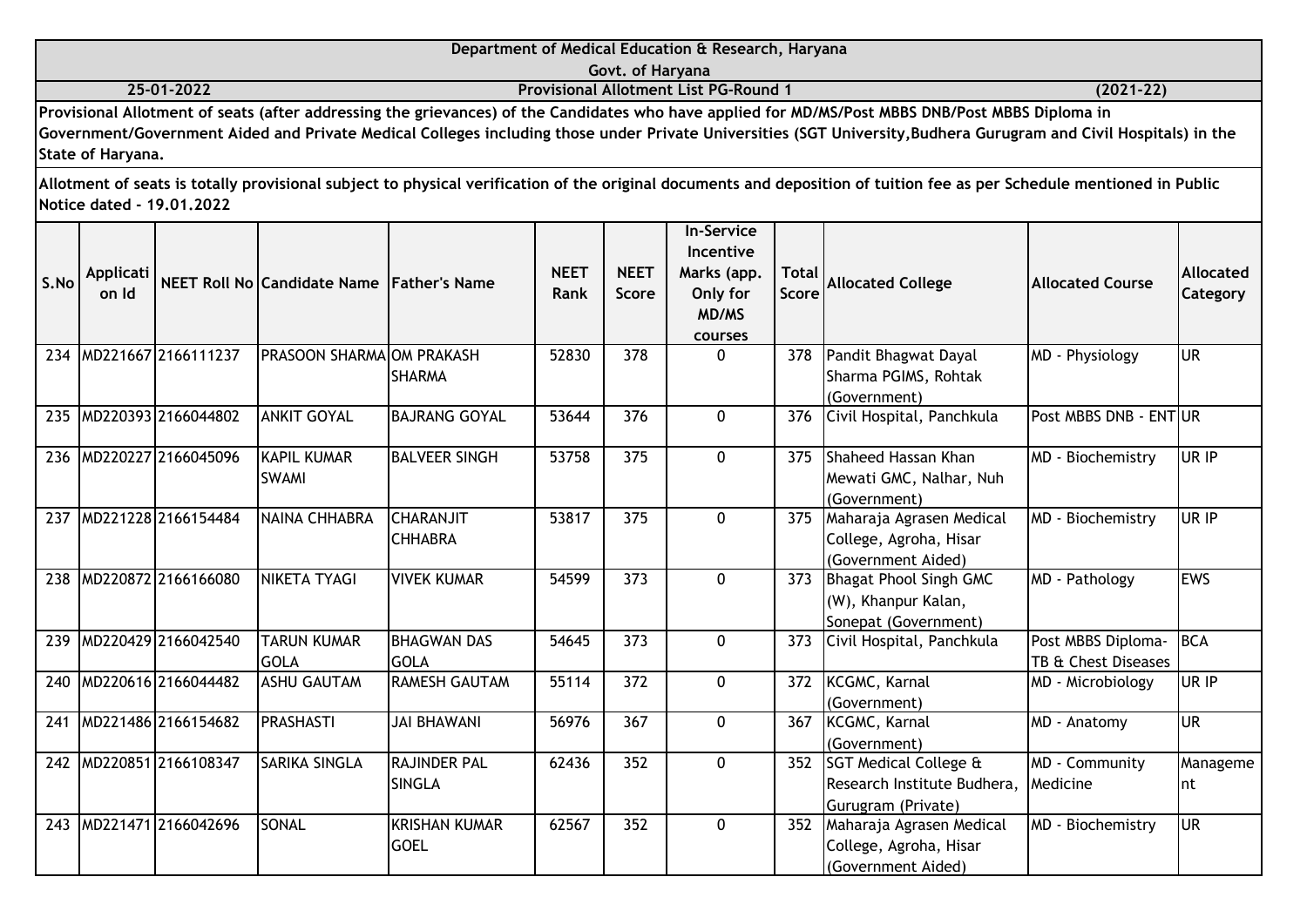|                                                                                                                                                  | Department of Medical Education & Research, Haryana                                                                                                               |               |  |  |  |  |  |  |
|--------------------------------------------------------------------------------------------------------------------------------------------------|-------------------------------------------------------------------------------------------------------------------------------------------------------------------|---------------|--|--|--|--|--|--|
|                                                                                                                                                  | Govt. of Haryana                                                                                                                                                  |               |  |  |  |  |  |  |
| 25-01-2022                                                                                                                                       | <b>Provisional Allotment List PG-Round 1</b>                                                                                                                      | $(2021 - 22)$ |  |  |  |  |  |  |
| Provisional Allotment of seats (after addressing the grievances) of the Candidates who have applied for MD/MS/Post MBBS DNB/Post MBBS Diploma in |                                                                                                                                                                   |               |  |  |  |  |  |  |
|                                                                                                                                                  | Government/Government Aided and Private Medical Colleges including those under Private Universities (SGT University, Budhera Gurugram and Civil Hospitals) in the |               |  |  |  |  |  |  |
| State of Haryana.                                                                                                                                |                                                                                                                                                                   |               |  |  |  |  |  |  |
|                                                                                                                                                  |                                                                                                                                                                   |               |  |  |  |  |  |  |

| S.No | <b>Applicati</b><br>on Id |                     | NEET Roll No Candidate Name Father's Name |                                                        | <b>NEET</b><br>Rank | <b>NEET</b><br>Score | <b>In-Service</b><br>Incentive<br>Marks (app.<br>Only for<br>MD/MS<br>courses | <b>Total</b><br><b>Score</b> | <b>Allocated College</b>                                                              | <b>Allocated Course</b>    | Allocated<br>Category |
|------|---------------------------|---------------------|-------------------------------------------|--------------------------------------------------------|---------------------|----------------------|-------------------------------------------------------------------------------|------------------------------|---------------------------------------------------------------------------------------|----------------------------|-----------------------|
| 244  |                           | MD221084 2166044490 | <b>ANNPURNA</b>                           | <b>RAMESH KUMAR</b>                                    | 62572               | 352                  | $\Omega$                                                                      | 352                          | Pandit Bhagwat Dayal<br>Sharma PGIMS, Rohtak<br>(Government)                          | MD - Community<br>Medicine | <b>BCA IP</b>         |
| 245  |                           | MD220649 2166045963 | <b>GAURAV SINGH</b>                       | <b>SHER SINGH</b>                                      | 62576               | 352                  | $\Omega$                                                                      | 352                          | Pandit Bhagwat Dayal<br>Sharma PGIMS, Rohtak<br>(Government)                          | MD - Anesthesiology        | UR PWBD               |
| 246  |                           | MD221591 2166043688 | <b>VIPUL ANCHAL</b>                       | <b>PRAMOD ANCHAL</b>                                   | 64360               | 347                  | $\mathbf{0}$                                                                  | 347                          | Pandit Bhagwat Dayal<br>Sharma PGIMS, Rohtak<br>(Government)                          | MD - Pharmacology          | <b>BCA</b>            |
| 247  |                           | MD221439 2166013864 | <b>ADARI HAMSIKA</b>                      | <b>ADARI BHASKARA</b><br><b>BABU</b>                   | 65385               | 345                  | $\mathbf 0$                                                                   | 345                          | <b>SGT Medical College &amp;</b><br>Research Institute Budhera,<br>Gurugram (Private) | MD - Anatomy               | Manageme<br>Int       |
| 248  |                           | MD220078 2166042132 | <b>DISHA SAINI</b>                        | <b>MOHAN SINGH</b>                                     | 65726               | 344                  | $\Omega$                                                                      | 344                          | N.C. Medical College, Israna MS - General Surgery BCB<br>Panipat (Private)            |                            |                       |
| 249  |                           | MD220960 2166154595 | <b>PRASHANT</b>                           | <b>GUGAN RAM</b>                                       | 66161               | 343                  | $\Omega$                                                                      | 343                          | Pandit Bhagwat Dayal<br>Sharma PGIMS, Rohtak<br>(Government)                          | MD - Anatomy               | lur                   |
| 250  |                           | MD221342 2166041622 | PARMAR DIGANT<br><b>PRAVINCHANDRA</b>     | PRAVINCHANDRA<br><b>PARSHOTTAMDAS</b><br><b>PARMAR</b> | 66190               | 343                  | $\Omega$                                                                      | 343                          | N.C. Medical College, Israna MD - Microbiology<br>Panipat (Private)                   |                            | Manageme<br>Int       |
| 251  |                           | MD220865 2166032557 | <b>DEEPINDER</b><br><b>NARANG</b>         | <b>ISHAM NARANG</b>                                    | 66240               | 342                  | $\Omega$                                                                      | 342                          | Maharaja Agrasen Medical<br>College, Agroha, Hisar<br>(Government Aided)              | MD - Pharmacology          | UR IP                 |
| 252  |                           | MD221360 2166043488 | <b>KARTEEKA</b>                           | <b>JEEWAN LAL</b>                                      | 66633               | 341                  | $\Omega$                                                                      | 341                          | Bhagat Phool Singh GMC<br>(W), Khanpur Kalan,<br>Sonepat (Government)                 | MD - Pharmacology          | SC IP                 |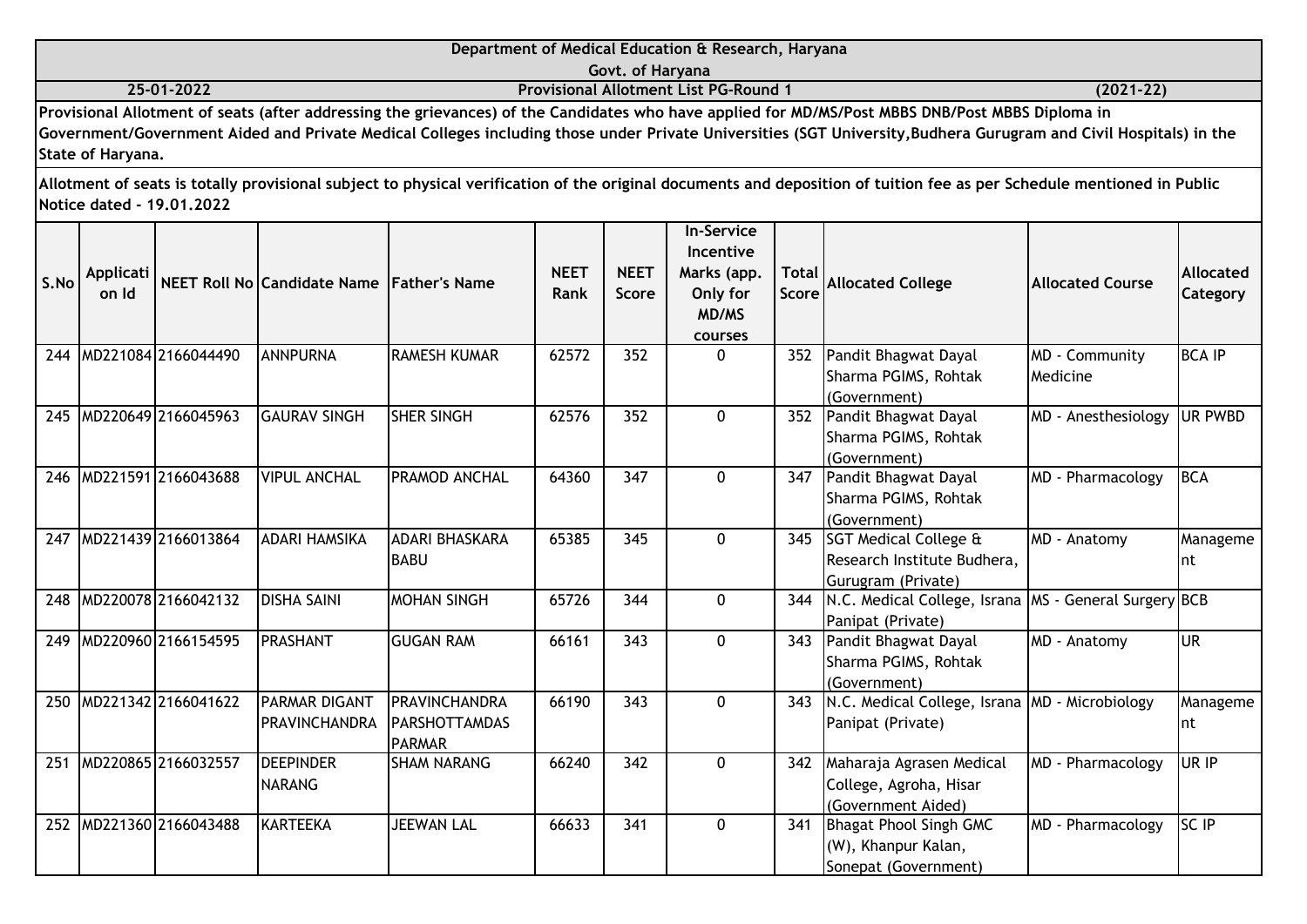|      |                    |                           |                                                   |                                                      |                     |                             | Department of Medical Education & Research, Haryana                           |                              |                                                                                                                                                                                                                                                                                                                                                                                                                                                                                                 |                                              |                              |
|------|--------------------|---------------------------|---------------------------------------------------|------------------------------------------------------|---------------------|-----------------------------|-------------------------------------------------------------------------------|------------------------------|-------------------------------------------------------------------------------------------------------------------------------------------------------------------------------------------------------------------------------------------------------------------------------------------------------------------------------------------------------------------------------------------------------------------------------------------------------------------------------------------------|----------------------------------------------|------------------------------|
|      |                    | 25-01-2022                |                                                   |                                                      |                     | Govt. of Haryana            | <b>Provisional Allotment List PG-Round 1</b>                                  |                              |                                                                                                                                                                                                                                                                                                                                                                                                                                                                                                 | $(2021 - 22)$                                |                              |
|      | State of Haryana.  |                           |                                                   |                                                      |                     |                             |                                                                               |                              | Provisional Allotment of seats (after addressing the grievances) of the Candidates who have applied for MD/MS/Post MBBS DNB/Post MBBS Diploma in<br>Government/Government Aided and Private Medical Colleges including those under Private Universities (SGT University, Budhera Gurugram and Civil Hospitals) in the<br>Allotment of seats is totally provisional subject to physical verification of the original documents and deposition of tuition fee as per Schedule mentioned in Public |                                              |                              |
| S.No | Applicati<br>on Id | Notice dated - 19.01.2022 | NEET Roll No Candidate Name Father's Name         |                                                      | <b>NEET</b><br>Rank | <b>NEET</b><br><b>Score</b> | <b>In-Service</b><br>Incentive<br>Marks (app.<br>Only for<br>MD/MS<br>courses | <b>Total</b><br><b>Score</b> | <b>Allocated College</b>                                                                                                                                                                                                                                                                                                                                                                                                                                                                        | <b>Allocated Course</b>                      | <b>Allocated</b><br>Category |
| 253  |                    | MD221460 2166020214       | <b>PAWAN KUMAR</b>                                | <b>RAMSWARTH SAHU</b>                                | 66941               | 340                         | $\Omega$                                                                      | 340                          | SGT Medical College &<br>Research Institute Budhera,<br>Gurugram (Private)                                                                                                                                                                                                                                                                                                                                                                                                                      | MS - General Surgery NRI                     |                              |
| 254  |                    | MD220016 2166033002       |                                                   | IUMA CHATURVEDI ISURENDRA KUMAR<br><b>CHATURVEDI</b> | 67747               | 339                         | $\Omega$                                                                      |                              | 339 SGT Medical College &<br>Research Institute Budhera,<br>Gurugram (Private)                                                                                                                                                                                                                                                                                                                                                                                                                  | MD - Biochemistry                            | lur                          |
| 255  |                    | MD221128 2166043005       | <b>SHEWTA</b>                                     | <b>SUBHASH CHANDER</b>                               | 68853               | 336                         | $\mathbf{0}$                                                                  |                              | 336 Maharaja Agrasen Medical<br>College, Agroha, Hisar<br>(Government Aided)                                                                                                                                                                                                                                                                                                                                                                                                                    | MD - Biochemistry                            | lsc                          |
| 256  |                    | MD221457 2166046117       | LOVENEESH<br><b>KUMAR</b>                         | <b>CHAMAN LAL</b>                                    | 95256               | 275                         | 55                                                                            | 330                          | Civil Hospital, Panchkula                                                                                                                                                                                                                                                                                                                                                                                                                                                                       | Post MBBS DNB -<br>Obsterics &<br>Gynecology | <b>BCA</b>                   |
| 257  |                    | MD220667 2166108982       | <b>JAGAT SINGH</b>                                | <b>LAXMAN SINGH</b>                                  | 72169               | 328                         | $\Omega$                                                                      | 328                          | Pandit Bhagwat Dayal<br>Sharma PGIMS, Rohtak<br>(Government)                                                                                                                                                                                                                                                                                                                                                                                                                                    | MS - General Surgery UR PWBD                 |                              |
| 258  |                    | MD220283 2166009381       | <b>ISRAEL</b><br><b>KARUNAKAR</b><br><b>RAKKI</b> | <b>BAKKI SAMUEL</b><br><b>RAJKUMAR</b>               | 72523               | 327                         | $\mathbf 0$                                                                   |                              | 327   N.C. Medical College, Israna   MD - Microbiology<br>Panipat (Private)                                                                                                                                                                                                                                                                                                                                                                                                                     |                                              | Manageme<br>Int              |

Kurukshetra (Private)

Gurugram (Private)

(Government)

Research Institute Budhera,

74553 322 0 322 SGT Medical College &

74686 322 0 322 KCGMC, Karnal

MS - General Surgery SCD IP

MS - Orthopedics NRI

MD - Anatomy UR

259 MD220877 2166044545 SAHIL TURKIA ROHTAS KUMAR 73797 324 0 324 Adesh Medical College,

**CHAUHAN** 

PARASHAR

YOGENDRA KUMAR

SAHIL TURKIA

**PARASHAR** 

260 MD221151 2166030877 KARAN CHAUHAN JAIKARAN SINGH

261 MD221330 2166058305 NONITA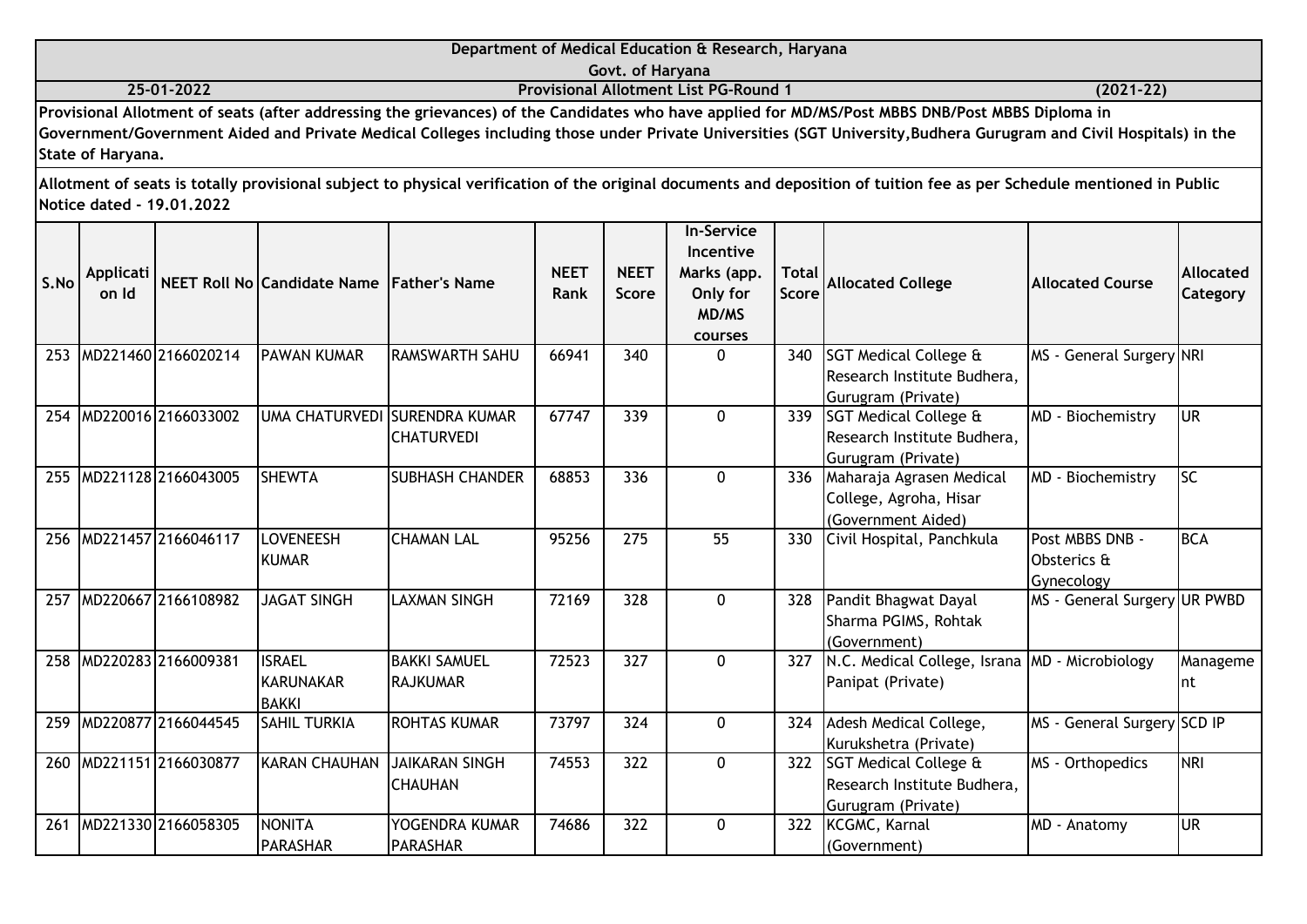|                                                                                                                                                                                                                                                     | Department of Medical Education & Research, Haryana |  |
|-----------------------------------------------------------------------------------------------------------------------------------------------------------------------------------------------------------------------------------------------------|-----------------------------------------------------|--|
| Govt. of Harvana<br>25-01-2022<br><b>Provisional Allotment List PG-Round 1</b><br>$(2021 - 22)$<br>Provisional Allotment of seats (after addressing the grievances) of the Candidates who have applied for MD/MS/Post MBBS DNB/Post MBBS Diploma in |                                                     |  |
|                                                                                                                                                                                                                                                     |                                                     |  |
|                                                                                                                                                                                                                                                     |                                                     |  |

| S.No | Applicati<br>on Id |                     | NEET Roll No Candidate Name Father's Name |                         | <b>NEET</b><br>Rank | <b>NEET</b><br><b>Score</b> | <b>In-Service</b><br>Incentive<br>Marks (app.<br>Only for<br>MD/MS | Total  <br>Score | <b>Allocated College</b>         | <b>Allocated Course</b> | <b>Allocated</b><br>Category |
|------|--------------------|---------------------|-------------------------------------------|-------------------------|---------------------|-----------------------------|--------------------------------------------------------------------|------------------|----------------------------------|-------------------------|------------------------------|
|      |                    |                     |                                           |                         |                     |                             | courses                                                            |                  |                                  |                         |                              |
| 262  |                    | MD220554 2166069973 | <b>GULJIT SINGH</b>                       | <b>AVTAR SINGH</b>      | 76502               | 317                         | $\Omega$                                                           | 317              | Maharaja Agrasen Medical         | MD - Pharmacology       | BCA                          |
|      |                    |                     |                                           |                         |                     |                             |                                                                    |                  | College, Agroha, Hisar           |                         |                              |
|      |                    |                     |                                           |                         |                     |                             |                                                                    |                  | (Government Aided)               |                         |                              |
| 263  |                    | MD221237 2166028559 | <b>ASHISH SHARMA</b>                      | MAHENDRA PAL            | 76631               | 317                         | $\Omega$                                                           | 317              | Adesh Medical College,           | MD - Microbiology       | <b>UR</b>                    |
|      |                    |                     |                                           | <b>SHARMA</b>           |                     |                             |                                                                    |                  | Kurukshetra (Private)            |                         |                              |
| 264  |                    | MD220446 2166087152 | <b>AVNEESH LEEKHA</b>                     | <b>NARESH KUMAR</b>     | 76744               | 317                         | $\mathbf{0}$                                                       | 317              | N.C. Medical College, Israna     | MS - Ophthalmology      | <b>NRI</b>                   |
|      |                    |                     |                                           | <b>LEEKHA</b>           |                     |                             |                                                                    |                  | Panipat (Private)                |                         |                              |
| 265  |                    | MD220336 2166050892 | <b>ASHWINI MISHRA</b>                     | RABINDRA KUMAR          | 77002               | 316                         | $\mathbf 0$                                                        | 316              | <b>SGT Medical College &amp;</b> | MD - Pharmacology       | Manageme                     |
|      |                    |                     |                                           | <b>MISHRA</b>           |                     |                             |                                                                    |                  | Research Institute Budhera,      |                         | Int                          |
|      |                    |                     |                                           |                         |                     |                             |                                                                    |                  | Gurugram (Private)               |                         |                              |
| 266  |                    | MD221459 2166112116 | <b>DHARMENDER</b>                         | <b>CHANDGI RAM</b>      | 77256               | 316                         | $\mathbf{0}$                                                       | 316              | SGT Medical College &            | MS - Orthopedics        | lsc                          |
|      |                    |                     |                                           |                         |                     |                             |                                                                    |                  | Research Institute Budhera,      |                         |                              |
|      |                    |                     |                                           |                         |                     |                             |                                                                    |                  | Gurugram (Private)               |                         |                              |
| 267  |                    | MD221563 2166044572 | PRIYA PUNYANI                             | <b>SANJAY KUMAR</b>     | 78357               | 313                         | $\Omega$                                                           | 313              | Pandit Bhagwat Dayal             | MD - Pharmacology       | <b>EWS</b>                   |
|      |                    |                     |                                           |                         |                     |                             |                                                                    |                  | Sharma PGIMS, Rohtak             |                         |                              |
|      |                    | MD221427 2166044792 | <b>SUJATA</b>                             | <b>BABU LAL KAYASTH</b> | 78787               | 312                         | $\Omega$                                                           |                  | (Government)                     | <b>MD</b> - Radiation   | <b>SCD</b>                   |
| 268  |                    |                     |                                           |                         |                     |                             |                                                                    | 312              | Pandit Bhagwat Dayal             |                         |                              |
|      |                    |                     |                                           |                         |                     |                             |                                                                    |                  | Sharma PGIMS, Rohtak             | Oncology                |                              |
|      |                    | MD221164 2166044064 | <b>APILA</b>                              | YAGPAL                  |                     |                             |                                                                    |                  | (Government)                     |                         |                              |
| 269  |                    |                     |                                           |                         | 79258               | 311                         | $\mathbf{0}$                                                       | 311              | <b>SGT Medical College &amp;</b> | MD - Community          | Manageme                     |
|      |                    |                     |                                           |                         |                     |                             |                                                                    |                  | Research Institute Budhera,      | Medicine                | Int                          |
|      |                    | MD220176 2166155031 | <b>ANKIT KUMAR</b>                        | <b>RAJENDER SINGH</b>   |                     | 309                         | $\Omega$                                                           |                  | Gurugram (Private)               |                         | <b>SC</b>                    |
| 270  |                    |                     |                                           |                         | 80146               |                             |                                                                    | 309              | Pandit Bhagwat Dayal             | MD - Anatomy            |                              |
|      |                    |                     |                                           |                         |                     |                             |                                                                    |                  | Sharma PGIMS, Rohtak             |                         |                              |
|      |                    |                     |                                           |                         |                     |                             |                                                                    |                  | (Government)                     |                         |                              |